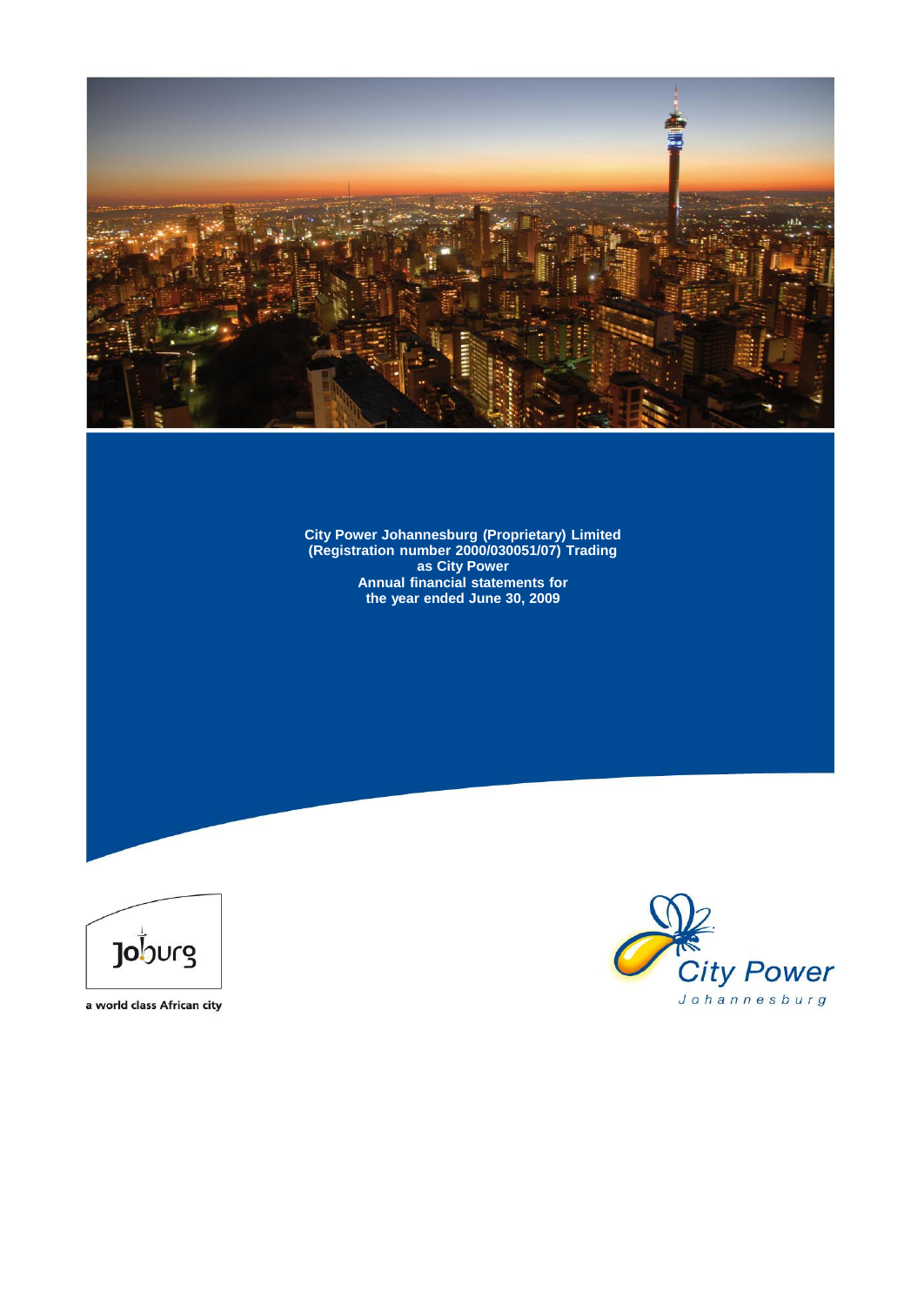(Registration number 2000/030051/07) Trading as City Power Annual Financial Statements for the year ended June 30, 2009

# **General Information**

| Country of incorporation and domicile       | South Africa                                                                                                                          |
|---------------------------------------------|---------------------------------------------------------------------------------------------------------------------------------------|
| Nature of business and principal activities | The principal activity of the company is the distribution of electricity to<br>industries, businesses and households in Johannesburg. |
| <b>Directors</b>                            | Ms KPM Simelane - Chairperson<br>Mr G Badela<br>Ms DLT Dondur                                                                         |
|                                             | Adv KCO Garlipp                                                                                                                       |
|                                             | Mr BM Hawksworth<br>Ms J Kumbirai                                                                                                     |
|                                             | Prof T Marwala<br>Mr JJH Mateya<br>Dr Y Ndema                                                                                         |
|                                             | Mr SM Zimu - Executive                                                                                                                |
| <b>Registered office</b>                    | 40 Heronmere Road<br>Reuven<br>Johannesburg<br>Gauteng<br>2016                                                                        |
| <b>Business address</b>                     | 40 Heronmere Road<br>Reuven<br>Johannesburg<br>Gauteng<br>2016                                                                        |
| <b>Postal address</b>                       | PO Box 38766<br><b>Booysens</b><br>Gauteng<br>2016                                                                                    |
| <b>Ultimate Parent Company</b>              | The City of Johannesburg Metropolitan Municipality                                                                                    |
| <b>Bankers</b>                              | <b>ABSA Bank Limited</b>                                                                                                              |
| <b>Auditors</b>                             | The Auditor General: Gauteng                                                                                                          |
| <b>Company Secretary</b>                    | M Smith                                                                                                                               |
| <b>Company registration number</b>          | 2000/030051/07                                                                                                                        |
| <b>Attorneys</b>                            | Whalley van der Lith Attorneys<br>FR Pandelani Attorneys                                                                              |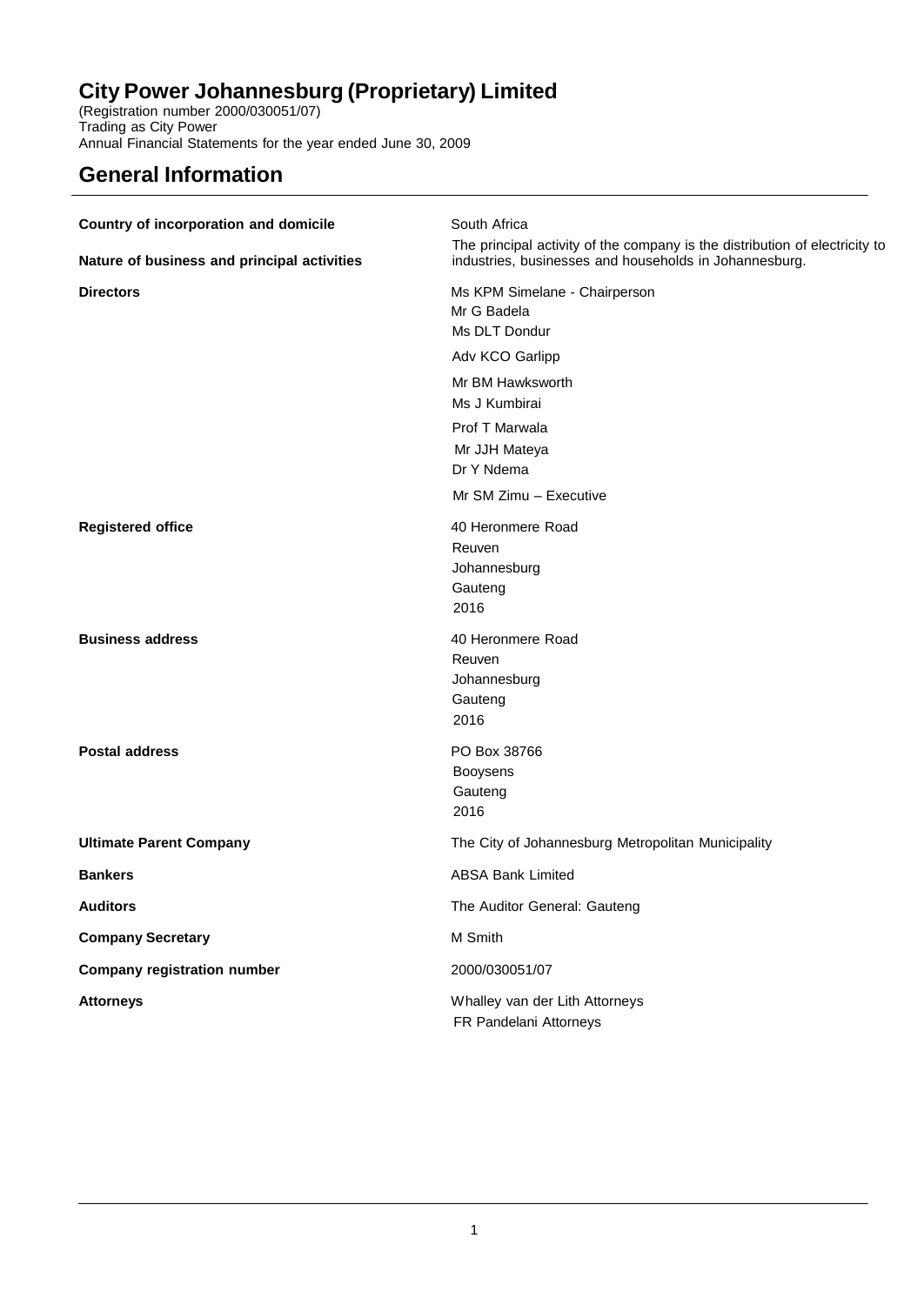(Registration number 2000/030051/07) Trading as City Power Annual Financial Statements for the year ended June 30, 2009

### **Index**

The reports and statements set out below comprise the annual financial statements presented to the shareholder:

| <b>INDEX</b>                                                        | <b>PAGE</b> |
|---------------------------------------------------------------------|-------------|
| Directors' responsibilities and approval                            | 3           |
| Directors' Report                                                   | $4 - 7$     |
| <b>Statement from Company Secretary</b>                             | 8           |
| <b>Statement of Financial Position</b>                              | 9           |
| Statement of Financial Performance for the year ended June 30, 2009 | 10          |
| Statement of Changes in Net Assets                                  | 11          |
| <b>Cash Flow Statement</b>                                          | 12          |
| Accounting Policies for the year ended June 30, 2009                | $13 - 26$   |
| Notes to the Annual Financial Statements                            | $27 - 51$   |
| Annexure A - Directors remuneration                                 | 52          |
| Detailed Statement of Financial Performance                         | $53 - 54$   |

### **ABBREVIATIONS**

| <b>CJMM</b>    | City of Johannesburg Metropolitan Municipality              |
|----------------|-------------------------------------------------------------|
| GRAP           | Generally Recognised Accounting Practices                   |
| MFMA           | Municipal Finance Management Act                            |
| MOE's          | <b>Municipal Owned Entities</b>                             |
| <b>SA GAAP</b> | South African Generally Accepted Accounting Practices       |
| SALGA          | South African Local Government Authority                    |
| <b>DBSA</b>    | Development Bank of South Africa                            |
| IAS.           | <b>International Accounting Standards</b>                   |
| <b>IFRS</b>    | International Financial Reporting Standards                 |
| <b>IFRIC</b>   | International Financial Reporting Interpretations Committee |
| <b>CMIP</b>    | Consolidated Municipal Infrastructure Programme             |
| <b>DME</b>     | Department of Minerals and Energy                           |
| <b>NERSA</b>   | National Energy Regulator South Africa                      |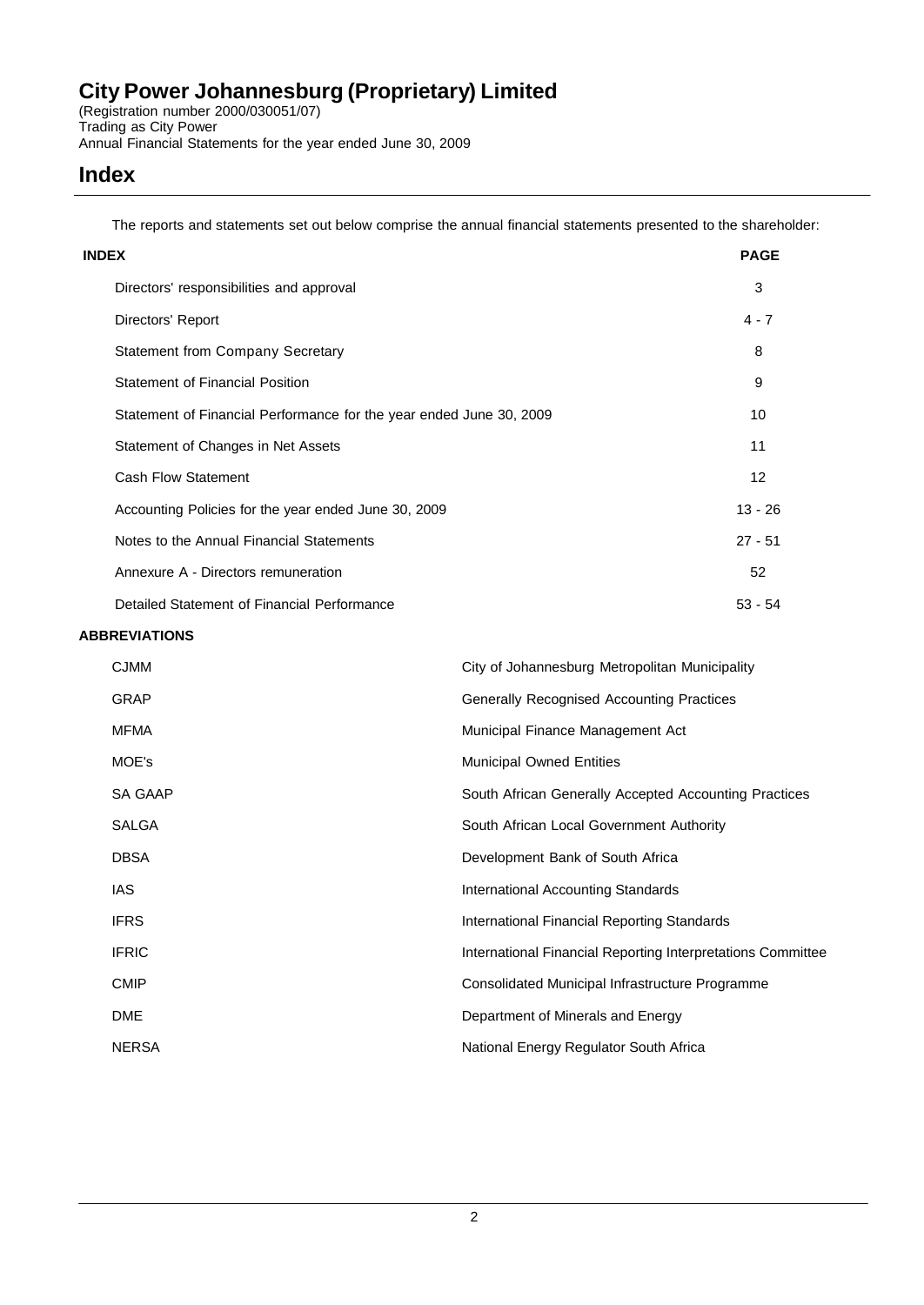(Registration number 2000/030051/07) Trading as City Power Annual Financial Statements for the year ended June 30, 2009

### **Directors' Responsibilities and Approval**

The annual financial statements of the company are the responsibility of the Directors of City Power Johannesburg (Pty) Ltd. In discharging this responsibility, they rely on the management of the company to prepare the annual financial statements presented here in accordance with Section 122 of The Municipal Finance Management Act, 56 of 2003, Standards of Generally Recognised Accounting Practice (GRAP) and the South African Companies Act, 61 of 1973. As such, the annual financial statements include amounts based on judgments and estimates made by management. The information given is comprehensive and presented in a responsible manner. The external auditors will be engaged to express an independent opinion on the financial statements.

The annual financial statements are prepared in accordance with (SA GAAP) including any interpretations of such Statements issued by the Accounting Practices Board, with the prescribed GRAP statements issued by the Accounting Standards Board replacing the equivalent SA GAAP Statement as follows:

Standard of GRAP **Replaced Statement of SA GAAP** Replaced Statement of SA GAAP

| GRAP 1: | Presentation of financial statements                                                        | IAS 101: Presentation of financial statements |
|---------|---------------------------------------------------------------------------------------------|-----------------------------------------------|
|         | GRAP 2: Cash flow statements                                                                | IAS 118: Cash flow statements                 |
|         | GRAP 3: Accounting policies, changes in accounting IAS 103: Accounting policies, changes in |                                               |
|         | estimates and errors                                                                        | estimates and errors                          |

The Directors acknowledge that they are ultimately responsible for the system of internal financial controls established by the company and place considerable importance on maintaining a strong control environment. To enable the Directors to meet these responsibilities, the Board of Directors sets standards for internal control aimed at reducing the risk of error or loss in a cost effective manner. The standards include the proper delegation of responsibilities within a clearly defined framework, effective accounting procedures and adequate segregation of duties to ensure an acceptable level of risk. These controls are monitored throughout the company and all employees are required to maintain the highest ethical standards in ensuring the company's business is conducted in a manner that in all reasonable circumstances is above reproach. The focus of risk management in the company is on identifying, assessing, managing and monitoring all known forms of risk across the company. While operating risk cannot be fully eliminated, the company endeavours to minimise it by ensuring that appropriate infrastructure, controls, systems and ethical behaviour are applied and managed within predetermined procedures and constraints.

The Directors are of the opinion, based on the information and explanation given by management, that the system of internal control provides reasonable assurance that the financial records may be relied on for the preparation of the annual financial statements. However, any system of internal financial control can provide only reasonable, and not absolute, assurance against material misstatement or loss.

The Directors have reviewed the company's cash flow forecast for the year to June 30, 2010 and, in the light of this review and the current financial position, they are satisfied that the company has or has access to adequate resources to continue in operational existence for the foreseeable future.

The Board of Directors is primarily responsible for the financial affairs of the company.

The external auditor is responsible for independently reviewing and reporting on the company's annual financial statements.

The annual financial statements set out on pages 4 to 54, which have been prepared on the going concern basis, were provisionally approved by the Board of Directors on August 27, 2009.

**Director Managing Director**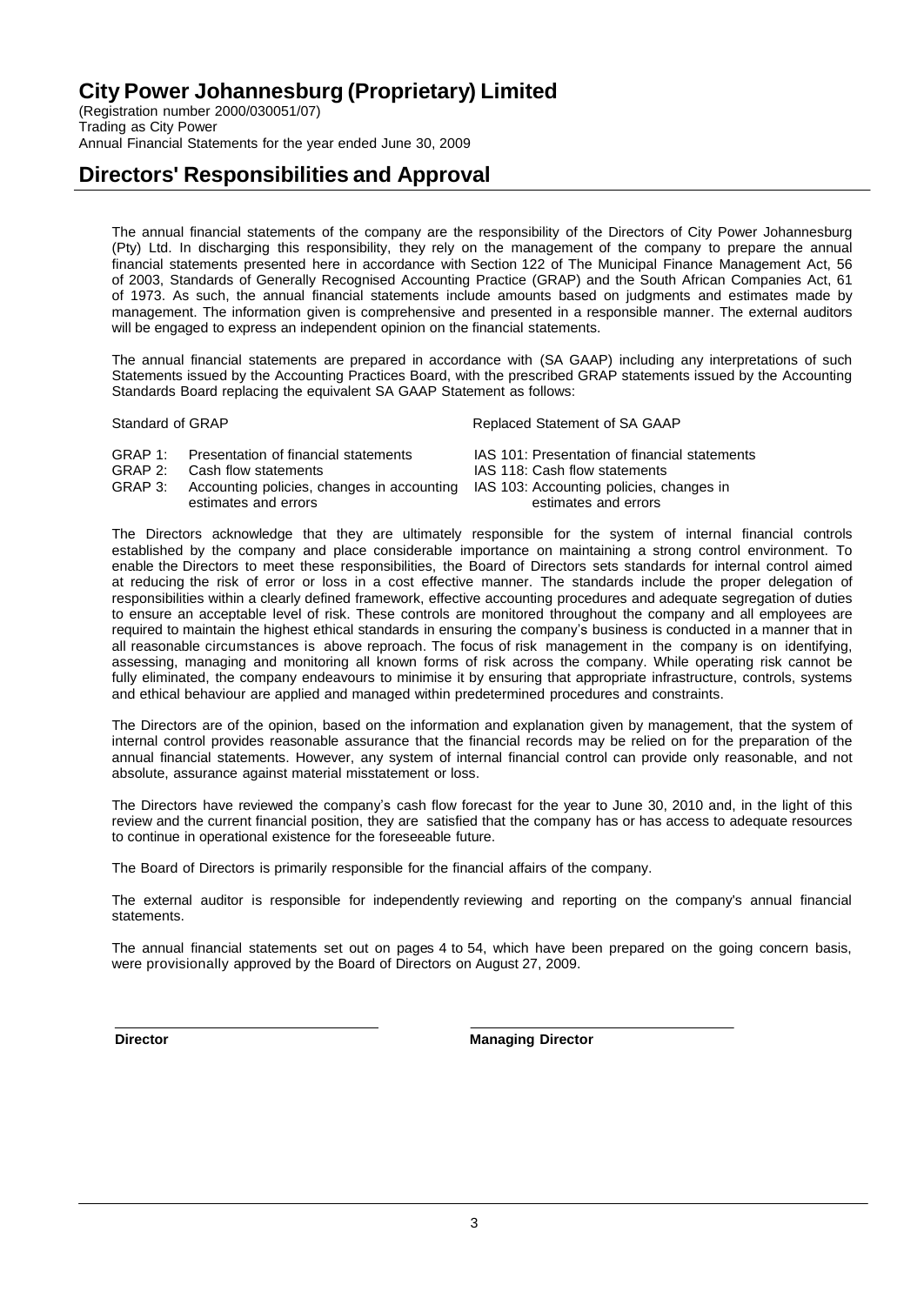(Registration number 2000/030051/07) Trading as City Power Annual Financial Statements for the year ended June 30, 2009

# **Directors' Report**

The Directors have pleasure in submitting to the shareholders their report together with the unaudited financial statements for the year ended June 30, 2009.

### **1. Incorporation**

The company was incorporated on November 30, 2000 and obtained its certificate to commence business on January 1, 2001.

### **2. Review of activities**

#### **Main business and operations**

The company is a Municipal Owned Entity. The principal activity of the company is the distribution of electricity to industries, businesses and households in Johannesburg. The company operates principally in Johannesburg, South Africa.

During the year there were no major changes in the activities of the business. No fruitless and wasteful expenditure was brought to the attention of the Board.

The operating results and state of affairs of the company are fully set out in the attached annual financial statements.

Net surplus of the company was (R000's) R 286,952 (2008: deficit R48,510), after taxation of R (nil ) (2008: R nil).

#### **3. Going concern**

The annual financial statements have been prepared on the basis of accounting policies applicable to a going concern. This basis presumes that funds will be available to finance future operations and that the realisation of assets and settlement of liabilities, contingent obligations and commitments will occur in the ordinary course of business.

The shareholder has agreed to subordinate as much of its loan account with the company as is necessary to cover anticipated future losses to enable the company to trade as a going concern. The subordination shall remain in force and effect so long as the debt equity ratio of City Power Johannesburg (Proprietary) Limited exceeds 60% and shall lapse immediately upon the date that the debt equity ratio is less than 60%. The debt equity ratio at year- end amounted to 70% (2008 - 83%).

The company is dependant on the City of Johannesburg's ability to raise loan funding for the replacement of the ageing network. Any reduction in this ability will adversely affect the performance of the company in future periods.

### **4. Subsequent events**

The Directors are not aware of any matter or circumstance arising since the end of the financial year, not otherwise dealt with within the financial statements that would affect the operations or results of the company significantly. However, the Directors are aware of billing, tariffs and budget matters that may affect the operations or results of the company in future financial periods.

### **5. Directors' interest in contracts**

The Directors of the company did not have any interest in contracts entered by the company during the current financial year.

### **6. Contribution from owners**

There were no changes in the authorised or issued share capital of the company during the year under review.

The entire shareholding of the company is held by the City of Johannesburg Metropolitan Municipality.

Unissued ordinary shares are under the control of the City of Johannesburg Metropolitan Municipality.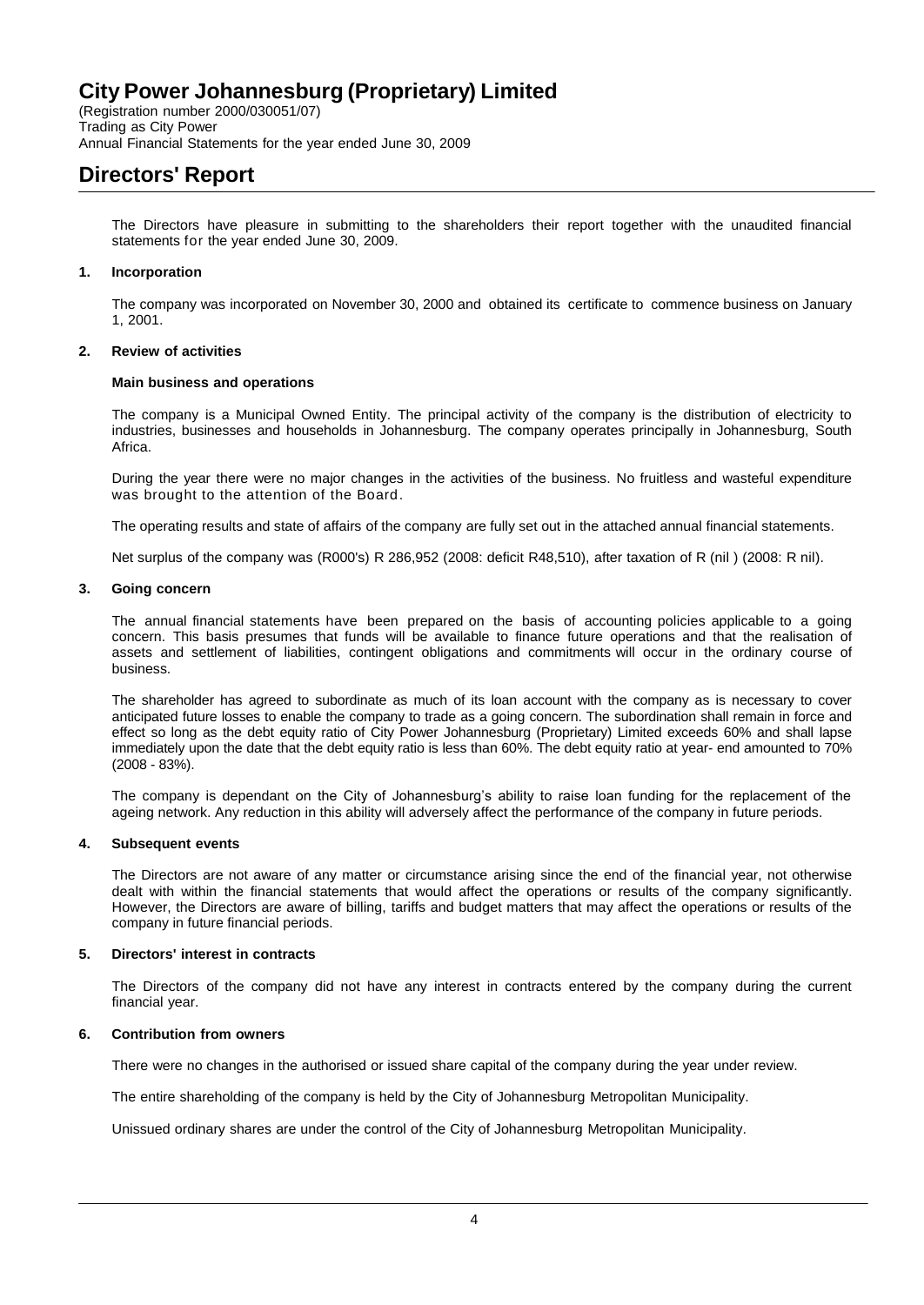(Registration number 2000/030051/07) Trading as City Power Annual Financial Statements for the year ended June 30, 2009

# **Directors' Report**

### **7. Borrowing limitations**

In terms of the sale of business agreement, City Power Johannesburg (Proprietary) Limited does not have the authority to borrow funds on its own behalf. All external funding is managed under the auspices of the City of Johannesburg Metropolitan Municipality Asset and Liability Committee and Treasury Department.

### **8. Non-current assets**

There were no major changes in the physical nature of non-current assets of the company during the year.

### **9. Dividends**

No dividends were declared or paid to the shareholder during the year.

### **10. Directors**

The Directors of the company during the year and to the date of this report are as follows:

| Name                         | Nationality   | Changes in appointments      |
|------------------------------|---------------|------------------------------|
| Ms KPM Simelane- Chairperson | South African |                              |
| Mr. G Badela                 | South African |                              |
| Ms DLT Dondur                | South African | Appointed - 1 September 2008 |
| Adv KCO Garlipp              | South African |                              |
| Mr. BM Hawksworth            | South African | Appointed - 23 January 2009  |
| Ms J Kumbirai                | South African |                              |
| Prof T Marwala               | South African |                              |
| Mr. JJH Mateya               | South African |                              |
| Dr Y Ndema                   | South African | Appointed - 1 September 2008 |
| Mr. SM Zimu - Executive      | South African |                              |

### **11. Company Secretary**

The Company Secretary is Mr. MJ Smith.

Business address

Postal address

40 Heronmere Road Reuven Johannesburg Gauteng 2016

PO Box 38766 Booysens **Gauteng** 2016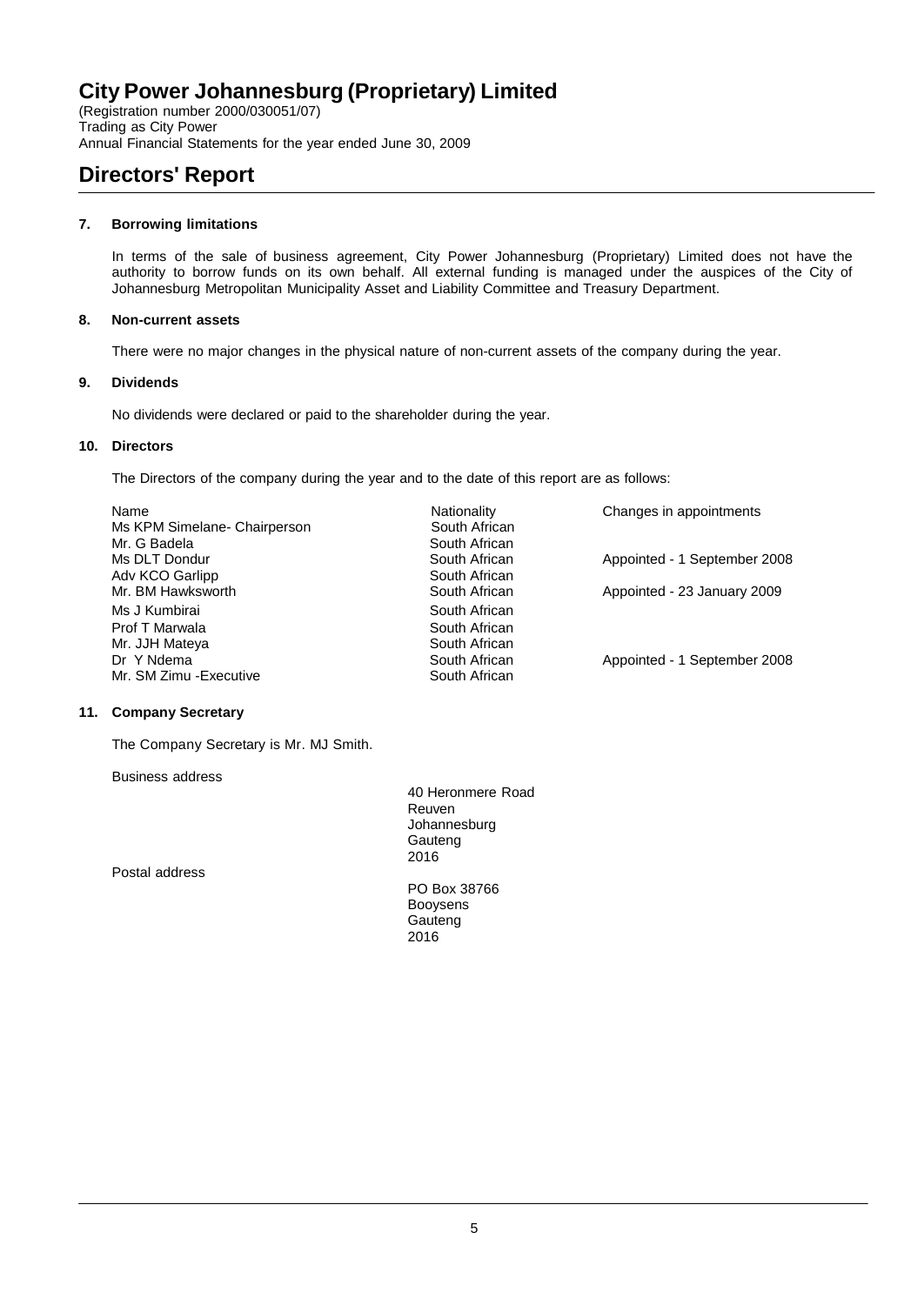(Registration number 2000/030051/07) Trading as City Power Annual Financial Statements for the year ended June 30, 2009

# **Directors' Report**

### **12. Corporate Governance**

### **12.1 Board of Directors**

The Board:

retains full control over the company, its plans and strategy;

acknowledges its responsibilities as to strategy, compliance with internal policies, external laws and regulations, effective risk management and performance measurement, transparency and effective communication both internally and externally by the company;

Is of a unitary structure comprising:

9 non-executive Directors and 1 Executive Director

### **12.2 Chairman and Managing Director**

The Chairman is a non-executive and independent Director (as defined by the King Code).

The roles of Chairman and Managing Director are separate, with responsibilities divided between them, so that no individual has unfettered powers of decision.

### **12.3 Remuneration**

The remuneration of the Managing Director, who is the only Executive Director of the company, is determined by the Board of Directors and is disclosed in Annexure A.

### **12.4 Audit Committee**

The Audit Committee comprises of three independent members and three non-executive Directors.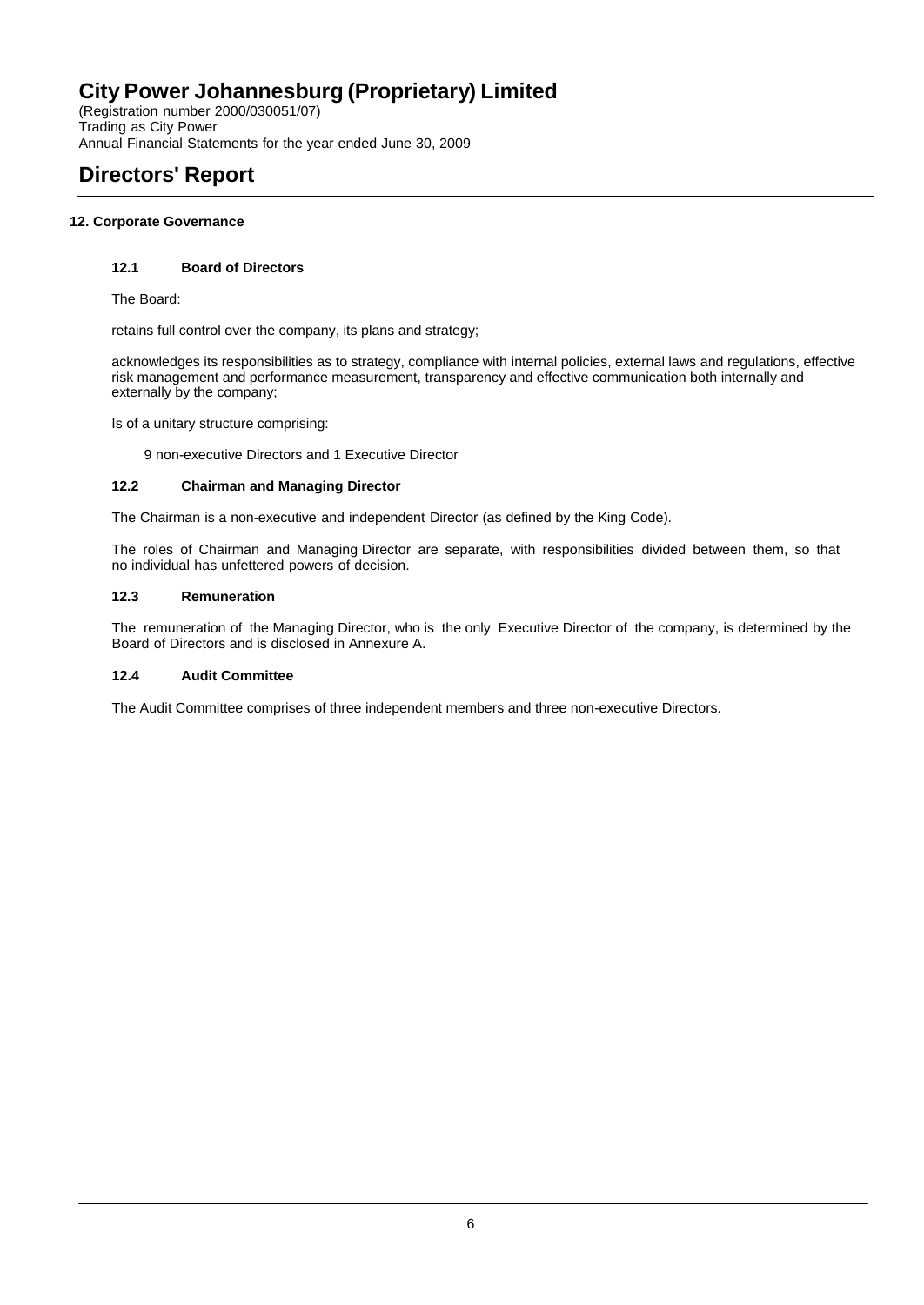(Registration number 2000/030051/07) Trading as City Power Annual Financial Statements for the year ended June 30, 2009

# **Directors' Report**

### **12.5. Board meetings**

The Board has met on 10 separate occasions during the financial year. The Board schedules to meet at least 4 times per annum.

Non-executive Directors have access to all members of management of the company.

| <b>Name</b>                                                                                                                                                              | <b>Board</b><br><b>Meetings</b>                                       | Audit<br>committee<br>meetings | HR &<br>Remuneratio<br>n        | Pricing &<br><b>Regulatory</b>  | <b>Board</b><br>Oversigh<br>t   |
|--------------------------------------------------------------------------------------------------------------------------------------------------------------------------|-----------------------------------------------------------------------|--------------------------------|---------------------------------|---------------------------------|---------------------------------|
| Total number of meetings held                                                                                                                                            | 10                                                                    | 6                              | 4                               | $\mathbf{2}$                    | $\mathbf{2}$                    |
| Ms KPM Simelane- Chairperson<br>Mr. G Badela<br>Ms DLT Dondur<br>Adv KCO Garlipp<br>Mr. BM Hawksworth<br>Ms J Kumbirai<br>Prof T Marwala<br>Mr. JJH Mateya<br>Dr Y Ndema | 10/10<br>9/10<br>6/8<br>10/10<br>3/3<br>10/10<br>7/10<br>10/10<br>7/8 | 4/6<br>6/6<br>1/1<br>5/5       | 4/4<br>4/4<br>1/1<br>4/4<br>3/4 | 1/1<br>1/1<br>1/1<br>2/2<br>1/1 | 1/2<br>2/2<br>1/1<br>2/2<br>1/1 |
| Mr. SM Zimu - Executive                                                                                                                                                  | 8/10                                                                  | 4/6                            | 2/4                             | 1/2                             | 1/2                             |

### **13. Parent**

The company's parent is the City of Johannesburg Metropolitan Municipality

### **14. Bankers**

### ABSA Bank Limited

The management of the treasury function within the company is managed under the auspices of the City of Johannesburg Metropolitan Municipality Assets and Liabilities Committee and Treasury department.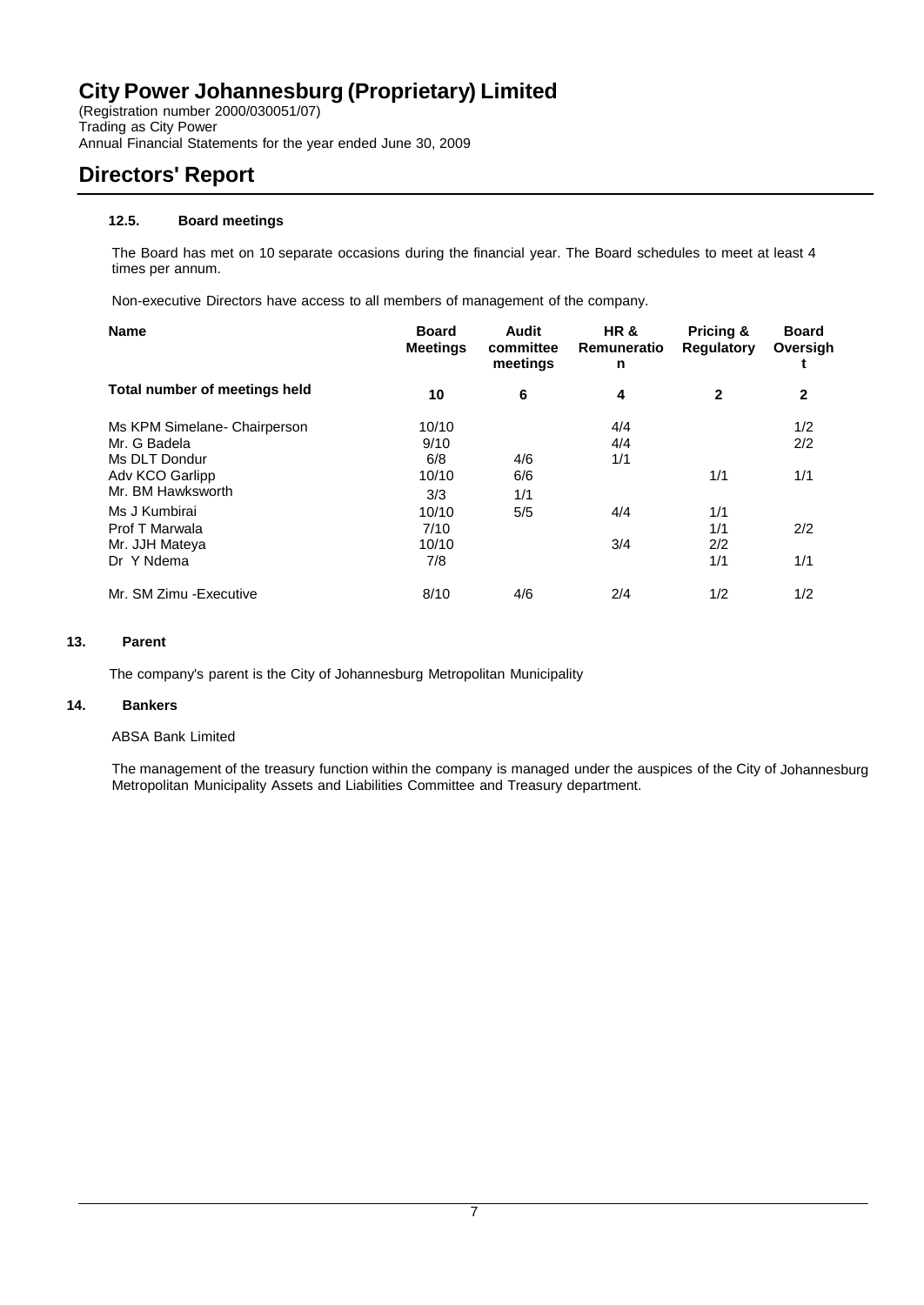(Registration number 2000/030051/07) Trading as City Power Annual Financial Statements for the year ended June 30, 2009

# **Certificate by company secretary for the year ended June 30, 2009**

In terms of Section 268 G(d) of the Companies Act of South Africa, Act 61 of 1973 as amended and the Municipal Finance Management Act, Act 56 of 2003, I certify that, to the best of my knowledge and belief, the company has lodged with the Registrar of Companies, for the financial year ended June 30, 2009, all such returns as required and that all such returns are true, correct and up to date.

**M Smith Company Secretary City Power Johannesburg (Proprietary) Limited August 27, 2009**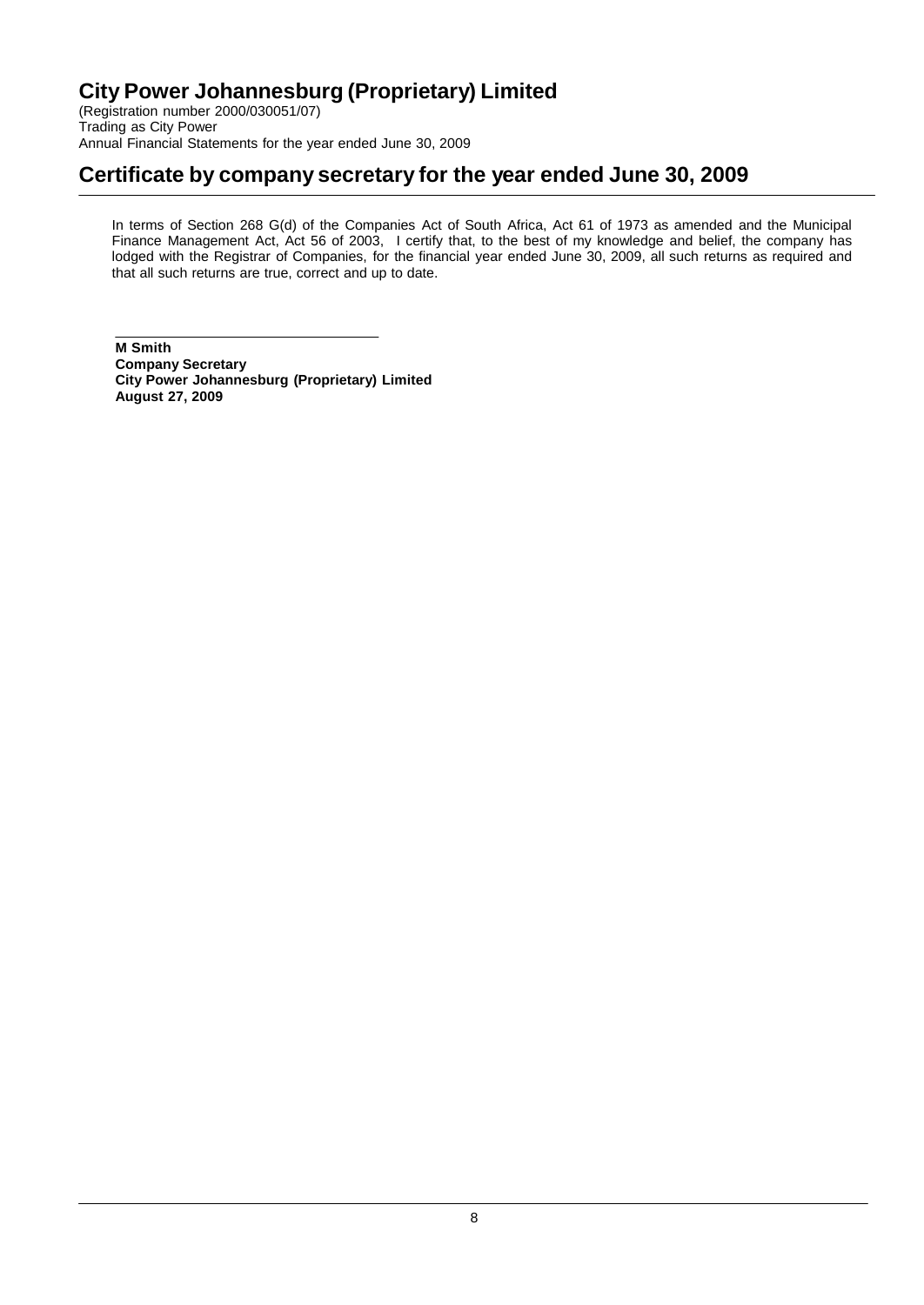(Registration number 2000/030051/07) Trading as City Power Annual Financial Statements for the year ended June 30, 2009

# **Statement of Financial Position as at June 30, 2009**

| Figures in Rand thousand                  | Note(s) | 2009      | 2008      |
|-------------------------------------------|---------|-----------|-----------|
| <b>Assets</b>                             |         |           |           |
| <b>Non-Current Assets</b>                 |         |           |           |
| Property, plant and equipment             | 3       | 5,241,996 | 4,311,313 |
| Intangible assets                         | 4       | 150,414   | 99,857    |
|                                           |         | 5,392,410 | 4,411,170 |
| <b>Current Assets</b>                     |         |           |           |
| Inventories                               | 9       | 81,416    | 28,225    |
| Loans to shareholder                      | 5       | 781,437   | 754,459   |
| Trade and other receivables               | 10      | 720,835   | 707,820   |
| Cash and cash equivalents                 | 11      | 21        | 16        |
|                                           |         | 1,583,709 | 1,490,520 |
| <b>Total Assets</b>                       |         | 6,976,119 | 5,901,690 |
| <b>Net Assets and Liabilities</b>         |         |           |           |
| <b>Net Assets</b>                         |         |           |           |
| Contribution from owner                   | 12      | 112,466   | 112,466   |
| Accumulated surplus                       |         | 1,047,411 | 760,459   |
|                                           |         | 1,159,877 | 872,925   |
| <b>Liabilities</b>                        |         |           |           |
| <b>Non-Current Liabilities</b>            |         |           |           |
| Loans from shareholder                    | 5       | 2,783,505 | 2,736,136 |
| Finance lease obligation                  | 13      |           | 615       |
| Retirement benefit obligation             | 8       | 65,156    | 56,928    |
| Deferred income                           | 14      | 1,151,536 | 953,361   |
|                                           |         | 4,000,197 | 3,747,040 |
| <b>Current Liabilities</b>                |         |           |           |
| Current portion of loans from shareholder | 5       | 385,873   | 295,214   |
| Finance lease obligation                  | 13      | 772       | 1,307     |
| Trade and other payables                  | 16      | 1,393,139 | 963,204   |
| Provisions                                | 15      | 36,261    | 22,000    |
|                                           |         | 1,816,045 | 1,281,725 |
| <b>Total Liabilities</b>                  |         | 5,816,242 | 5,028,765 |
| <b>Total Net Assets and Liabilities</b>   |         | 6,976,119 | 5,901,690 |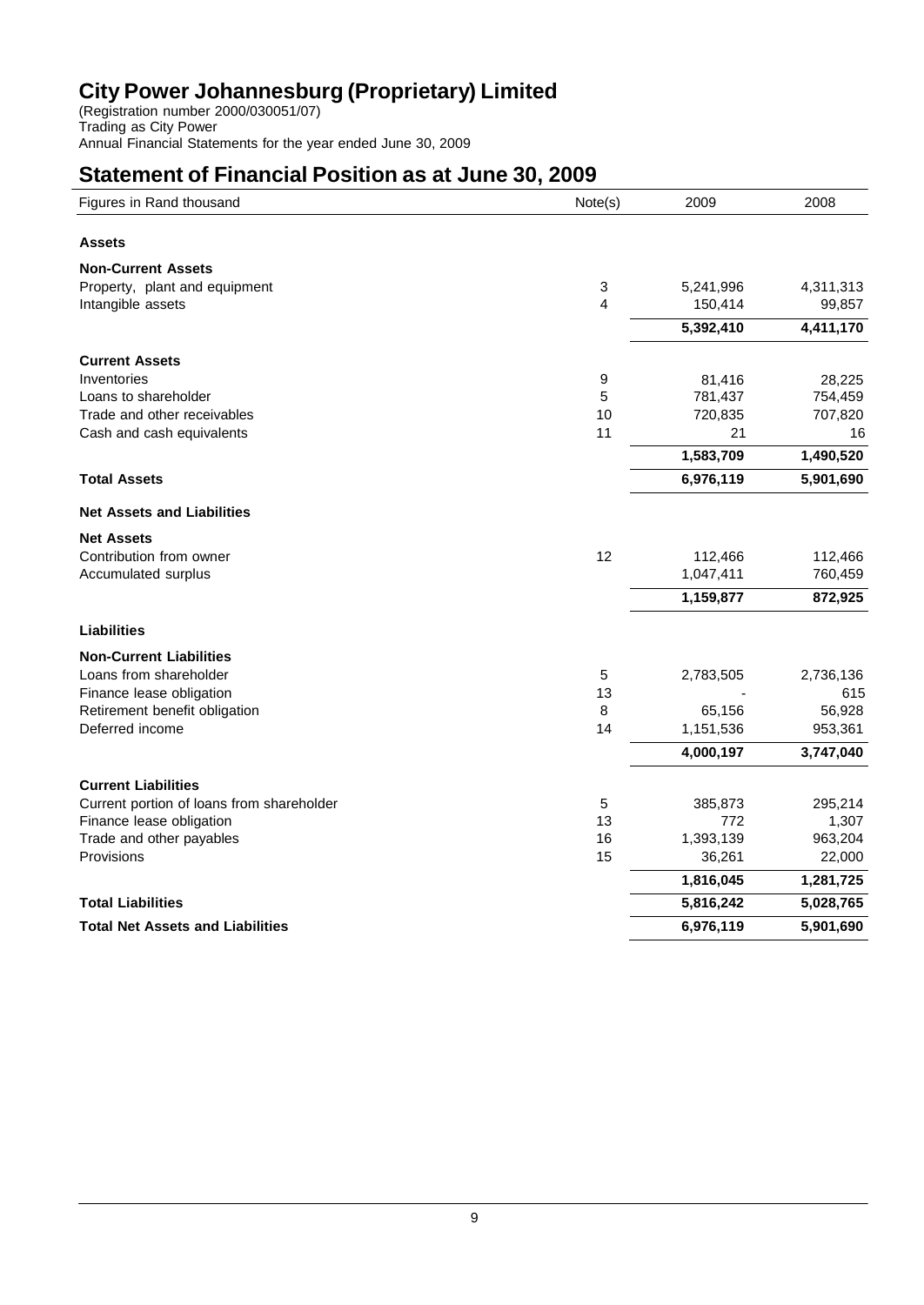(Registration number 2000/030051/07) Trading as City Power Annual Financial Statements for the year ended June 30, 2009

# **Statement of Financial Performance for the year ended June 30, 2009**

| Figures in Rand thousand       | Note(s) | 2009        | 2008        |
|--------------------------------|---------|-------------|-------------|
| Revenue                        | 18      | 5,555,287   | 4,199,985   |
| Cost of sales                  | 20      | (3,752,533) | (2,795,652) |
| <b>Gross surplus</b>           |         | 1,802,754   | 1,404,333   |
| Other income                   | 19      | 312,295     | 91,026      |
| Operating expenses             |         | (1,572,197) | (1,315,797) |
| <b>Operating surplus</b>       | 21      | 542,852     | 179,562     |
| Investment revenue             | 24      | 85,771      | 136,628     |
| Finance costs                  | 25      | (341,671)   | (364,700)   |
| Surplus (deficit) for the year |         | 286,952     | (48, 510)   |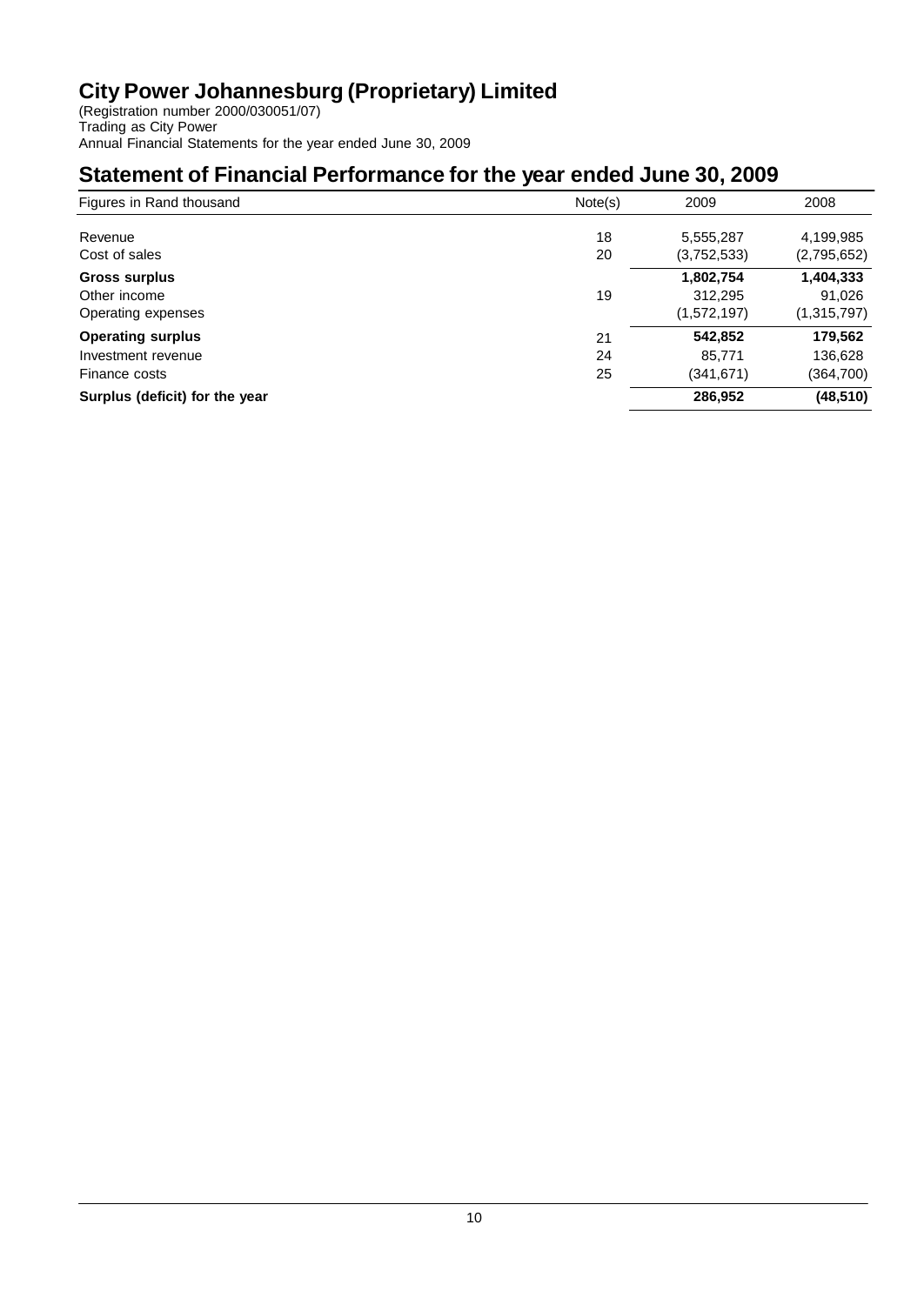(Registration number 2000/030051/07) Trading as City Power Annual Financial Statements for the year ended June 30, 2009

# **Statement of Changes in Net Assets**

| Figures in Rand thousand | Note(s) | Share<br>capital | Accumulate<br>d surplus | <b>Net Assets</b> |
|--------------------------|---------|------------------|-------------------------|-------------------|
| Balance at July 1, 2007  |         | 112,466          | 808,966                 | 921,432           |
| Deficit for the year     |         |                  | (48, 510)               | (48, 510)         |
| Total changes            |         |                  | (48, 510)               | (48, 510)         |
| Balance at July 1, 2008  |         | 112,466          | 760.459                 | 872,925           |
| Surplus for the year     |         |                  | 286,952                 | 286,952           |
| Total changes            |         |                  | 286,952                 | 286,952           |
| Balance at June 30, 2009 |         | 112,466          | 1,047,411               | 1,159,877         |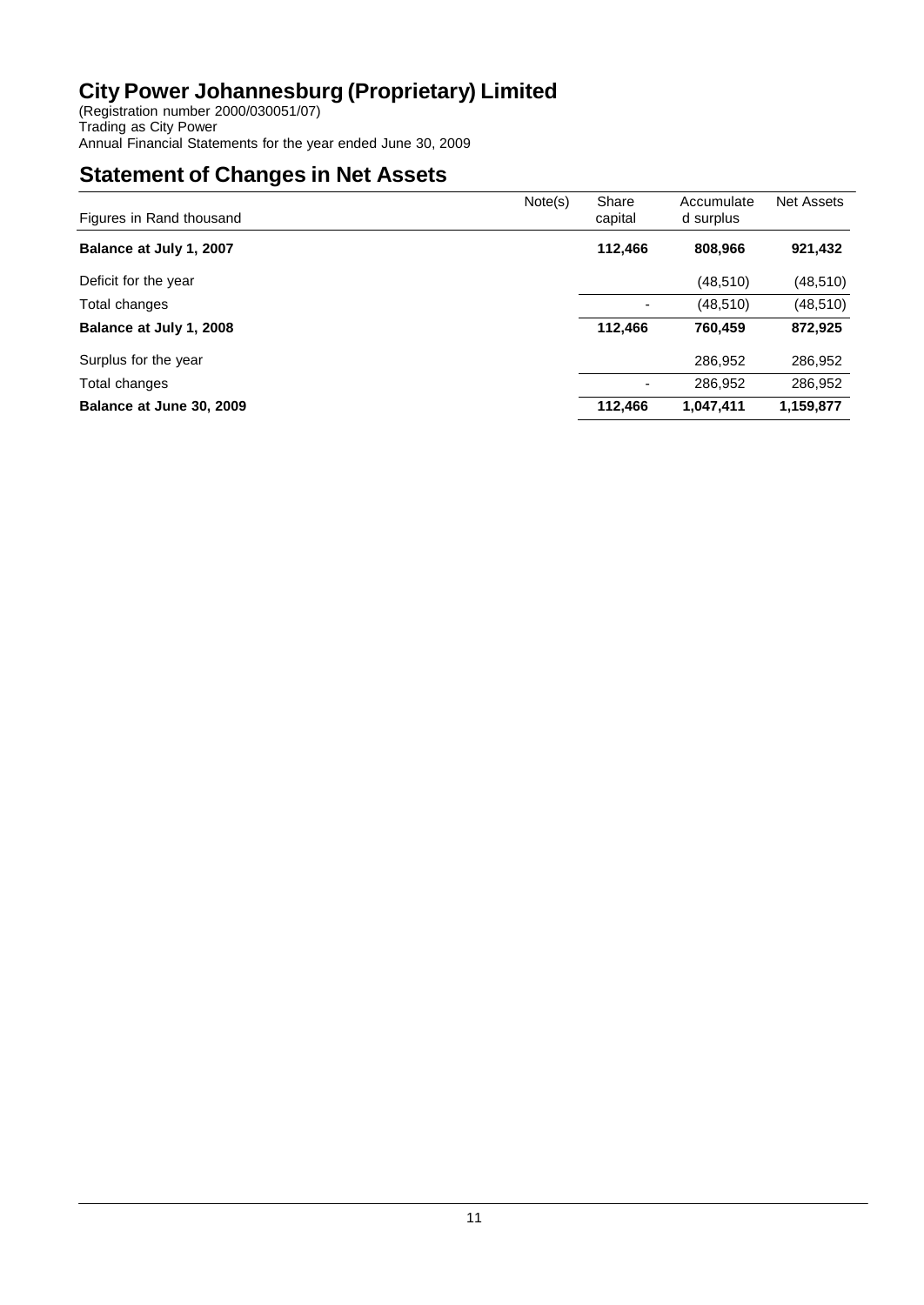(Registration number 2000/030051/07) Trading as City Power Annual Financial Statements for the year ended June 30, 2009

# **Cash Flow Statement**

| Figures in Rand thousand                  | Note(s) | 2009        | 2008        |
|-------------------------------------------|---------|-------------|-------------|
|                                           |         |             |             |
| Cash flows from operating activities      |         |             |             |
| Cash receipts from customers              |         | 5,454,871   | 4,031,556   |
| Cash paid to suppliers and employees      |         | (4,215,129) | (3,641,564) |
| Cash generated from operations            | 26      | 1,239,742   | 389,992     |
| Interest income                           |         | 85,771      | 136,628     |
| Finance costs                             |         | (341, 671)  | (364, 699)  |
| Net cash from operating activities        |         | 983,842     | 161,921     |
| Cash flows from investing activities      |         |             |             |
| Purchase of property, plant and equipment | 3       | (1,068,749) | (1,037,720) |
| Sale of property, plant and equipment     | 3       | 20,192      | 814         |
| Purchase of other intangible assets       | 4       | (45, 473)   | (177)       |
| Sale of other intangible assets           | 4       | 292         | 355         |
| Net cash from investing activities        |         | (1,093,738) | (1,036,728) |
| Cash flows from financing activities      |         |             |             |
| Repayment of shareholders loan            |         | 111,051     | 875,962     |
| Finance lease payments - Non Current      |         | (615)       | (1, 307)    |
| Finance lease payments - Current          |         | (535)       | 152         |
| Net cash from financing activities        |         | 109,901     | 874,807     |
| Total cash movement for the year          |         | 5           |             |
| Cash at the beginning of the year         |         | 16          | 16          |
| Total cash at end of the year             | 11      | 21          | 16          |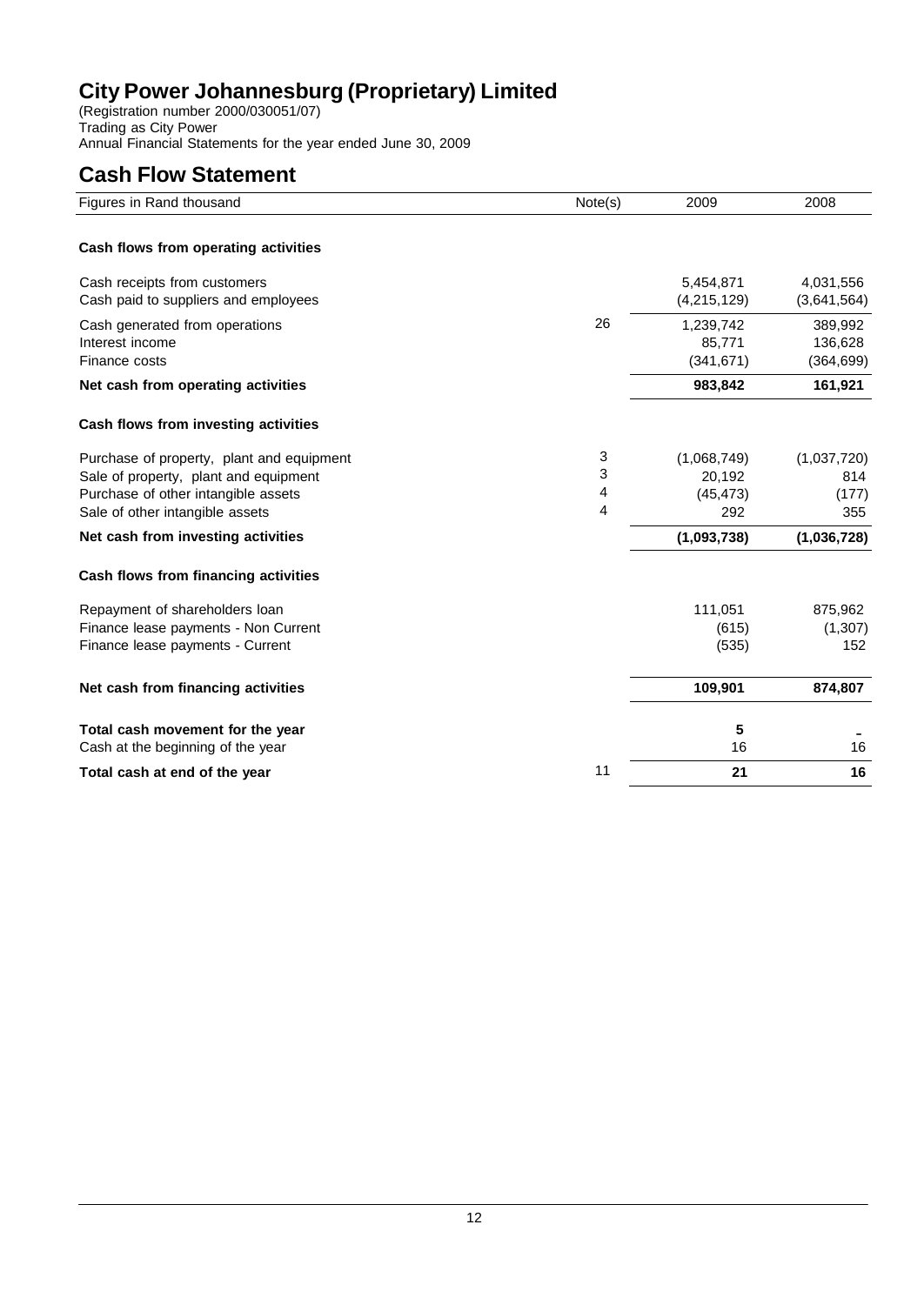(Registration number 2000/030051/07) Trading as City Power Annual Financial Statements for the year ended June 30, 2009

# **Accounting Policies for the year ended June 30, 2009**

### **1. Presentation of Annual Financial Statements**

The annual financial statements have been prepared in accordance with South African Statements of Generally Accepted Accounting Practice (SA GAAP) including any interpretations of such Statements issued by the Accounting Standards Board, which also prescribe Standards of Generally Recognised Accounting Practices (GRAP) and the Municipal Finance Management Act, Act 56 of 2003, and the Companies Act of South Africa, Act 61 of 1973, with the prescribed Standard of Generally Recognised Accounting Policies issued by the Accounting Standard Board replacing the equivalent SA GAAP Statements as follows:

- 
- GRAP 2: Cash flow statements<br>GRAP 3: Accounting policies, changes in accounting IAS 103: Accounting policies, changes in accounting GRAP 3: Accounting policies, changes in accounting IAS 103: Accounting policies, estimates and errors. estimates and errors.

### **Standard of GRAP Replaced Statement of SA GAAP**

- GRAP 1: Presentation of financial statements IAS 101:Presentation of financial statements<br>IAS 118:Cash flow statements IAS 118:Cash flow statements
	-
	-

The recognition and measurement principles in the above GRAP and SA GAAP Statements do not differ or result in material differences in items presented and disclosed in the financial statements. The implementation of GRAP 1, 2 and 3 has resulted in the following significant changes in the presentation of the annual financial statements:

Statement of financial position<br>
Statement of financial performance<br>
Statement of financial performance<br>
Balance statement Statement of financial performance<br>
Statement of changes in net assets<br>
Statement of changes in equity Statement of changes in net assets Statement of changes in et assets Statement of changes in equity Net assets Surplus / deficit for the period<br>
Accumulated surplus / deficit<br>
Profit / loss for the period<br>
Retained earnings Accumulated surplus /deficit and the contributions from owners<br>
Contributions from owners<br>
Retained agricultures Contributions from owners The Contributions of the Share capital Share capital Share capital Share Capital Share Capital Share Capital Share Capital Share Capital Share Capital Share Capital Share Capital Share Capital Sha Distributions to owners<br>Reporting date

### **Standard of GRAP Replacement Statement of SA GAAP**

Balance sheet date

The cash flow statement can only be prepared in accordance with the direct method.

Specific information has been presented separately on the Statement of Financial Position such as:

- a. Receivables from non-exchange transactions, including taxes and transfers;
- b. Taxes and transfers payable;
- c. Trade and other payables from non-exchange transactions;

Amount and nature of any restrictions on cash balances is required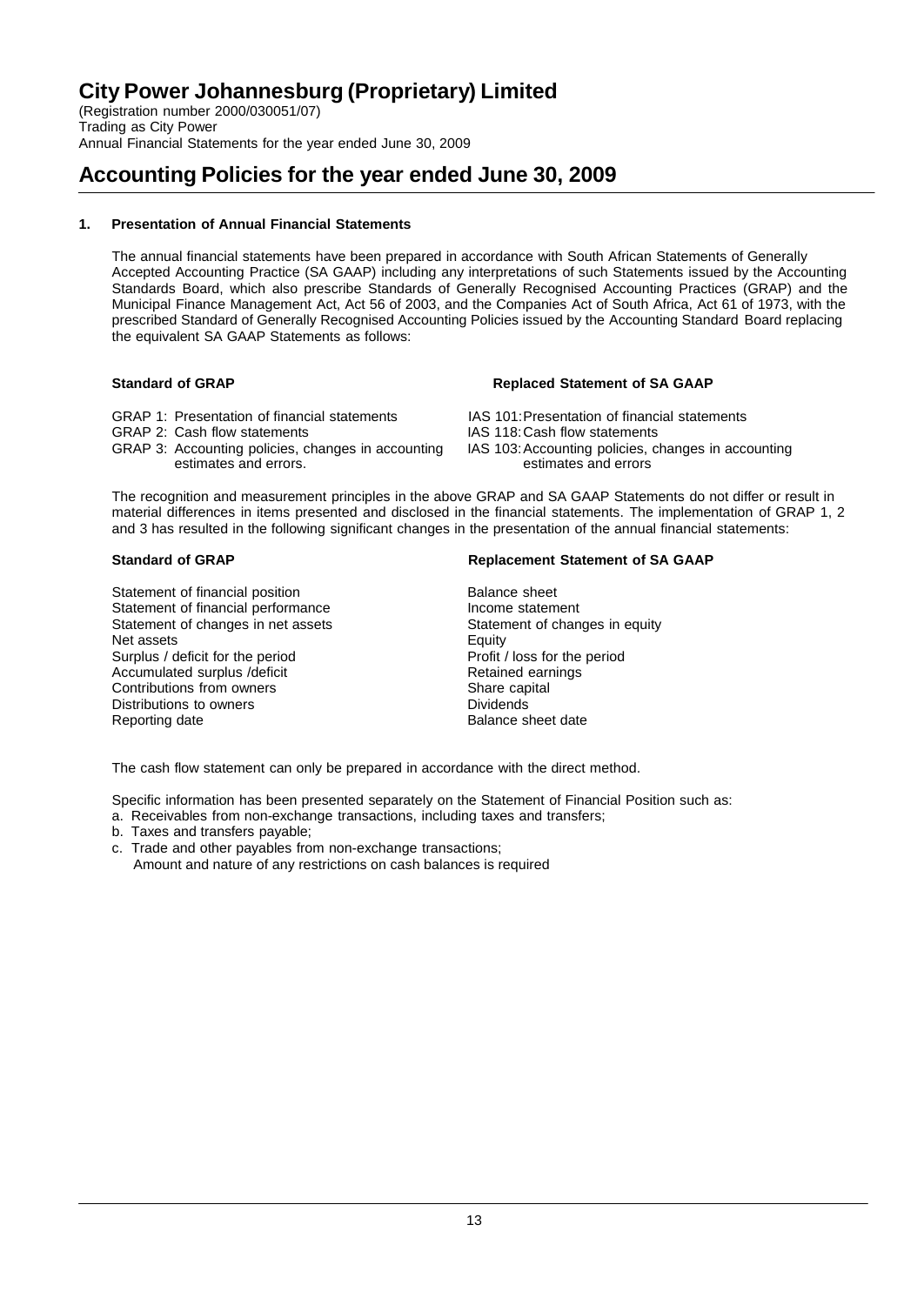(Registration number 2000/030051/07) Trading as City Power Annual Financial Statements for the year ended June 30, 2009

### **Accounting Policies for the year ended June 30, 2009**

The following GRAP Standards have been approved but are not yet effective:

| <b>Standard of GRAP</b>                                                 | <b>Effective Date of Standard</b> |
|-------------------------------------------------------------------------|-----------------------------------|
| GRAP 5 - Borrowing Costs                                                | 1 July 2009                       |
| GRAP 12 - Inventories                                                   | 1 July 2009                       |
| GRAP 13 - Leases                                                        | 1 July 2009                       |
| GRAP 14 - Events After the Reporting Date                               | 1 July 2009                       |
| <b>GRAP 16 - Investment Property</b>                                    | 1 July 2009                       |
| GRAP 17 - Property Plant and Equipment                                  | 1 July 2009                       |
| <b>GRAP 18 - Segment Reporting</b>                                      | <b>Unknown</b>                    |
| GRAP 19 - Provisions, Contingent Liabilities and Contingent Assets      | 1 July 2009                       |
| GRAP 24 - Presentation of Budget Information in Financial Statements    | <b>Unknown</b>                    |
| GRAP 100 - Non-current Assets Held for Sale and Discontinued Operations | 1 July 2009                       |
| GRAP 102 - Intangible Assets                                            | 1 July 2009                       |

Effect:

The effect of adopting these GRAP Standards when they become effective is not expected to have a significant impact on the financial statements as the principles are similar to those already applied under the equivalent Statements of SA GAAP. Despite the effective dates indicated above, the effective date of the GRAP Standards is 1 July 2008 for the parent municipality.

**The following amendments to Standards have been approved and are now effective except for IAS 27 and IFRS 3:**

| <b>Standard amended</b>                                            | <b>Effective Date of amendment</b> |
|--------------------------------------------------------------------|------------------------------------|
| IFRS 2(AC 139) IFRS 2 - Share-based Payment: Vesting Conditions    |                                    |
| and Cancellations                                                  | 1 January 2009                     |
| IFRS 3(AC 140) Business Combinations                               | 1 July 2009                        |
| IFRS 8(AC 145) Operating Segments                                  | 1 January 2009                     |
| IAS 1(AC 101) Presentation of Financial Statements                 | 1 January 2009                     |
| IAS 23(AC 114) Borrowing Costs                                     | 1 January 2009                     |
| IAS 27(AC 132) Consolidated and Separate Financial Statements      | 1 July 2009                        |
| IAS 1(AC 101) Financial Instruments: Presentation and Presentation |                                    |
| of financial Statements: Puttable Financial                        |                                    |
| Instruments and Obligations Arising on Liquidation                 | 1 January 2009                     |
| IFRIC 13(AC 446) Customer Loyalty Programmes                       | 1 July 2008                        |
| IFRIC 14(AC 447) The Limit on a Defined Benefit Asset,             | Minimum                            |

Effect:

The effect of adopting these amendments when they become effective is not expected to have a significant impact on the financial statements.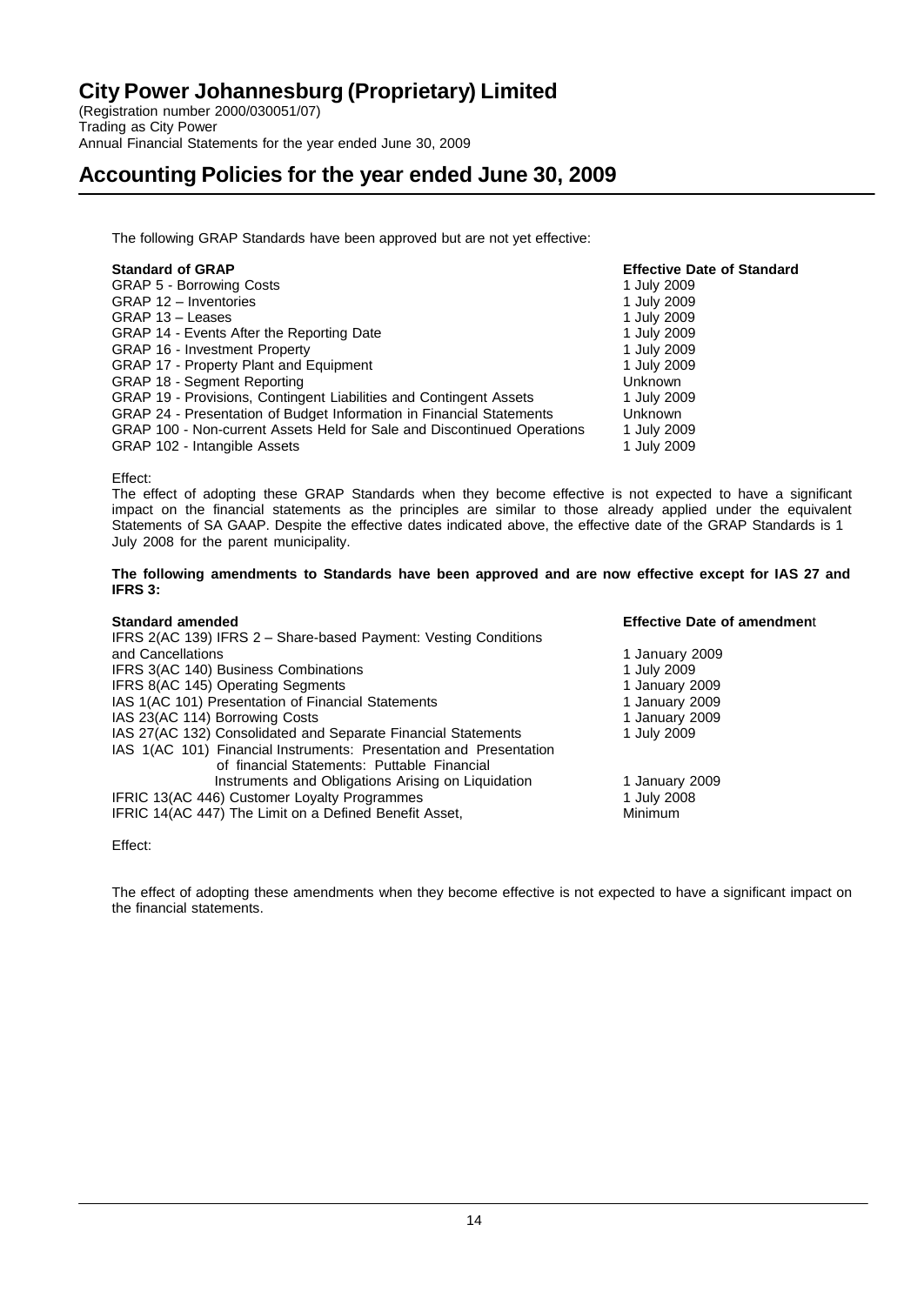(Registration number 2000/030051/07) Trading as City Power Annual Financial Statements for the year ended June 30, 2009

## **Accounting Policies for the year ended June 30, 2009**

### **1.1 Significant judgments**

In preparing the annual financial statements, management is required to make estimates and assumptions that affect the amounts represented in the annual financial statements and related disclosures. Use of available information and the application of judgment is inherent in the formation of estimates. Actual results in the future could differ from these estimates which may be material to the annual financial statements. Significant judgments include:

### **Post retirement benefits**

The present value of the post retirement obligation depends on a number of factors that are determined on an actuarial basis using a number of assumptions. The assumptions used in determining the net cost (income) include the discount rate. Any changes in these assumptions will impact on the carrying amount of post retirement obligations.

The company determines the appropriate discount rate at the end of each year. This is the interest rate that should be used to determine the present value of estimated future cash outflows expected to be required to settle the pension obligations. In determining the appropriate discount rate, the company considers the interest rates of highquality corporate bonds that are denominated in the currency in which the benefits will be paid, and that have terms to maturity approximating the terms of the related pension liability.

Other key assumptions for pension obligations are based on current market conditions. Additional information is disclosed in Note 8.

### **Effective interest rate**

The company used the City of Johannesburg Metropolitan Municipality borrowing rate as a point of departure and basis for discounting financial instruments.

### **Provision for impairment of trade receivables**

The company assesses its trade receivables/held to maturity investments and/or loans and receivables for impairment at each statement of financial position date. In determining whether an impairment loss should be recorded in the statement of financial performance, the company makes judgments as to whether there is observable data indicating a measurable decrease in the estimated future cash flows from a financial asset.

The provision for impairment is measured as the difference between the assets' carrying amount and the present value of estimated future cash flow discounted at the effective interest rate computed at initial recognition.

### **Impairment testing**

The recoverable amounts of cash-generating units and individual assets have been determined based on the higher of value-in-use calculations and fair values. These calculations require the use of estimates and assumptions. It is reasonably possible that the assumptions made may change which may then impact estimations and may then require a material adjustment to the carrying value of tangible assets.

The company reviews and tests the carrying value of assets when events or changes in circumstances suggest that the carrying amount may not be recoverable. Assets are grouped at the lowest level for which identifiable cash flows are largely independent of cash flows of other assets and liabilities. If there are indications that impairment may have occurred, estimates are prepared of expected future cash flows for each group of assets. Expected future cash flows used to determine the value in use of intangible assets are inherently uncertain and could materially change over time. They are significantly affected by a number of factors including economic factors.

Management used the fair value less cost to sell to determine the recoverable amount of intangible assets with an indefinite useful life and identifying assets that may have been impaired. Additional disclosure of these estimates is included in note 1.8 - Impairment of assets.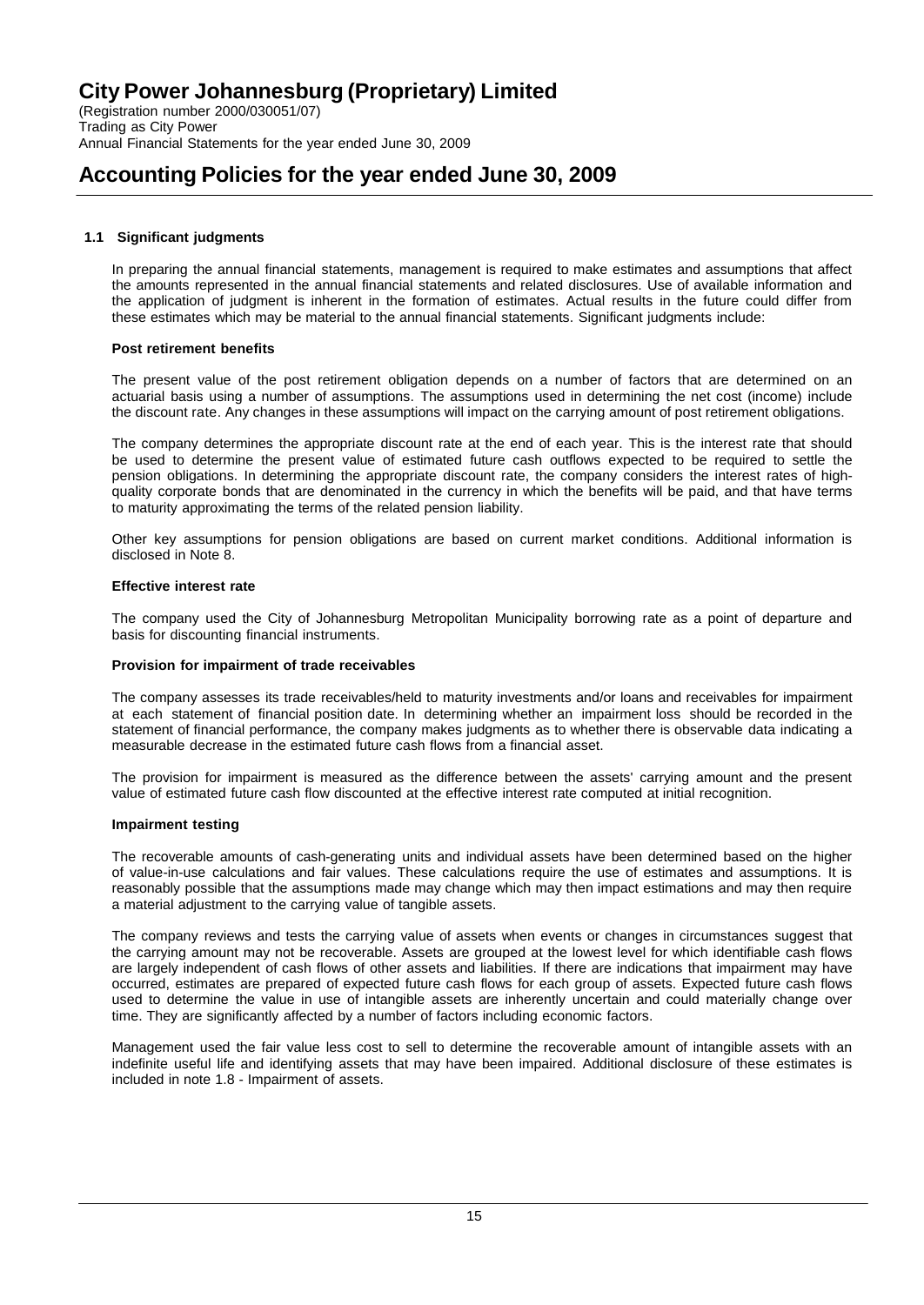(Registration number 2000/030051/07) Trading as City Power Annual Financial Statements for the year ended June 30, 2009

# **Accounting Policies for the year ended June 30, 2009**

### **1.1 Significant judgments (continued)**

### **Provisions**

Provisions were raised and management determined an estimate based on the information available. Additional disclosure of these estimates of provisions is included in note 15 - Provisions.

Provisions are measured at the Directors' best estimate of the expenditure required to settle the obligation at the reporting date, and are discounted to present value where the effect is material.

A provision is recognised when:

- the company has a present obligation (legal or constructive) as a result of a past event;<br>it is probable that an outflow of resources embodying economic benefits will be required
- it is probable that an outflow of resources embodying economic benefits will be required to settle the obligation; and
- a reliable estimate can be made of the amount of the obligation.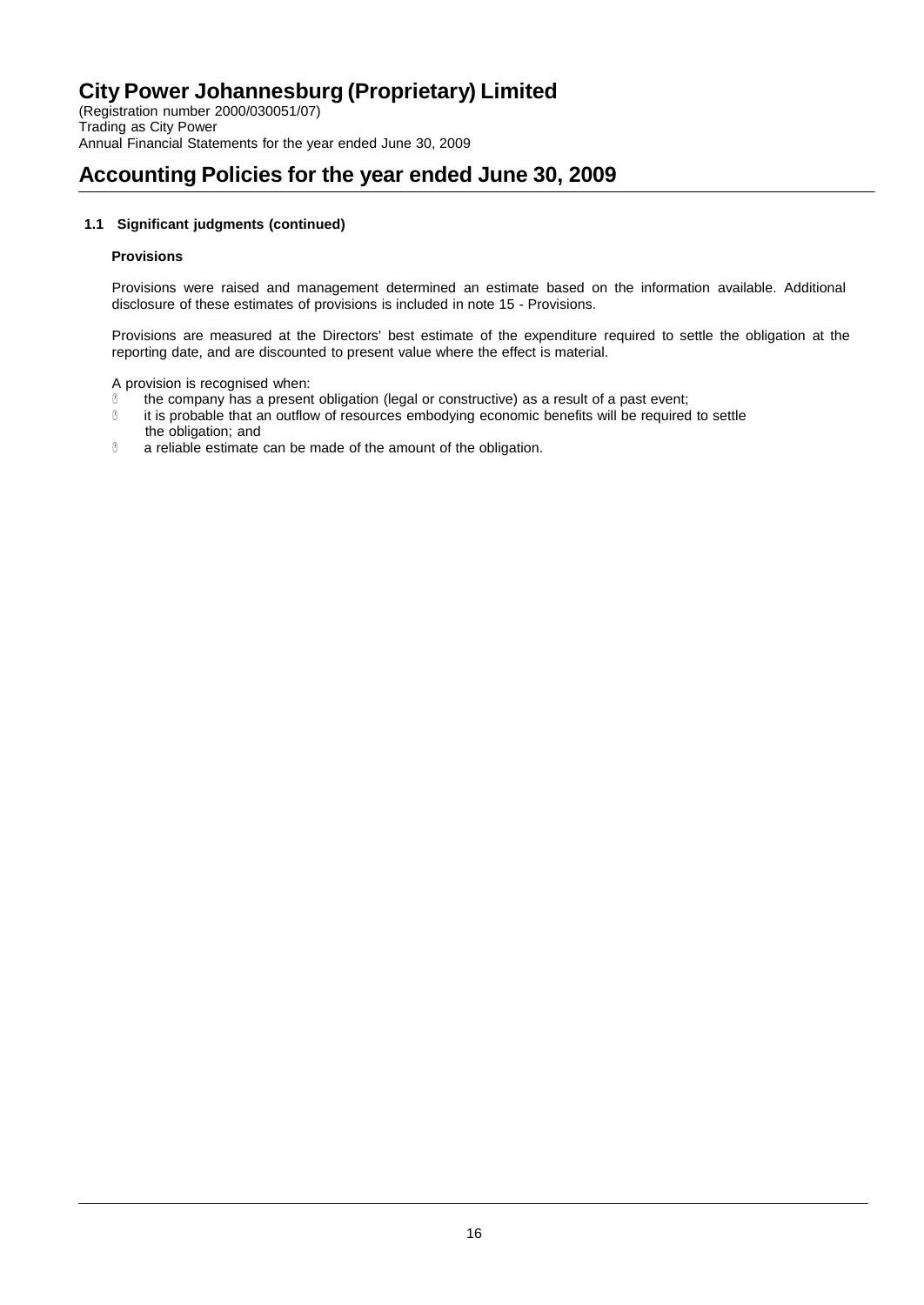### **Accounting Policies for the year ended June 30, 2009**

### **1.2 Property, plant and equipment**

The cost of an item of property, plant and equipment is recognised as an asset when:

- it is probable that future economic benefits associated with the item will flow to the company; and
- $0$  the cost of the item can be measured reliably.

Costs include costs incurred initially to acquire or construct an item of property, plant and equipment and costs incurred subsequently to add to, or replace part of property, plant and equipment. If a replacement cost is recognised in the carrying amount of an item of property, plant and equipment, the carrying amount of the replaced part is derecognised.

The initial estimate of the costs of dismantling and removing the item and restoring the site on which it is located, is also included in the cost of property, plant and equipment.

#### **Cost model**

Property, plant and equipment held for use in the supply of goods or services or for administrative purposes and stated in the Statement of Financial Position at cost less accumulated depreciation and any impairment losses.

Depreciation commences when the assets are ready for their intended use.

Assets under construction are carried at cost, and are depreciated from the date the assets are technically complete. Assets-under-construction are disclosed as a separate category of assets called capital work-in-progress.

Repairs and maintenance expenses are charged to the Statement of Financial Performance during the financial year in which they are incurred. The cost of major renovations are included in the carrying amount of the asset when it is probable that future economic benefits in excess of the originally assessed standard of performance of the existing asset will flow to the company and the cost of the items can be measured reliably.

Land is not depreciated.

Depreciation is provided on all property, plant and equipment other than freehold land, to write down the cost, less residual value, on a straight line basis over their useful lives as follows:

| <b>Item</b>                   | Average useful life |
|-------------------------------|---------------------|
| <b>Buildings</b>              | 40 years            |
| Plant and machinery           |                     |
| <b>Transformers</b><br>ᠿ      | 55 years            |
| Transmission cables<br>ᠿ      | $61 - 85$ years     |
| ⊕<br>Mini-substations         | 55 years            |
| ᠿ<br>Medium voltage equipment | 40 years            |
| ᠿ<br>Low voltage equipment    | 40 years            |
| Furniture and fixtures        | $6 - 10$ years      |
| IT equipment                  | $3 - 9$ years       |

The useful life, depreciation method and residual value of each asset is reviewed annually.

Residual values are considered immaterial as it is the company's policy to utilize assets until their full economic benefits have been exhausted.

Each part of an item of property, plant and equipment with a cost that is significant in relation to the total cost of the item is depreciated separately.

The depreciation charge for each financial year is recognised in surplus/deficit unless it is included in the carrying amount of another asset.

The gain or loss arising from the derecognition of an item of property, plant and equipment is included in surplus/deficit or loss when the item is derecognised. The gain or loss arising from the derecognition of an item of property, plant and equipment is determined as the difference between the net disposal proceeds, if any, and the carrying amount of the item.

Assets held under finance leases are depreciated over their expected useful lives on the same basis as owned assets or, where shorter, the term of the relevant lease.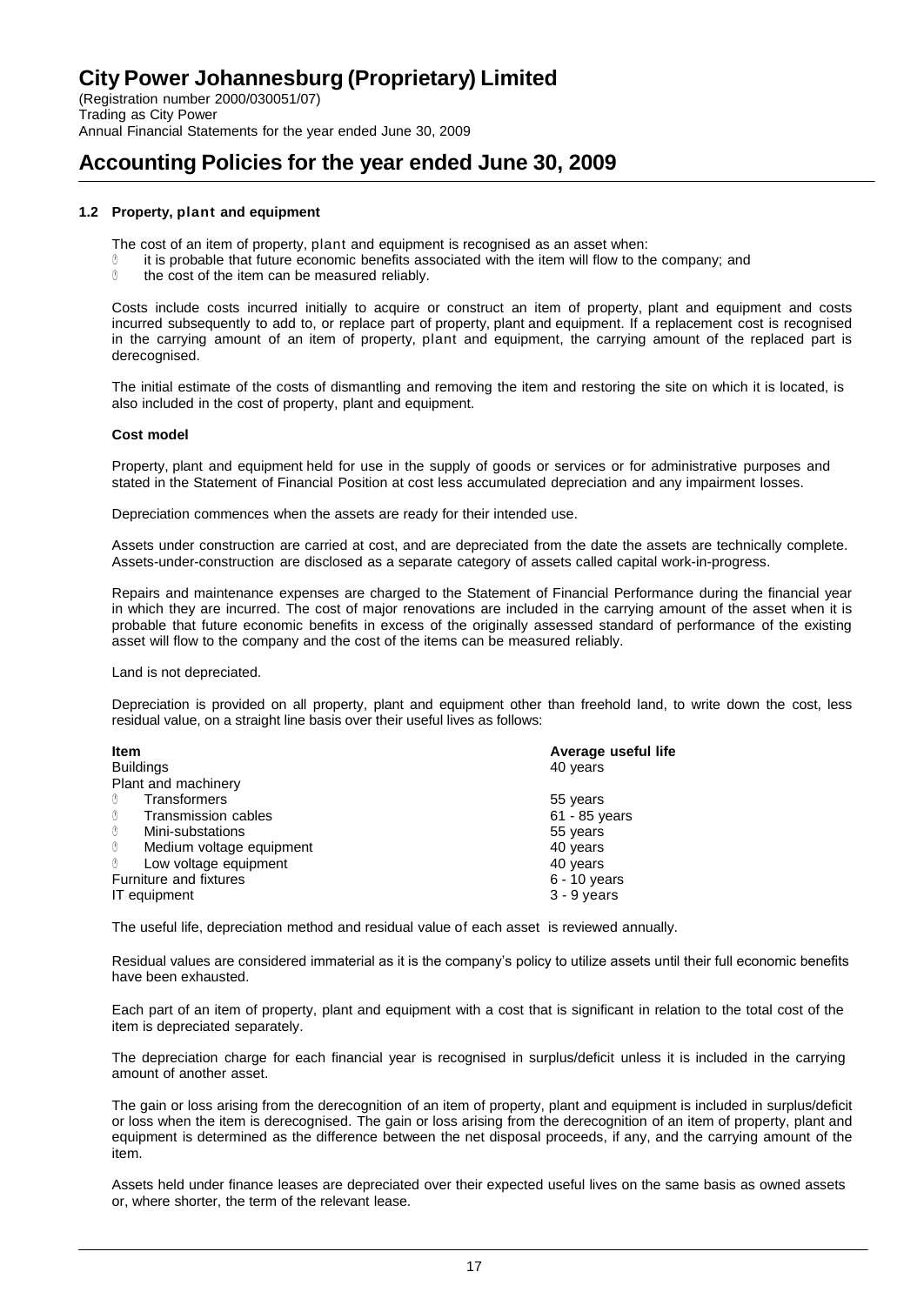### **Accounting Policies for the year ended June 30, 2009**

### **1.3 Intangible assets**

An intangible asset is recognised when:

- it is probable that the expected future economic benefits that are attributable to the asset will flow to the entity; and
- $0$  the cost of the asset can be measured reliably.

Intangible assets are initially recognised at cost.

Expenditure on research (or on the research phase of an internal project) is recognised as an expense when it is incurred.

An intangible asset arising from development (or from the development phase of an internal project) is recognised when:

- $\%$  it is technically feasible to complete the asset so that it will be available for use or sale;<br> $\%$  there is an intention to complete and use or sell it:
- there is an intention to complete and use or sell it;
- $\theta$  there is an ability to use or sell it;<br> $\theta$  it will generate probable future eq
- $\%$  it will generate probable future economic benefits;<br> $\%$  there are available technical financial and other r
- there are available technical, financial and other resources to complete the development and to use or sell the asset; and
- the expenditure attributable to the asset during its development can be measured reliably.

### **Cost model**

Intangible assets are carried at cost less any accumulated amortisation and any impairment losses.

An intangible asset is regarded as having an indefinite useful life when, based on all relevant factors, there is no foreseeable limit to the period over which the asset is expected to generate net cash inflows. Amortisation is not provided for these intangible assets. For all other intangible assets amortisation is provided on a straight line basis over their useful life.

The amortisation period and the amortisation method for intangible assets are reviewed annually.

Reassessing the useful life of an intangible asset with a definite useful life after it was classified as indefinite is an indicator that the asset may be impaired. As a result the asset is tested for impairment and the remaining carrying amount is amortised over its useful life.

Internally generated brands, mastheads, publishing titles, customer lists and items similar in substance are not recognised as intangible assets.

Amortisation is provided to write down the intangible assets, on a straight line basis, to their residual values as follows:

**Item Useful life**  Additional capacity rights 10 years 10 years Computer software 2 - 8 years 2 - 8 years

#### **1.4 Financial instruments**

#### **Initial recognition**

The company classifies financial instruments, or their component parts, on initial recognition as a financial asset, a financial liability or an equity instrument in accordance with the substance of the contractual arrangement.

Financial assets and financial liabilities are recognised on the company's Statement of Financial Position when the company becomes party to the contractual provisions of the instrument.

#### **Fair value determination**

The fair values of quoted investments are based on current bid prices. If the market for a financial asset is not active (and for unlisted securities), the company establishes fair value by using valuation techniques. These include the use of recent arm's length transactions, reference to other instruments that are substantially the same, discounted cash flow analysis, and option pricing models making maximum use of market inputs and relying as little as possible on entity-specific inputs.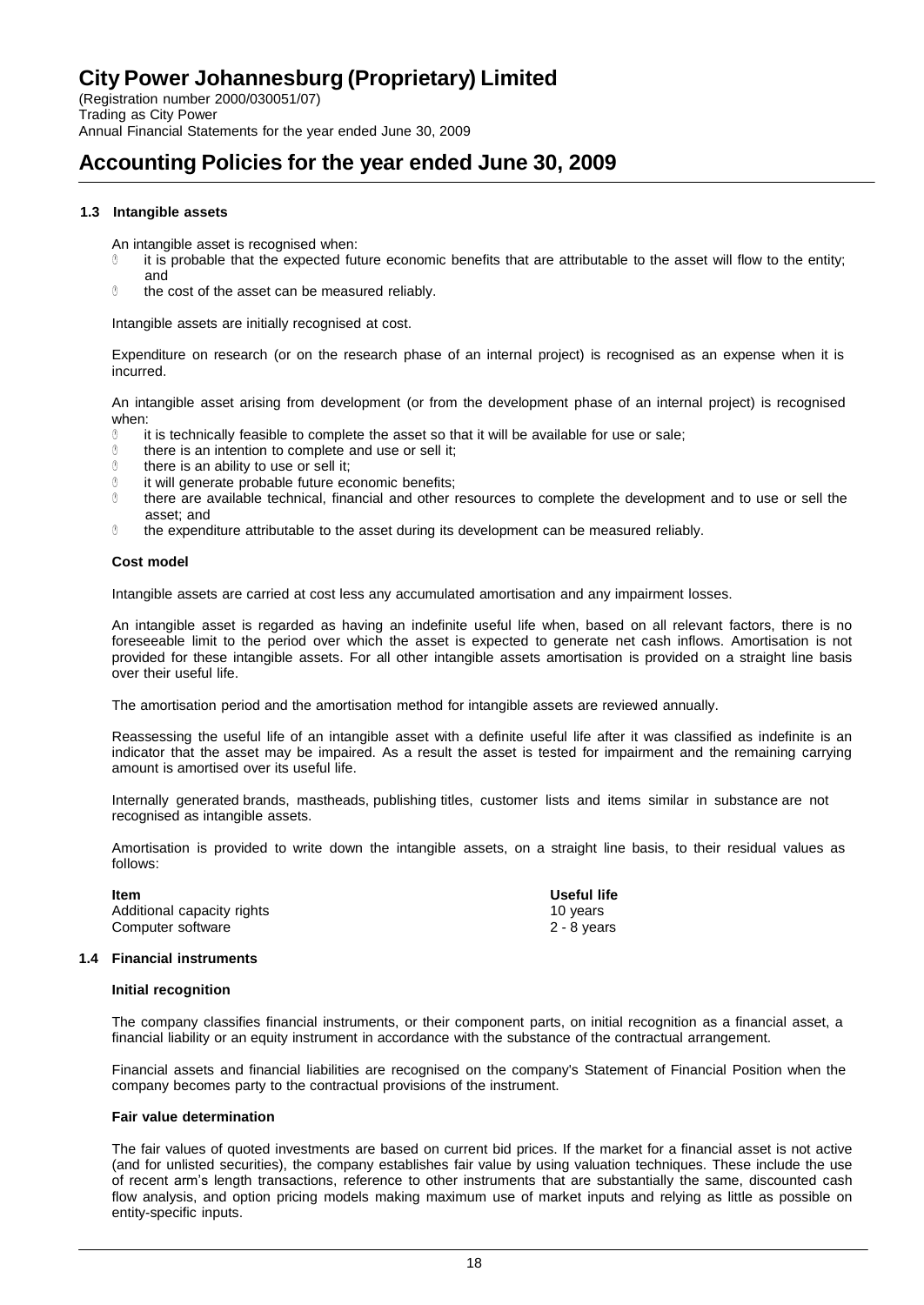(Registration number 2000/030051/07) Trading as City Power Annual Financial Statements for the year ended June 30, 2009

### **Accounting Policies for the year ended June 30, 2009**

### **1.4 Financial instruments (continued)**

#### **Loans to/(from) group companies**

These include loans to parent companies, fellow subsidiaries, subsidiaries, joint ventures and associates and are recognised initially at fair value plus direct transaction costs.

Subsequently these loans are measured at amortised cost using the effective interest rate method, less any impairment loss recognised to reflect irrecoverable amounts.

On loans receivable an impairment loss is recognised in surplus/deficit when there is objective evidence that it is impaired. The impairment is measured as the difference between the investment's carrying amount and the present value of estimated future cash flows discounted at the effective interest rate computed at initial recognition.

Impairment losses are reversed in subsequent periods when an increase in the investment's recoverable amount can be related objectively to an event occurring after the impairment was recognised, subject to the restriction that the carrying amount of the investment at the date the impairment is reversed shall not exceed what the amortised cost would have been had the impairment not been recognised.

Loans to/(from) group companies are classified as loans and receivables.

#### **Trade and other receivables**

Trade receivables are measured at initial recognition at fair value, and are subsequently measured at amortised cost using the effective interest rate method. Appropriate allowances for estimated irrecoverable amounts are recognised in surplus/deficit when there is objective evidence that the asset is impaired. Significant financial difficulties of the receivable, probability that the receivable will enter bankruptcy or financial reorganisation, and default or delinquency in payments (more than 30 days overdue) are considered indicators that the trade receivable is impaired. The allowance recognised is measured as the difference between the asset's carrying amount and the present value of estimated future cash flows discounted at the effective interest rate computed at initial recognition.

The carrying amount of the asset is reduced through the use of an allowance account, and the amount of the loss is recognised in the Statement of Financial Performance. When a trade receivable is uncollectible, it is written off against the allowance account for trade receivables. Subsequent recoveries of amounts previously written off are credited against bad debt recoveries in the Statement of Financial Performance.

Trade and other receivables are classified as loans and receivables.

Receivables are recognised initially at fair value and subsequently measured at amortized cost using the effective interest method, less provision for impairment. A provision for impairment of receivables is established when there is objective evidence that the entity will not be able to collect all amounts due according to the original terms of the receivables. The amount of the provision is the difference between the asset's carrying amount and the present value of estimated future cash flows, discounted at the effective interest rate. Impairment losses are recognised in the Statement of Financial Performance.

Accounts receivable are carried at anticipated realisable value. An estimate is made for doubtful receivables based on a review of all outstanding amounts at year-end. Bad debts are written off during the year in which they are identified. Amounts that are receivable within 12 months from the reporting date are classified as current.

#### **Trade and other payables**

Trade payables are initially measured at fair value, and are subsequently measured at amortised cost, using the effective interest rate method. Trade and other payables are classified as loans and payables.

#### **Cash and cash equivalents**

Cash and cash equivalents comprise cash on hand and demand deposits and other short-term highly liquid investments that are readily convertible to a known amount of cash and are subject to an insignificant risk of changes in value. These are classified as loans and receivables and carried at amortised costs, which usually approximates fair value of the instrument.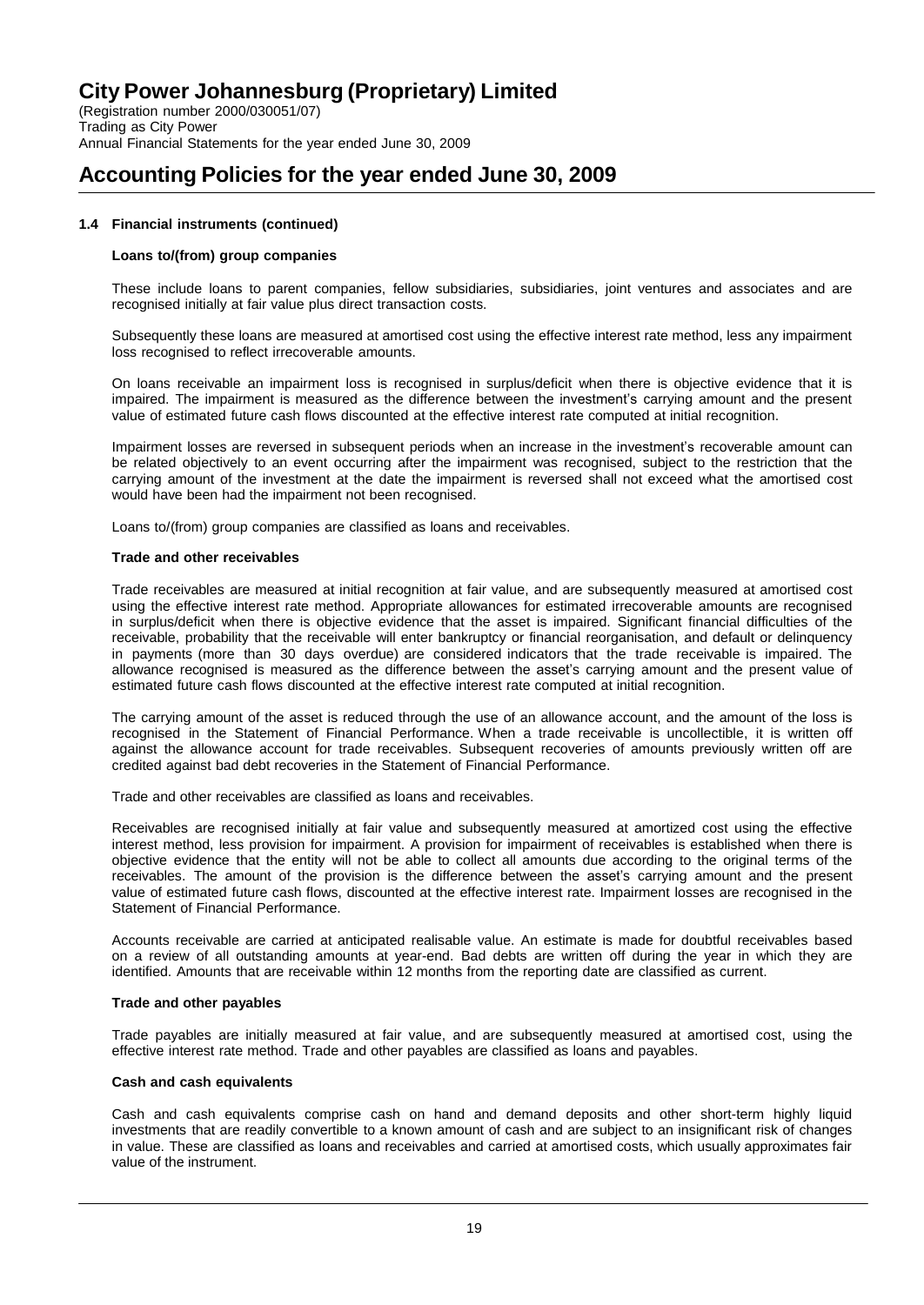(Registration number 2000/030051/07) Trading as City Power Annual Financial Statements for the year ended June 30, 2009

### **Accounting Policies for the year ended June 30, 2009**

### **1.5 Tax**

### **Current tax assets and liabilities**

The tax currently payable is based on taxable income for the year. Taxable income differs from surplus as reported in the Statement of Financial Performance, because it includes income and expenses that are taxable or tax deductible in other years and it further excludes items that are never taxable or tax deductible.

Current tax for current and prior periods is, to the extent unpaid, recognised as a liability. If the amount already paid in respect of current and prior periods exceeds the amount due for those periods, the excess is recognised as an asset.

Current tax liabilities (assets) for the current and prior periods are measured at the amount expected to be paid to (recovered from) the tax authorities, using the tax rates (and tax laws) that have been enacted.

#### **Deferred tax assets and liabilities**

Deferred tax is recognised on differences between the carrying amounts of assets and liabilities in the financial statements and the corresponding tax bases used in the computation of taxable surplus and is accounted for using the statement of financial position liability method.

A deferred tax liability is recognised for all taxable temporary differences, except to the extent that the deferred tax liability arises from:

- the initial recognition of goodwill; or
- **Ource of the synon monticity of the synon moderation** is not deductible for tax purposes; or
- $\%$  the initial recognition of an asset or liability in a transaction which:
	- **-** is not a business combination; and
	- **-** at the time of the transaction, affects neither accounting surplus nor taxable surplus/deficit.

A deferred tax asset is recognised for all deductible temporary differences to the extent that it is probable that taxable surplus will be available against which the deductible temporary difference can be utilised, unless the deferred tax asset arises from the initial recognition of an asset or liability in a transaction that:

- $\%$  is not a business combination; and  $\%$  at the time of the transaction affect
- at the time of the transaction, affects neither accounting surplus nor taxable surplus/deficit.

A deferred tax asset is recognised for all deductible temporary differences arising from investments in branches and associates, and interests in joint ventures, to the extent that it is probable that:

- $\degree$  the temporary difference will reverse in the foreseeable future; and taxable surplus will be available against which the temporary differ
- taxable surplus will be available against which the temporary difference can be utilised.

A deferred tax asset is recognised for the carry forward of unused tax losses to the extent that it is probable that future taxable surplus will be available against which the unused tax losses can be utilised.

Deferred tax assets and liabilities are measured at the tax rates that are expected to apply to the period when the asset is realised or the liability is settled, based on tax rates (and tax laws) that have been enacted or substantively enacted by the reporting date.

A deferred tax asset is recognised for all deductible temporary differences to the extent that it is probable that taxable surplus will be available against which the deductible temporary difference can be utilised.

The carrying amount of deferred tax assets is reviewed at each reporting date and reduced to the extent that it is no longer probable that sufficient taxable surplus will be available to allow all or part of the asset to be recovered.

Deferred tax assets and liabilities are offset when there is a legally enforceable right to set off current tax assets against current tax liabilities and when they relate to income taxes levied by the same taxation authority and the company intends to settle its current tax assets and liabilities on a net basis.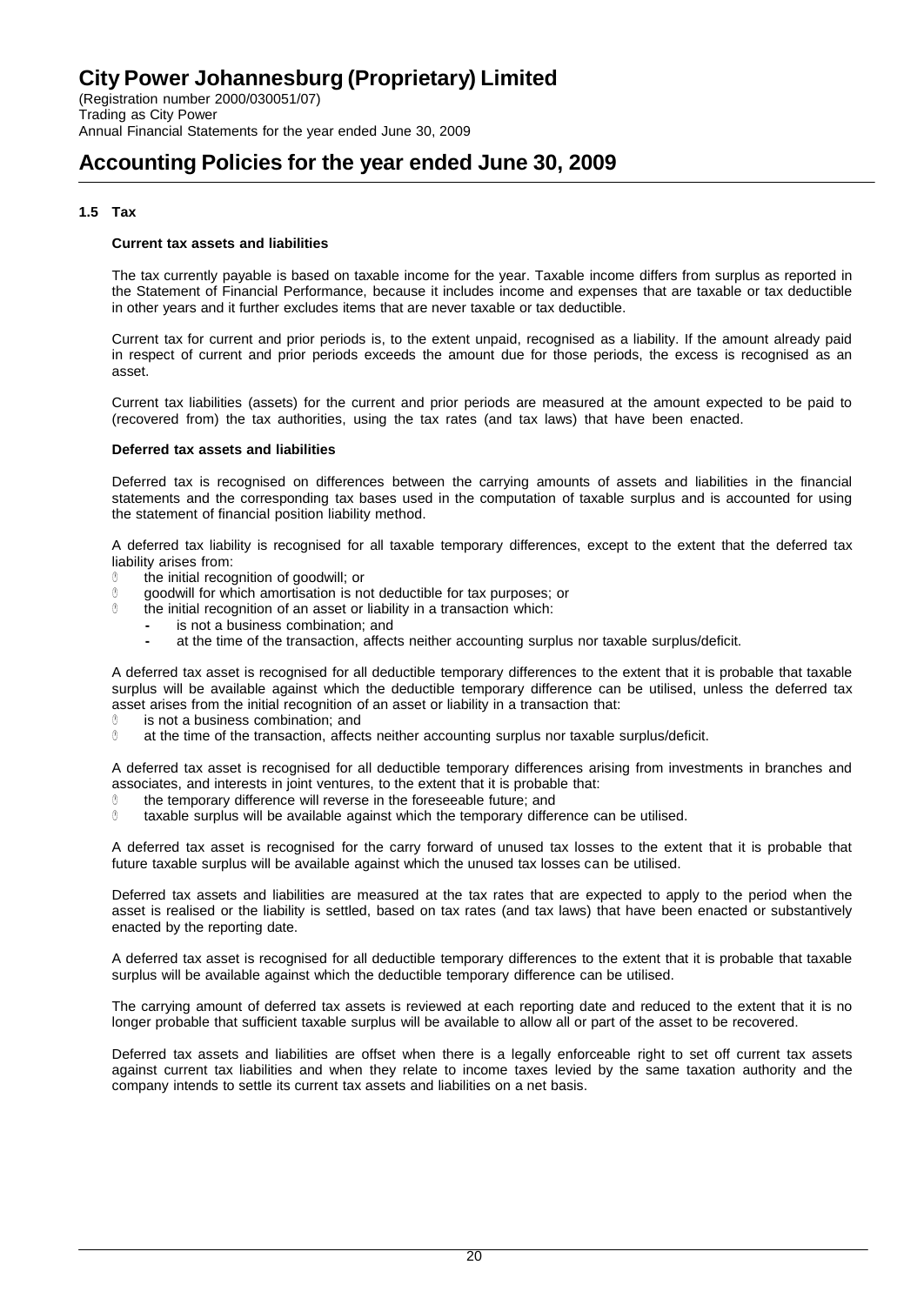(Registration number 2000/030051/07) Trading as City Power Annual Financial Statements for the year ended June 30, 2009

# **Accounting Policies for the year ended June 30, 2009**

### **1.5 Tax (continued)**

#### **Tax expense**

Income tax represents the sum of the current tax and deferred tax.

Current and deferred taxes are recognised as income or an expense and included in surplus or deficit for the period, except to the extent that the tax arises from:

- $\degree$  a transaction or event which is recognised, in the same or a different period, directly in equity, or a business combination.
- a business combination.

Current tax and deferred taxes are charged or credited directly to equity if the tax relates to items that are credited or charged, in the same or a different period, directly to equity.

#### **1.6 Leases**

#### **Finance leases – lessee**

Finance leases are recognised as assets and liabilities in the Statement of Financial Position at amounts equal to the fair value of the leased property or, if lower, the present value of the minimum lease payments. The corresponding liability to the lessor is included in the Statement of Financial Position as a finance lease obligation.

The discount rate used in calculating the present value of the minimum lease payments is the interest rate implicit in the lease.

The lease payments are apportioned between the finance charge and reduction of the outstanding liability. The finance charge is allocated to each period during the lease term so as to produce a constant periodic rate of return on the remaining balance of the liability.

### **Operating leases - lessor**

Operating lease income is recognised as an income on a straight-line basis over the lease term.

Initial direct costs incurred in negotiating and arranging operating leases are added to the carrying amount of the leased asset and recognised as an expense over the lease term on the same basis as the lease income.

Income from leases is disclosed under revenue in the Statement of Financial Performance.

#### **Operating leases – lessee**

Operating lease payments are recognised as an expense on a straight-line basis over the lease term. The difference between the amounts recognised as an expense and the contractual payments are recognised as an operating lease asset or liability.

Any contingent rents are expensed in the period they are incurred.

#### **1.7 Inventories**

Inventories are measured at the lower of cost and net realisable value.

Net realisable value is the estimated selling price in the ordinary course of business less the estimated costs of completion and the estimated costs necessary to make the sale.

The cost of inventories comprises of all costs of purchase, costs of conversion and other costs incurred in bringing the inventories to their present location and condition.

The cost of inventories is assigned using the weighted average cost formula.

The cost of inventories of items that are not ordinarily interchangeable and goods or services produced and segregated for specific projects is assigned using specific identification of the individual costs.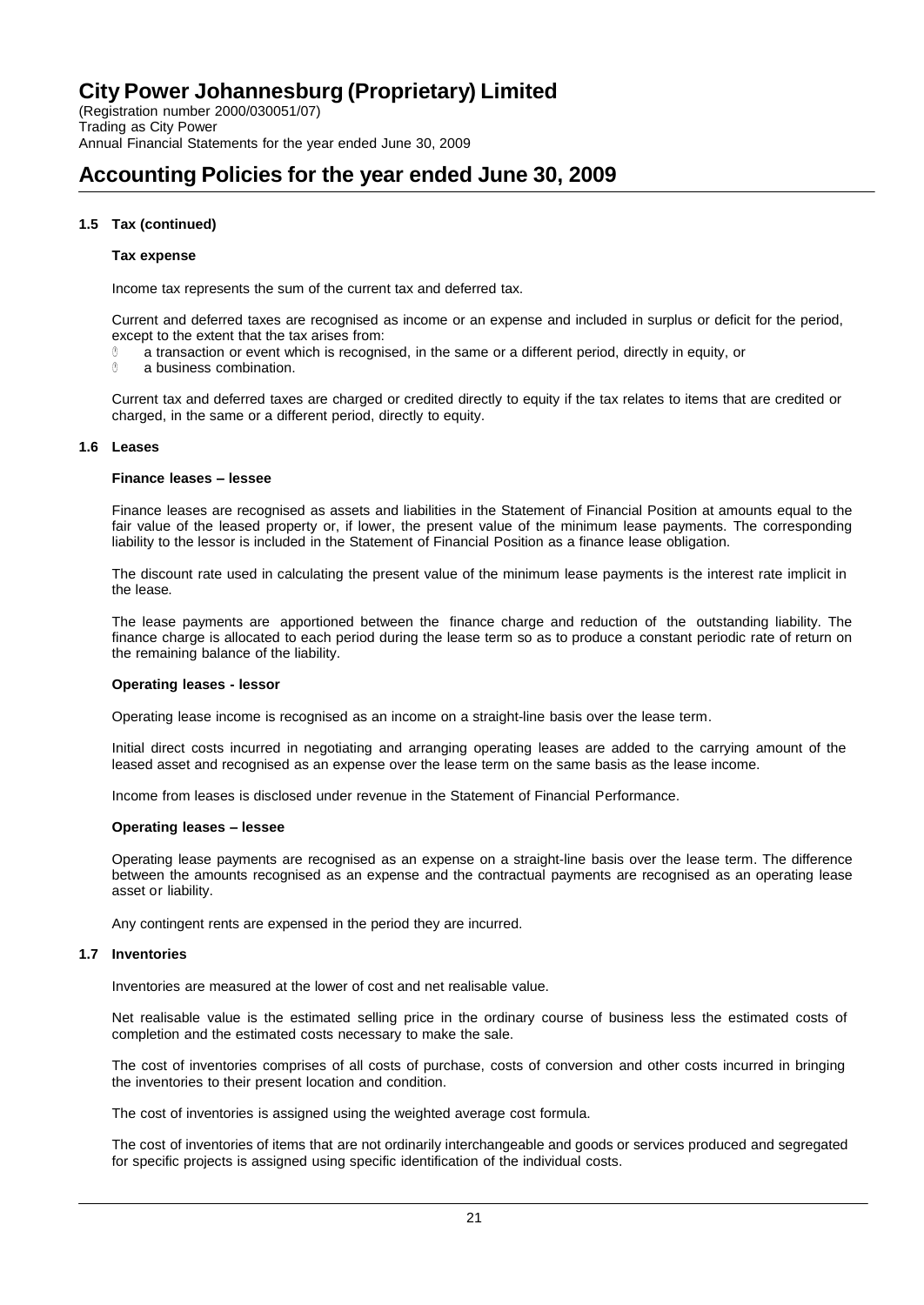### **Accounting Policies for the year ended June 30, 2009**

### **1.7 Inventories (continued)**

When inventories are sold or consumed, the carrying amounts of those inventories are recognised as an expense in the period in which the related revenue is recognised. The amount of any write-down of inventories to net realisable value and all losses of inventories are recognised as an expense in the period the write-down or loss occurs.

The amount of any reversal of any write-down of inventories, arising from an increase in net realisable value, is recognised as a reduction in the amount of inventories recognised as an expense in the period in which the reversal occurs.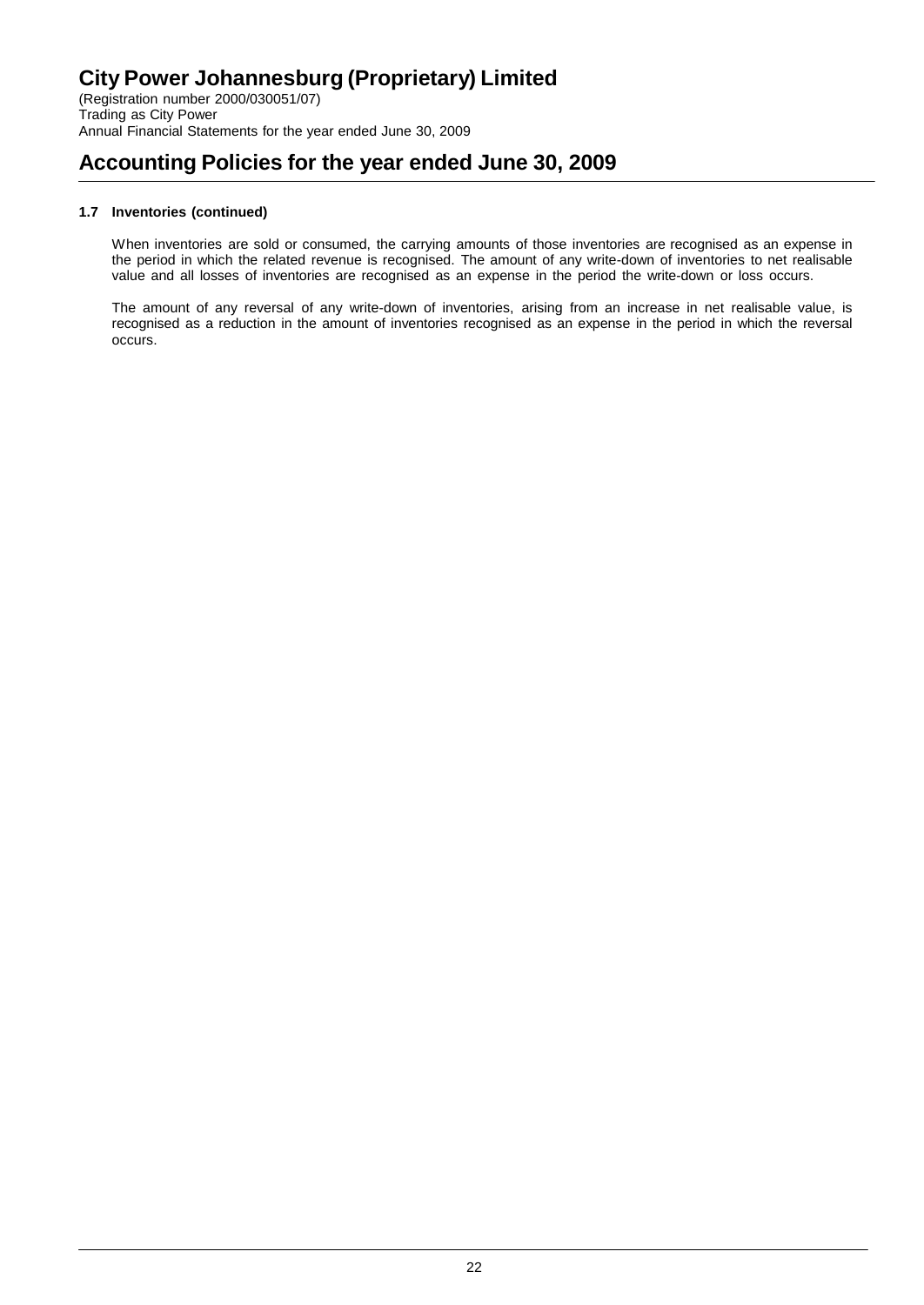### **Accounting Policies for the year ended June 30, 2009**

### **1.8 Impairment of assets**

The company assesses at each reporting date whether there is any indication that an asset may be impaired. If any such indication exists, the company estimates the recoverable amount of the asset.

Irrespective of whether there is any indication of impairment, the company also:

 tests intangible assets with an indefinite useful life or intangible assets not yet available for use for impairment annually by comparing its carrying amount with its recoverable amount. This impairment test is performed annually and at the same time every financial year-end.

If there is any indication that an asset may be impaired, the recoverable amount is estimated for the individual asset. If it is not possible to estimate the recoverable amount of the individual asset, the recoverable amount of the cashgenerating unit to which the asset belongs is determined.

The recoverable amount of an asset or a cash-generating unit is the higher of its fair value less costs to sell and its value in use.

If the recoverable amount of an asset is less than its carrying amount, the carrying amount of the asset is reduced to its recoverable amount. That reduction is an impairment loss.

An impairment loss of assets carried at cost less any accumulated depreciation or amortisation is recognised immediately in surplus or deficit. Any impairment loss of a revalued asset is treated as a revaluation decrease.

Goodwill acquired in a business combination is, from the acquisition date, allocated to each of the cash-generating units, or groups of cash-generating units, that are expected to benefit from the synergies of the combination.

An impairment loss is recognised for cash-generating units if the recoverable amount of the unit is less than the carrying amount of the units. The impairment loss is allocated to reduce the carrying amount of the assets of the unit in the following order:

- $\%$  firstly, to reduce the carrying amount of any goodwill allocated to the cash-generating unit and then, to the other assets of the unit, pro rata on the basis of the carrying amount of each asset
- then, to the other assets of the unit, pro rata on the basis of the carrying amount of each asset in the unit.

The increased carrying amount of an asset other than goodwill attributable to a reversal of an impairment loss does not exceed the carrying amount that would have been determined had no impairment loss been recognised for the asset in prior periods.

A reversal of an impairment loss of assets carried at cost less accumulated depreciation or amortisation other than goodwill is recognised immediately in profit or loss. Any reversal of an impairment loss of a revalued asset is treated as a revaluation increase.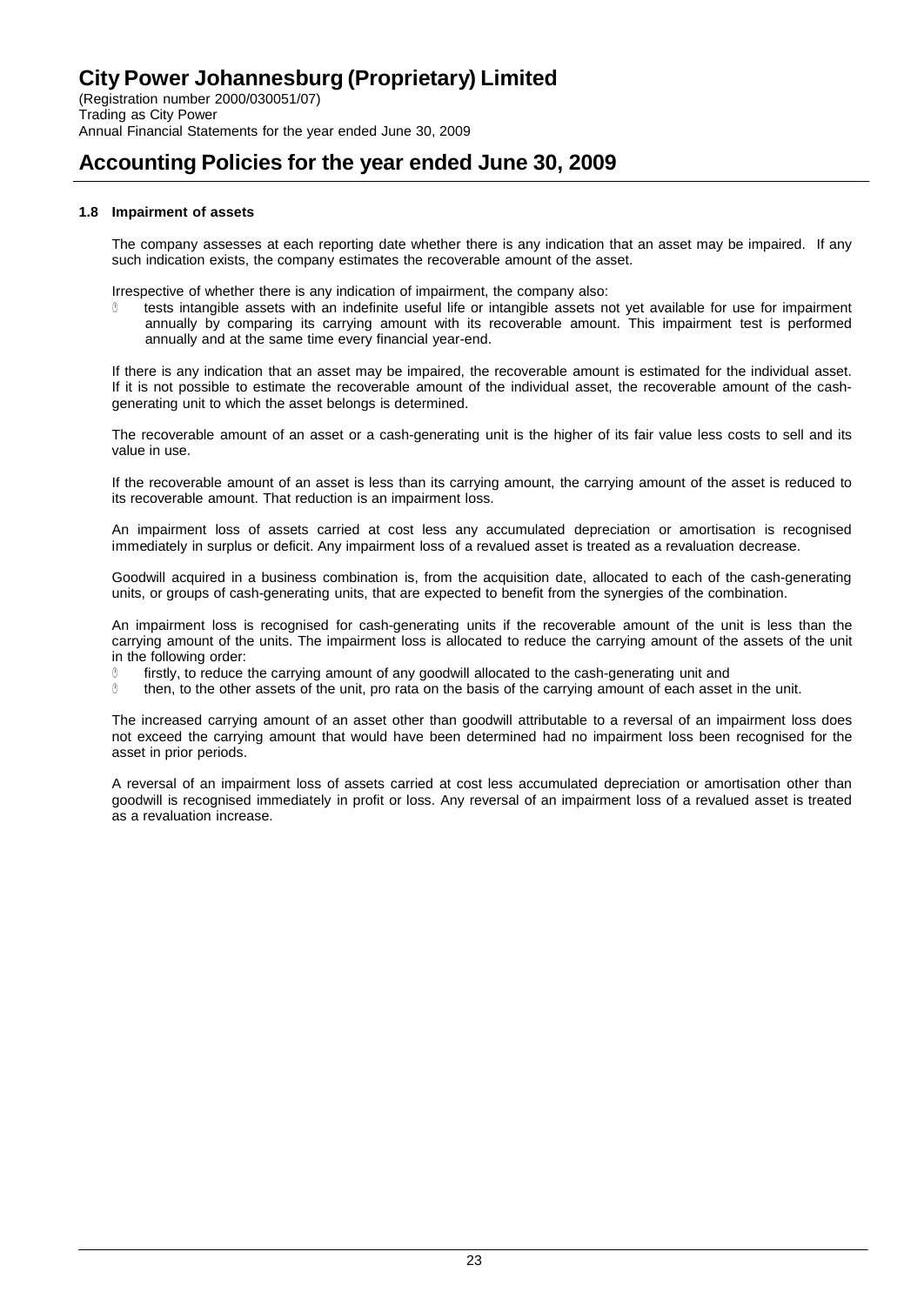### **Accounting Policies for the year ended June 30, 2009**

### **1.9 Employee benefits**

### **Short-term employee benefits**

The cost of short-term employee benefits, (those payable within 12 months after the service is rendered, such as paid vacation leave and sick leave, bonuses, and non-monetary benefits such as medical care), are recognised in the period in which the service is rendered and are not discounted when the effect is not material.

The expected cost of compensated absences is recognised as an expense as the employees render services that increase their entitlement or, in the case of non-accumulating absences, when the absence occurs.

The expected cost of surplus sharing and bonus payments is recognised as an expense when there is a legal or constructive obligation to make such payments as a result of past performance.

### **Defined contribution plans**

Payments to defined contribution retirement benefit plans are charged as an expense as they fall due.

Payments made to industry-managed (or state plans) retirement benefit schemes are dealt with as defined contribution plans where the company's obligation under the schemes is equivalent to those arising in a defined contribution retirement benefit plan.

#### **Defined benefit plans**

For defined benefit plans the cost of providing the benefits is determined using the projected unit credit method.

Actuarial valuations are conducted on an annual basis by independent actuaries separately for each plan.

Consideration is given to any event that could impact the funds up to reporting date where the interim valuation is performed at an earlier date.

Past service costs are recognised immediately to the extent that the benefits are already vested, and are otherwise amortised on a straight line basis over the average period until the amended benefits become vested.

Surplus or deficits on the curtailment or settlement of a defined benefit plan is recognised when the company is demonstrably commited to curtailment or settlement.

When it is virtually certain that another party will reimburse some or all of the expenditure required to settle a defined benefit obligation, the right to reimbursement is recognised as a separate asset. The asset is measured at fair value. In all other respects, the asset is treated in the same way as plan assets. In the Statement of Financial Performance, the expense relating to a defined benefit plan is presented as the net of the amount recognised for a reimbursement.

The amount recognised in the Statement of Financial Position represents the present value of the defined benefit obligation as adjusted for unrecognised actuarial gains and losses and unrecognised past service costs, and reduces by the fair value of plan assets.

Any asset is limited to unrecognised actuarial losses, plus the present value of available refunds and reduction in future contributions to the plan.

### **1.10 Provisions and contingencies**

Provisions are recognised when:

- $0$  the company has a present obligation as a result of a past event;
- it is probable that an outflow of resources embodying economic benefits will be required to settle the obligation; and
- a reliable estimate can be made of the obligation.

The amount of a provision is the present value of the expenditure expected to be required to settle the obligation.

Where some or all of the expenditure required to settle a provision is expected to be reimbursed by another party, the reimbursement shall be recognised when, and only when, it is virtually certain that reimbursement will be received if the entity settles the obligation. The reimbursement shall be treated as a separate asset. The amount recognised for the reimbursement shall not exceed the amount of the provision.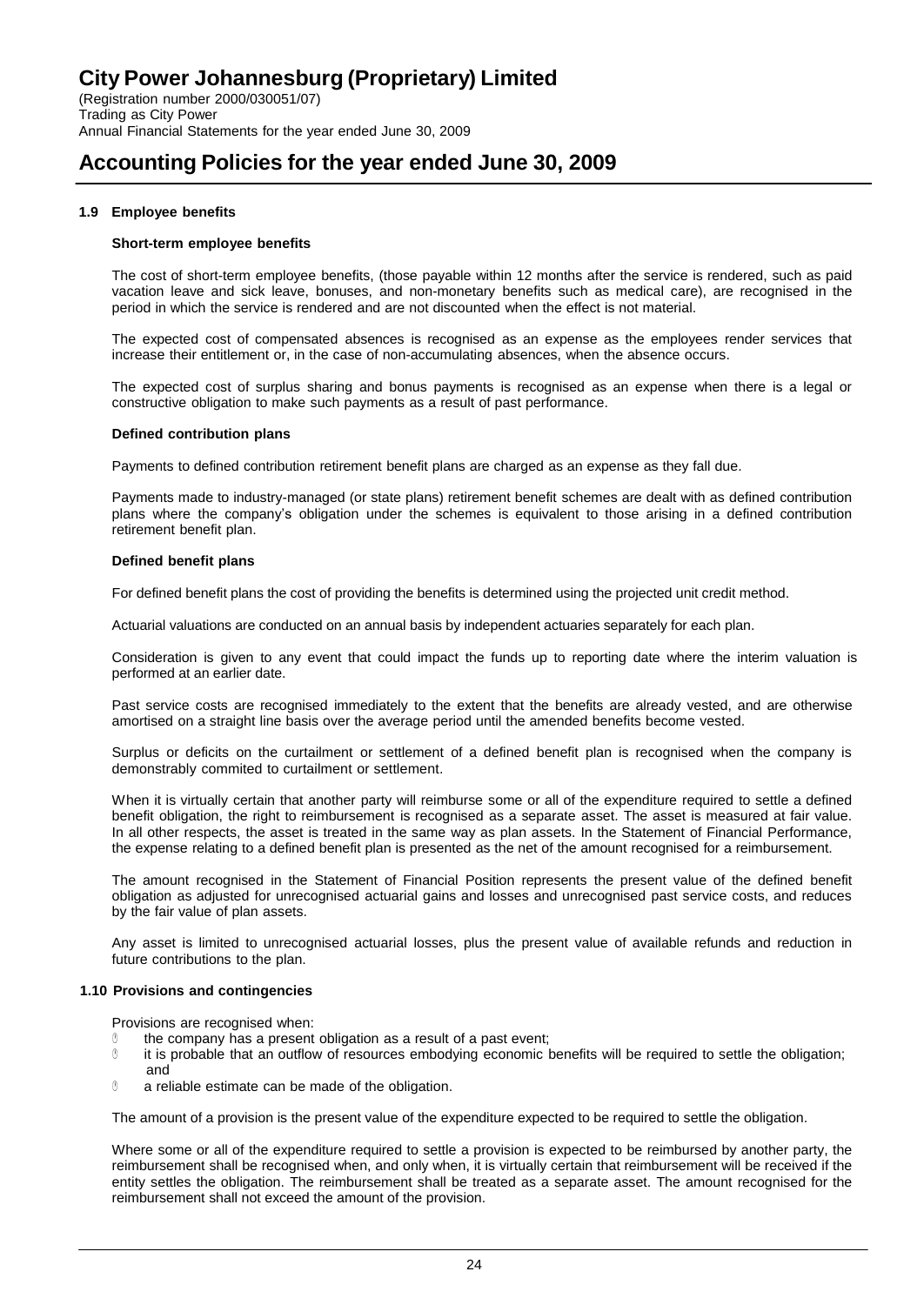(Registration number 2000/030051/07) Trading as City Power Annual Financial Statements for the year ended June 30, 2009

### **Accounting Policies for the year ended June 30, 2009**

### **1.10 Provisions and contingencies (continued)**

Provisions are not recognised for future operating losses.

If an entity has a contract that is onerous, the present obligation under the contract shall be recognised and measured as a provision.

### **1.11 Other provisions**

Other provisions are recognised when they meet the recognition requirements as per IAS 37 (Provisions, Contingent Liabilities and Contingent Assets).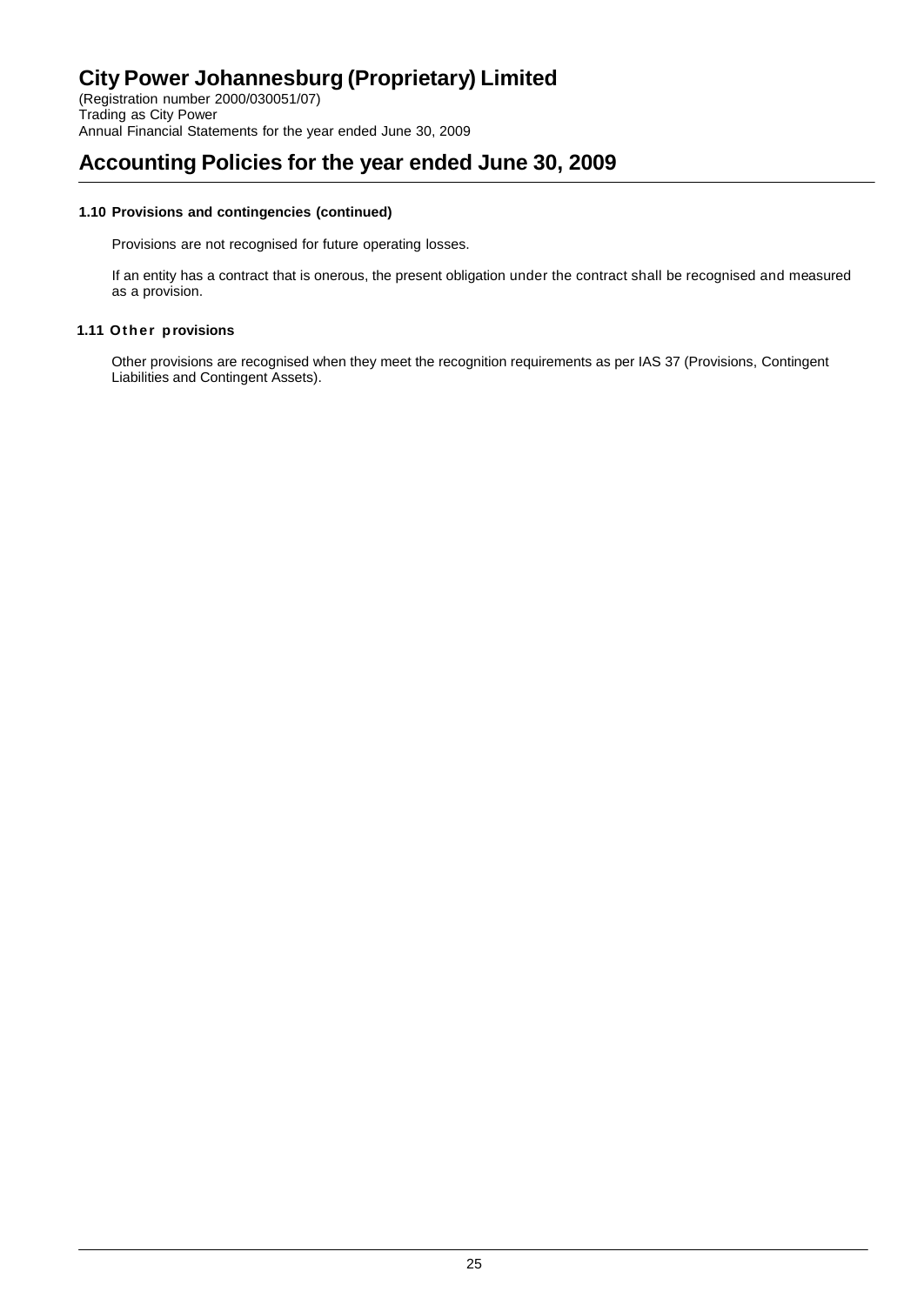(Registration number 2000/030051/07) Trading as City Power Annual Financial Statements for the year ended June 30, 2009

### **Accounting Policies for the year ended June 30, 2009**

### **1.12 Government grants**

Government grants are recognised when there is reasonable assurance that:

- the company will comply with the conditions attaching to them; and
- the grants will be received.

Government grants are recognised as income over the periods necessary to match them with the related costs that they are intended to compensate.

A government grant that becomes receivable as compensation for expenses or losses already incurred or for the purpose of giving immediate financial support to the entity with no future related costs is recognised as income in the period in which it becomes receivable. Grants related to assets are presented as a credit in the Statement of Financial Performance over the life of the assets.

Repayment of a grant related to an asset is recorded by reducing the deferred income balance by the amount repayable. The cumulative additional depreciation that would have been recognised to date as an expense in the absence of the grant is recognised immediately as an expense.

#### **1.13 Revenue**

When the outcome of a transaction involving the rendering of services can be estimated reliably, revenue associated with the transaction is recognised by reference to the stage of completion of the transaction at the reporting date. The outcome of a transaction can be estimated reliably when all the following conditions are satisfied:

- $0$  the amount of revenue can be measured reliably;
- $\%$  it is probable that the economic benefits associated with the transaction will flow to the company;<br> $\%$  the stage of completion of the transaction at the statement of financial position date can be mea
- the stage of completion of the transaction at the statement of financial position date can be measured reliably; and
- $0$  the costs incurred for the transaction and the costs to complete the transaction can be measured reliably.

When the outcome of the transaction involving the rendering of services cannot be estimated reliably, revenue shall be recognised only to the extent of the expenses recognised that are recoverable.

Revenue is measured at the fair value of the consideration received or receivable and represents the amounts receivable for goods and services provided in the normal course of business, net of trade discounts and volume rebates, and value added tax.

Interest income is accrued on a time basis, by reference to the principal amount outstanding and at the effective interest rate applicable, which is the rate that exactly discounts estimated future cash receipts through the expected life of the financial asset to that asset's net carrying amount.

Included in revenue are adjustments to customer accounts that are related to prior years. The volume and the continuous nature of the adjustments make it impractical to determine to which years the adjustments relate to. These adjustments are as a result of a change in estimates or only became probable in the current year.

Service fees included in the price of the product are recognised as revenue over the period during which the service is performed.

#### **1.14 Borrowing costs**

Borrowing costs are recognised as an expense in the period in which they are incurred.

#### **1.15 Related parties**

The company transacts with its parent, The City of Johannesburg and it's subsidiaries for the supply and acquisition of services under normal trading terms. The nature and extent of these transactions are disclosed in note 30 of the financial statements.

#### **1.16 Irregular Expenditure or fruitless and wasteful expenditure**

Irregular expenditure is expenditure that is contrary to the Municipal Finance Management Act, Act 56 of 2003, the Municipal Systems Act, Act 32 of 2000, and the Public Office Bearers Act, Act 20 of 1998, or is in contravention of the City of Johannesburg Metropolitan Municipality supply chain management policy. Irregular expenditure is accounted for as expenditure in the Statement of Financial Performance and where recovered it is subsequently accounted for as other income in the Statement of Financial Performance. No irregular, fruitless or wasteful expenditure has been brought to the attention of the Board of Directors for the financial year under review.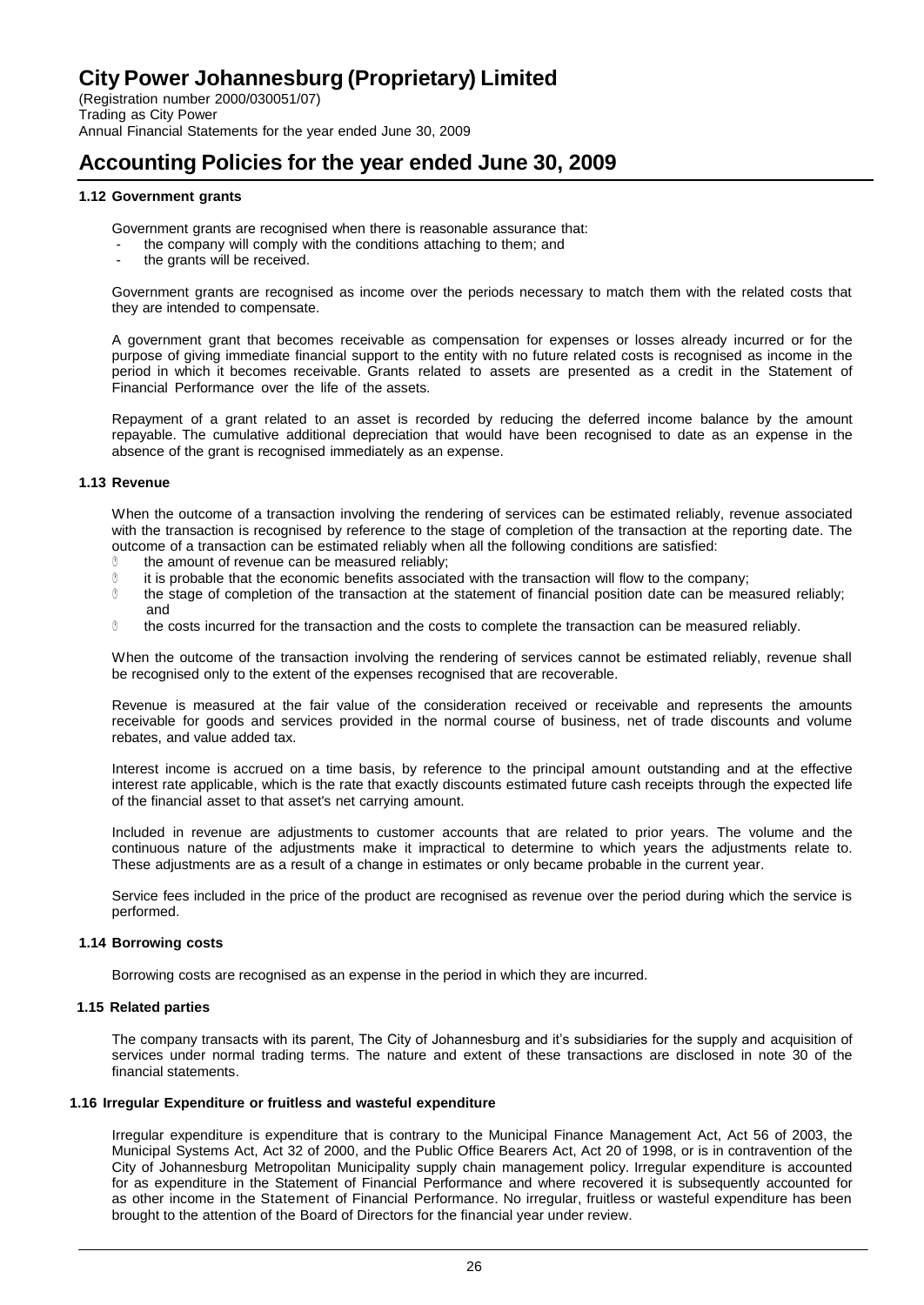(Registration number 2000/030051/07) Trading as City Power Annual Financial Statements for the year ended June 30, 2009

### **Notes to the Annual Financial Statements**

Figures in Rand thousand 2008 2009 2008

**2. Changes in accounting policy**

There were no changes in accounting policies in the current financial year.

### **3. Property, plant and equipment**

|                              | 2009               |                             | 2008           |                    |                             |                |
|------------------------------|--------------------|-----------------------------|----------------|--------------------|-----------------------------|----------------|
|                              | Cost/<br>Valuation | Accumulated<br>depreciation | Carrying value | Cost/<br>Valuation | Accumulated<br>depreciation | Carrying value |
| Land                         | 3.544              |                             | 3.544          | 3,452              | -                           | 3,452          |
| <b>Buildings</b>             | 280,398            | (134,263)                   | 146,135        | 239,008            | (117, 230)                  | 121,778        |
| Finance lease property       | 3,890              | (2,962)                     | 928            | 3.673              | (1,921)                     | 1,752          |
| Plant and machinery          | 5,150,247          | (449,115)                   | 4,701,132      | 3,189,439          | (378, 264)                  | 2,811,175      |
| Furniture and fixtures       | 39,703             | (12, 124)                   | 27.579         | 25,445             | (15,960)                    | 9,515          |
| Computer equipment           | 110.690            | (40.744)                    | 69.946         | 53.058             | (27, 272)                   | 25,786         |
| Capital work - in - progress | 292,732            |                             | 292,732        | 1,337,855          |                             | 1,337,855      |
| <b>Total</b>                 | 5,881,204          | (639, 208)                  | 5,241,996      | 4,851,886          | (540, 573)                  | 4,311,313      |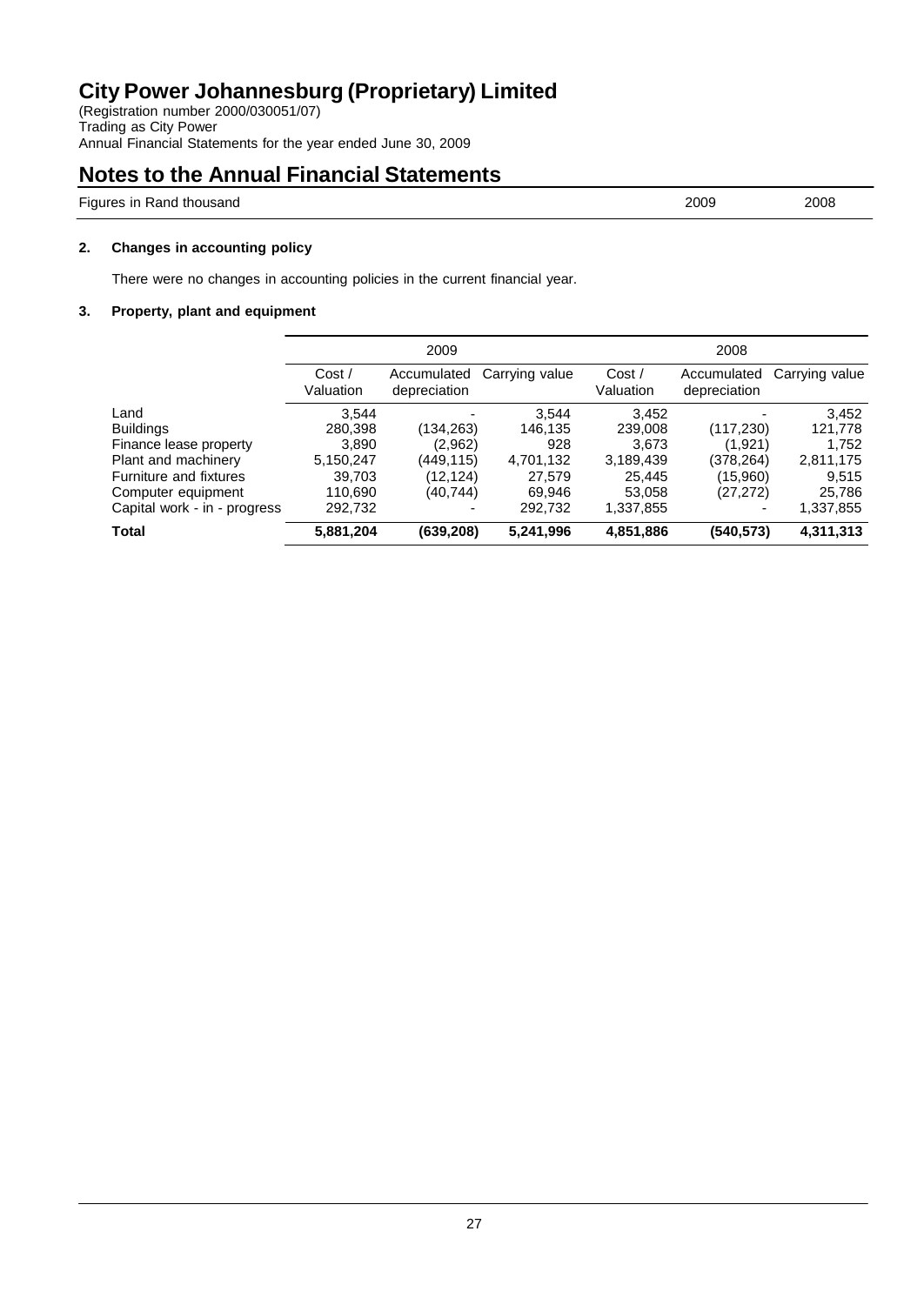(Registration number 2000/030051/07) Trading as City Power Annual Financial Statements for the year ended June 30, 2009

### **Notes to the Annual Financial Statements**

Figures in Rand thousand

### **3. Property, plant and equipment (continued)**

**Reconciliation of property, plant and equipment - 2009**

|                          | Opening<br>Balance | Additions | <b>Disposals</b> | Transfers     | Other changes,<br>movements | Depreciation | Total     |
|--------------------------|--------------------|-----------|------------------|---------------|-----------------------------|--------------|-----------|
| Land                     | 3.452              |           |                  | 92            |                             |              | 3.544     |
| <b>Buildings</b>         | 121,778            |           |                  | 41.389        | $\overline{\phantom{0}}$    | (17,032)     | 146,135   |
| Finance lease property   | .752               | 217       |                  |               |                             | (1,041)      | 928       |
| Plant and machinery      | 2,811,175          | (91, 826) | (20, 483)        | 2,069,863     | 9,610                       | (77, 207)    | 4,701,132 |
| Furniture and fixtures   | 9,515              | 10        |                  | 14,538        |                             | 3,516        | 27,579    |
| Computer equipment       | 25.785             |           | 291              | 68.233        |                             | (24, 363)    | 69,946    |
| Capital work-in-progress | 337,855. ا         | .160,348  |                  | (2, 195, 861) | (9,610)                     |              | 292,732   |
|                          | 4,311,312          | 1,068,749 | (20, 192)        | (1,746)       | $\overline{\phantom{a}}$    | (116,127)    | 5,241,996 |

#### **Reconciliation of property, plant and equipment - 2008**

|                          | Opening        | <b>Additions</b> | <b>Disposals</b> | Transfers | Other changes,           | Depreciation | Total     |
|--------------------------|----------------|------------------|------------------|-----------|--------------------------|--------------|-----------|
|                          | <b>Balance</b> |                  |                  |           | movements                |              |           |
| Land                     | 3,452          |                  |                  |           |                          |              | 3,452     |
| <b>Buildings</b>         | 116.288        |                  |                  | 22,014    | $\overline{\phantom{0}}$ | (16,524)     | 121,778   |
| Finance lease property   | 2,976          |                  |                  |           | $\overline{\phantom{0}}$ | (1,224)      | 1,752     |
| Plant and machinery      | 2,595,320      | 64,239           | (118)            | 247,579   | $\overline{\phantom{0}}$ | (95, 845)    | 2,811,175 |
| Furniture and fixtures   | 9,568          | 1,100            | (3)              | 695       | $\overline{\phantom{0}}$ | (1,845)      | 9,515     |
| Computer equipment       | 24.944         | 938              | (693)            | (142)     | -                        | 738          | 25,785    |
| Capital work-in-progress | 649,835        | 971,443          |                  | (283,679) | 256                      |              | ,337,855  |
|                          | 3,402,383      | 1,037,720        | (814)            | (13, 533) | 256                      | (114.700)    | 4,311,312 |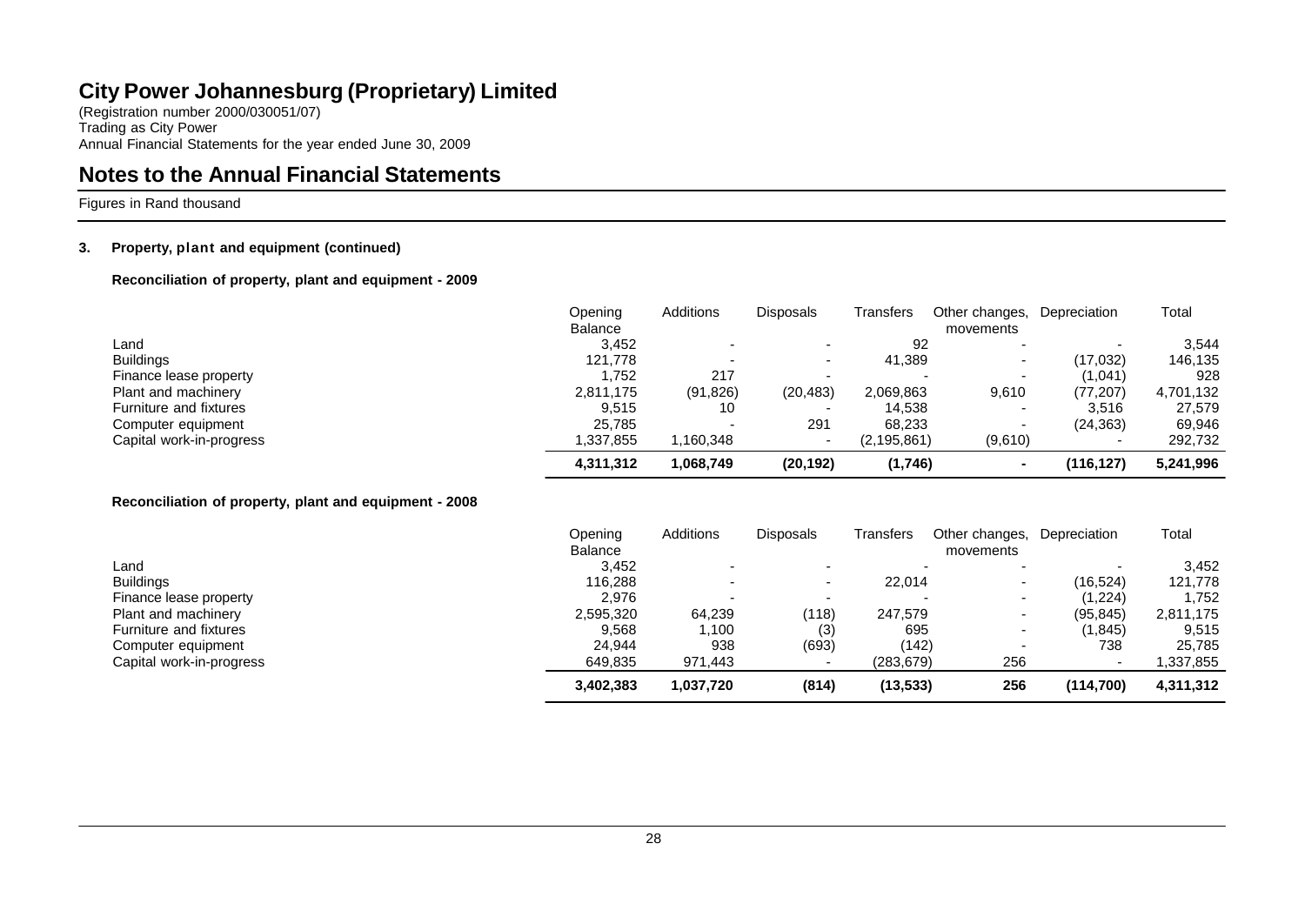(Registration number 2000/030051/07) Trading as City Power Annual Financial Statements for the year ended June 30, 2009

### **Notes to the Annual Financial Statements**

Figures in Rand thousand 2009 2008

### **3. Property, plant and equipment (continued)**

### **Pledged as security**

None of the company's assets are pledged as security except for finance lease assets with a carrying value of R1,752 (2007:R2,976) and are secured as described in note 13.

### **Freehold land and buildings**

Freehold land and buildings is carried at historical cost. The title deeds are registered in the name of the City of Johannesburg. A process has commenced to transfer ownership into the name of the Company.

The leased property, plant and equipment is secured as described in note 13.

### **4. Intangible assets**

|                            | 2009                |              | 2008                       |                    |              |                            |
|----------------------------|---------------------|--------------|----------------------------|--------------------|--------------|----------------------------|
|                            | Cost /<br>Valuation | amortisation | Accumulated Carrying value | Cost/<br>Valuation | amortisation | Accumulated Carrying value |
| Additional capacity rights | 125.622             | (10.547)     | 115.075                    | 80.149             | (8,580)      | 71.569                     |
| Computer software          | 49.836              | (14.497)     | 35.339                     | 48.425             | (20, 137)    | 28.288                     |
| Total                      | 175.458             | (25, 044)    | 150,414                    | 128,574            | (28, 717)    | 99,857                     |

### **Reconciliation of intangible assets - 2009**

|                               | Opening<br><b>Balance</b> | <b>Additions</b> | <b>Disposals</b>         | Transfers | Amortisation | Total   |
|-------------------------------|---------------------------|------------------|--------------------------|-----------|--------------|---------|
| Additional capacity<br>rights | 71,569                    | 45.473           | $\overline{\phantom{0}}$ |           | (1,967)      | 115,075 |
| Computer software             | 28,288                    | ۰                | (292)                    | 1.746     | 5.597        | 35,339  |
|                               | 99.857                    | 45.473           | (292)                    | 1.746     | 3.630        | 150.414 |

### **Reconciliation of intangible assets - 2008**

|                               | Opening<br><b>Balance</b> | Additions                | <b>Disposals</b>         | Transfers from<br>work-in-<br>progress | Amortisation | Total  |
|-------------------------------|---------------------------|--------------------------|--------------------------|----------------------------------------|--------------|--------|
| Additional capacity<br>rights | 73.536                    | $\overline{\phantom{0}}$ | $\overline{\phantom{0}}$ | $\overline{\phantom{0}}$               | (1,967)      | 71,569 |
| Computer software             | 25.628                    | 177                      | (355)                    | 13.532                                 | (10.694)     | 28,288 |
|                               | 99.164                    | 177                      | (355)                    | 13,532                                 | (12,661)     | 99,857 |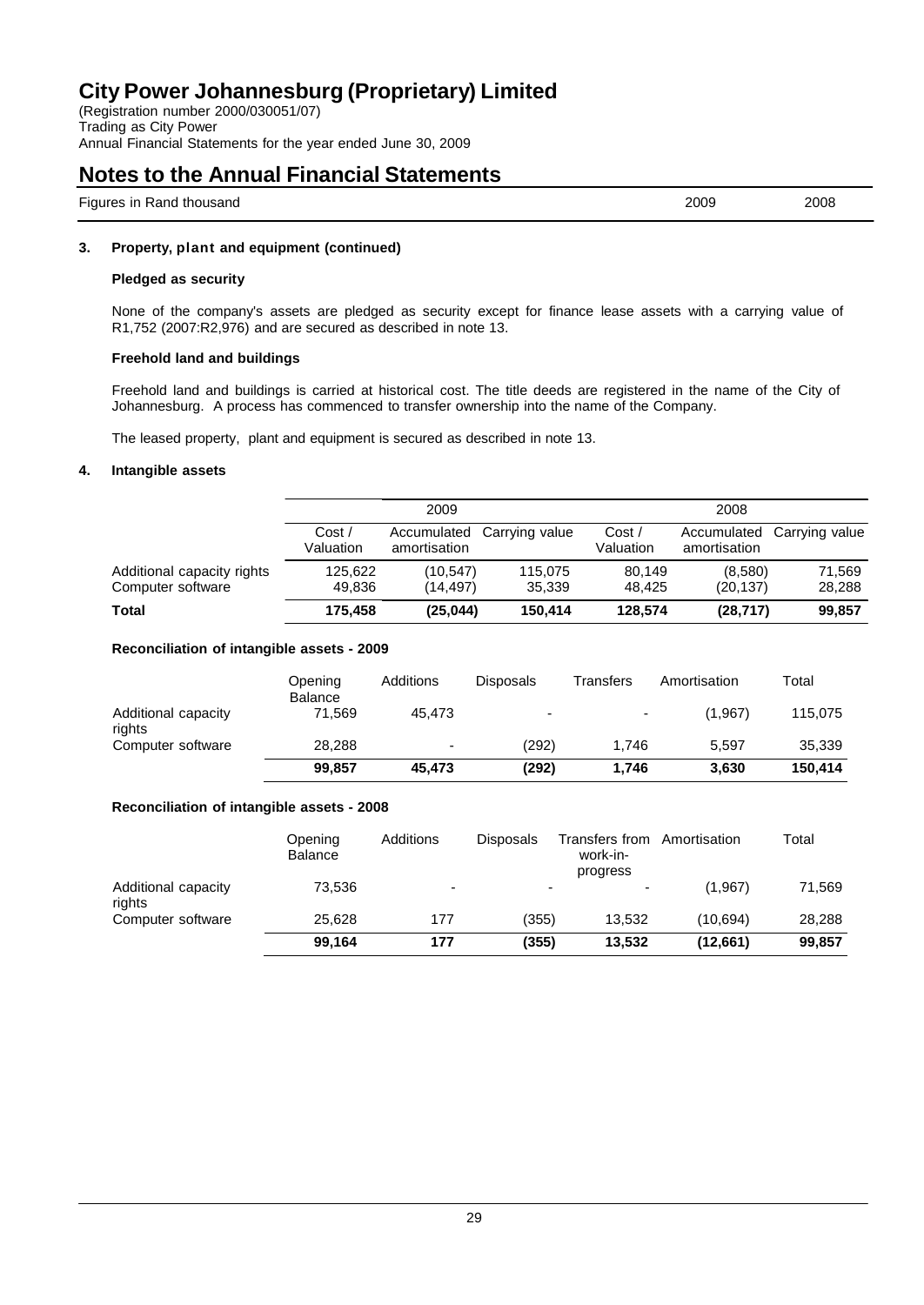(Registration number 2000/030051/07) Trading as City Power Annual Financial Statements for the year ended June 30, 2009

### **Notes to the Annual Financial Statements**

|    | Figures in Rand thousand                                              | 2009        | 2008          |
|----|-----------------------------------------------------------------------|-------------|---------------|
| 5. | Loans to/(from) shareholders                                          |             |               |
|    | City of Johannesburg Metropolitan Municipality - Conduit mirror loans | (145, 214)  | (232, 673)    |
|    | City of Johannesburg Metropolitan Municipality - Capex Ioans          | (2,399,371) | (2, 173, 884) |
|    | City of Johannesburg Metropolitan Municipality - Sweeping account     | 781.437     | 754.459       |
|    | City of Johannesburg Metropolitan Municipality - Shareholder Ioans    | (624, 793)  | (624, 793)    |

### **Conduit Mirror loan**

The original loan is unsecured and interest is payable at 14.5% per annum and the loan is repayable in 10 years. All subsequent loans are unsecured and interest is payable at the borrowing rate of the company and these loans are also repayable over 10 years.

**(2,387,941) (2,276,891)**

#### **Capex loans**

Capex loan granted in 2002. The original loan is unsecured and the loan is repayable in equal quarterly installments over the 10 year loan term. The loan bears interest at 14.02% which is compounded monthly.

Capex loan granted in 2003. The original loan is unsecured and the loan is repayable in equal quarterly installments over the 10 year loan term. The loan bears interest at 14.15% which is compounded monthly.

Capex loan granted in 2004. The original loan is unsecured and the loan is repayable in equal quarterly installments over the 10 year loan term. The loan bears interest at 12.42% which is compounded monthly.

Capex loan granted in 2005. The original loan is unsecured and the loan is repayable in equal quarterly installments over the 10 year loan term. The loan bears interest at 10.20% which is compounded monthly.

Capex loan granted in 2006. The original loan is unsecured and the loan is repayable in equal quarterly installments over the 10 year loan term. The loan bears interest at 10.20% which is compounded monthly.

Capex loan granted in 2007. The original loan is unsecured and the loan is repayable in equal quarterly installments over the 10 year loan term. The loan bears interest at 9.00% which is compounded monthly.

Capex loan granted in 2008. The original loan is unsecured and the loan is repayable in equal quarterly installments over the 10 year loan term. The loan bears interest at 9.00% which is compounded monthly.

Capex loan granted in 2009. The original loan is unsecured and the loan is repayable in equal quarterly installments over the 10 year loan term. The loan bears interest at 12.21% which is compounded monthly

#### **Shareholder's loans** .

The loan is unsecured and interest is payable at 17.5% per annum. The shareholder has agreed to subordinate as much of its loan account as necessary as would enable the claims of other payable to be paid in full.

Credit quality of loans to shareholders

The company considers loans to the shareholder to be fully recoverable and not requiring impairment. The maximum exposure to credit risk at the reporting date in respect of these loans is as follows (R000' s) R781,437 (2008: R754,459)

|                                           | (2,387,941)            | (2,276,891)            |
|-------------------------------------------|------------------------|------------------------|
| <b>Current liabilities</b>                | (385, 873)             | (295, 214)             |
| Current assets<br>Non-current liabilities | 781.437<br>(2,783,505) | 754.459<br>(2,736,136) |
|                                           |                        |                        |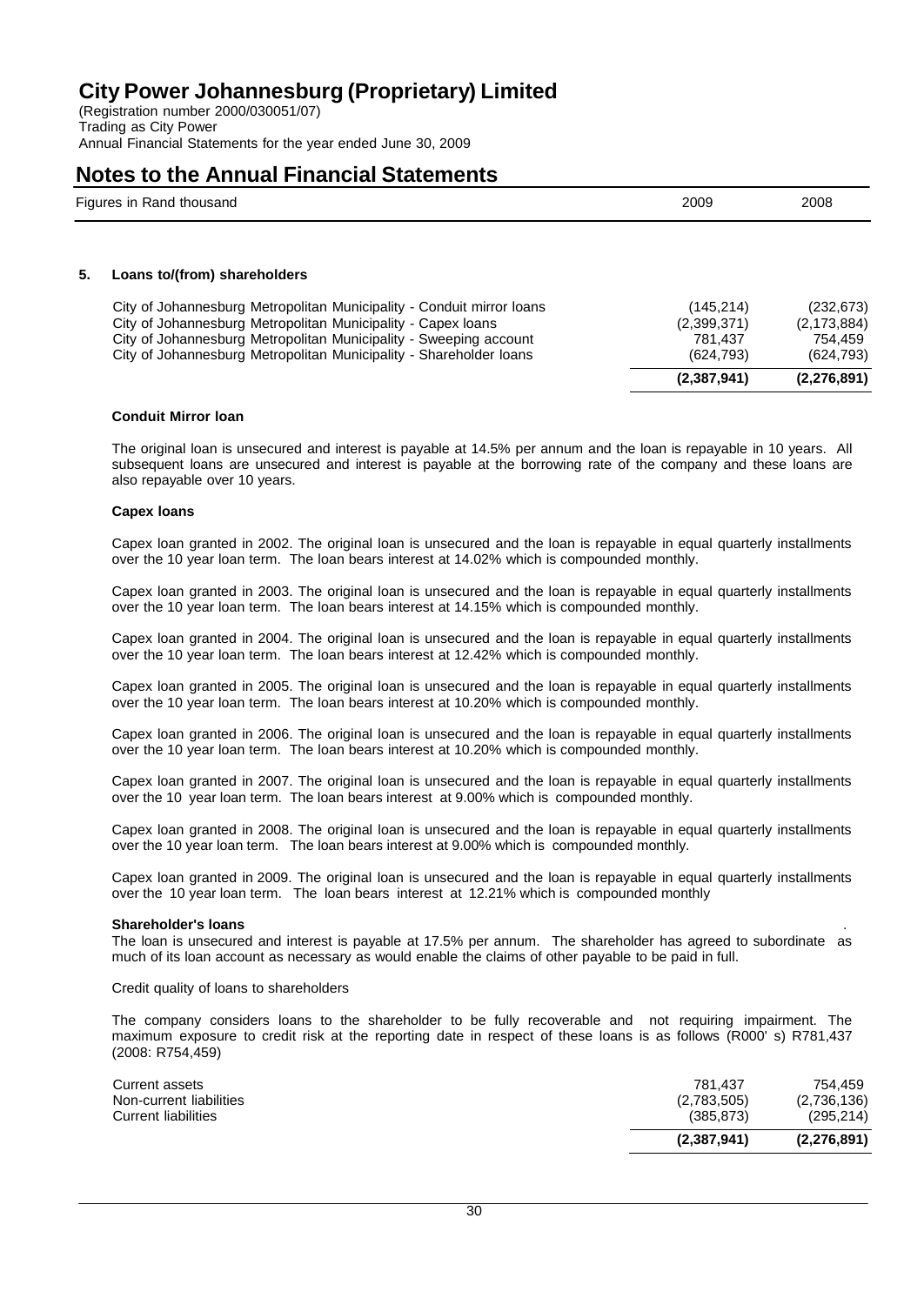(Registration number 2000/030051/07) Trading as City Power Annual Financial Statements for the year ended June 30, 2009

### **Notes to the Annual Financial Statements**

|      | Figures in Rand thousand                                                                                                                                     | 2009                                         | 2008                                         |  |
|------|--------------------------------------------------------------------------------------------------------------------------------------------------------------|----------------------------------------------|----------------------------------------------|--|
| 5.   | Loans to/(from) shareholders (continued)                                                                                                                     |                                              |                                              |  |
| 5.1. | City of Johannesburg Metropolitan Municipality - Conduit mirror loans                                                                                        |                                              |                                              |  |
|      | Conduit mirror loans movement for the year<br>Loans at beginning of the year<br>Repayments<br>Less amount payable within 12 months<br>Balance at end of year | (232, 673)<br>87.459<br>103,935<br>(41, 279) | (320, 132)<br>73,442<br>14,017<br>(232, 673) |  |
|      |                                                                                                                                                              |                                              |                                              |  |
|      | 5.2. City of Johannesburg Metropolitan Municipality - Sweeping account                                                                                       |                                              |                                              |  |
|      | Sweeping account movement for the year<br>Balance at the beginning of the year<br>Movements during the year                                                  | 754,459<br>26,978                            | 1,305,921<br>(551, 462)                      |  |
|      | Balance at end of year                                                                                                                                       | 781,437                                      | 754,459                                      |  |
| 5.3. | City of Johannesburg Metropolitan Municipality - Shareholder Ioans                                                                                           |                                              |                                              |  |
|      | Subordinated loans movement for the year                                                                                                                     |                                              |                                              |  |
|      | Opening balance at beginning of the year<br>Interest charged<br>Interest paid                                                                                | (624, 793)<br>109,616<br>(109, 616)          | (624, 793)<br>109,616<br>(109, 616)          |  |
|      |                                                                                                                                                              | (624, 793)                                   | (624, 793)                                   |  |

### **Credit quality of loans to shareholders**

The credit quality of loans to shareholders that are neither past due nor impaired can be assessed by reference to external credit ratings (if available) or to historical information about counterparty default rates:

#### **Loans to shareholders impaired**

As of June 30, 2009, no loans to shareholders were impaired and provided for.

### **6. Financial Assets by Category**

The accounting policies for financial instruments have been applied to the line items below:

### **2009**

|                           | Loans and<br>receivables | Fair value<br>through profit<br>or loss - held<br>for trading | Total     |
|---------------------------|--------------------------|---------------------------------------------------------------|-----------|
| Loans to shareholders     | 781.437                  |                                                               | 781,437   |
| Trade receivables         | 727,812                  | (6,977)                                                       | 720,835   |
| Cash and cash equivalents | 21                       | $\overline{\phantom{0}}$                                      | 21        |
|                           | 1,509,270                | (6, 977)                                                      | 1,502,293 |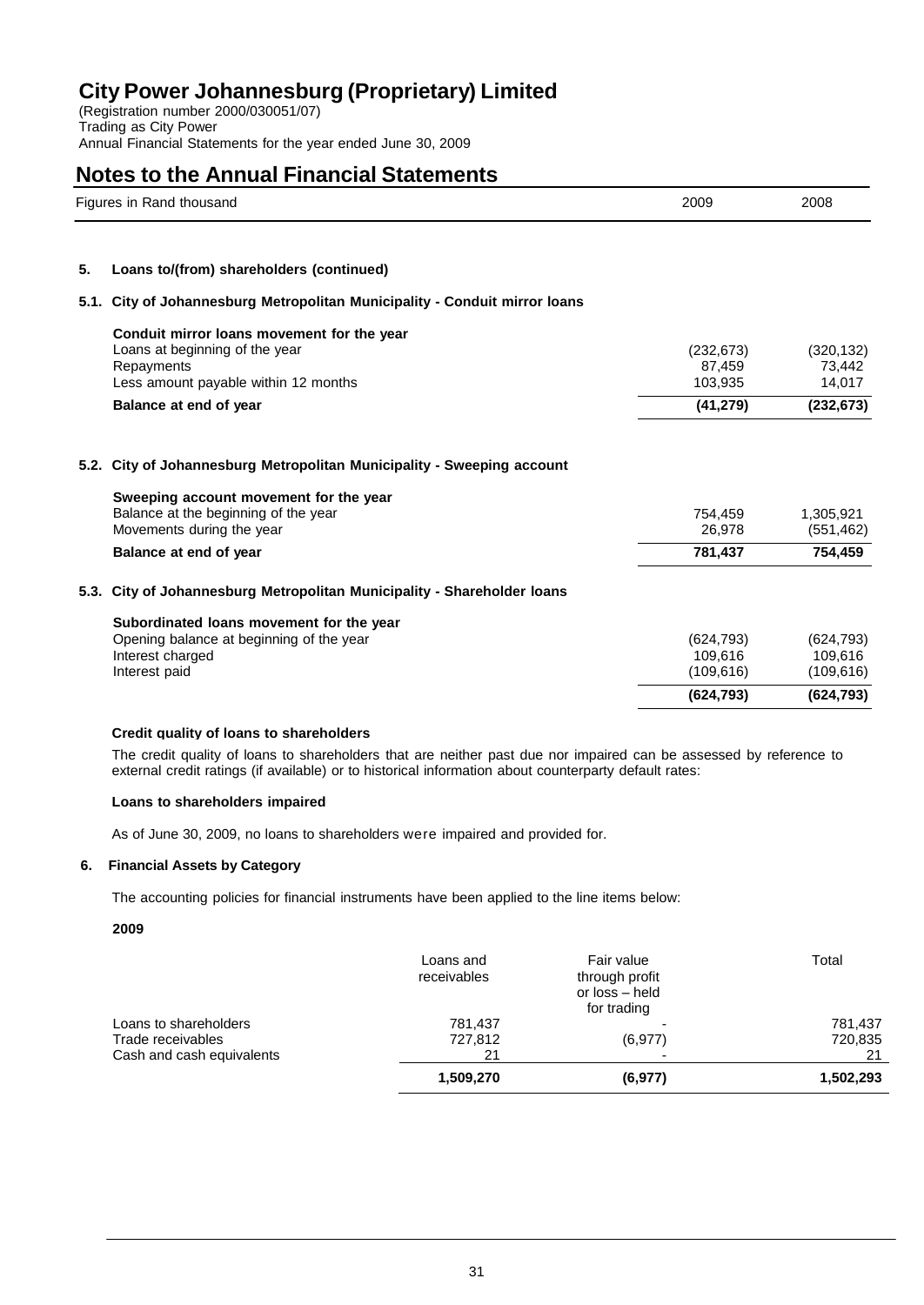(Registration number 2000/030051/07) Trading as City Power Annual Financial Statements for the year ended June 30, 2009

# **Notes to the Annual Financial Statements**

| 2008                                                                    | Loans and<br>receivables | Fair value<br>through profit<br>or loss - held<br>for trading | Total                    |
|-------------------------------------------------------------------------|--------------------------|---------------------------------------------------------------|--------------------------|
| Loans to shareholders<br>Trade receivables<br>Cash and cash equivalents | 748,357<br>710,837<br>16 | -<br>(3,017)<br>-                                             | 748,357<br>707,820<br>16 |
|                                                                         | 1,459,210                | (3,017)                                                       | 1,456,193                |

### **7. Deferred taxation assets/liability Reconciliation of deferred tax asset**

### **(liability)**

|                               | 2009       | 2008                     |
|-------------------------------|------------|--------------------------|
| Trade receivables             | (185, 476) | (228, 127)               |
| <b>Provisions</b>             | (39, 599)  | (33, 119)                |
| Deffered income               | (275, 863) | (322, 430)               |
| Rental income                 | 47         | 48                       |
| Fair value adjustments        | 287        | 396                      |
| Property, plant and equipment | 500,604    | 583,232                  |
|                               | -          | $\overline{\phantom{0}}$ |

### **8. Retirement benefits**

### **8.1. Defined contribution plan**

| <b>Post-retirement liability</b> |           |          |
|----------------------------------|-----------|----------|
| Post-Retirement Medical Aid Plan | (12, 214) | (2,939)  |
| <b>Retirement Gratuity Plan</b>  | (52.942)  | (53,989) |
| Balance at end of year           | (65.156)  | (56.928) |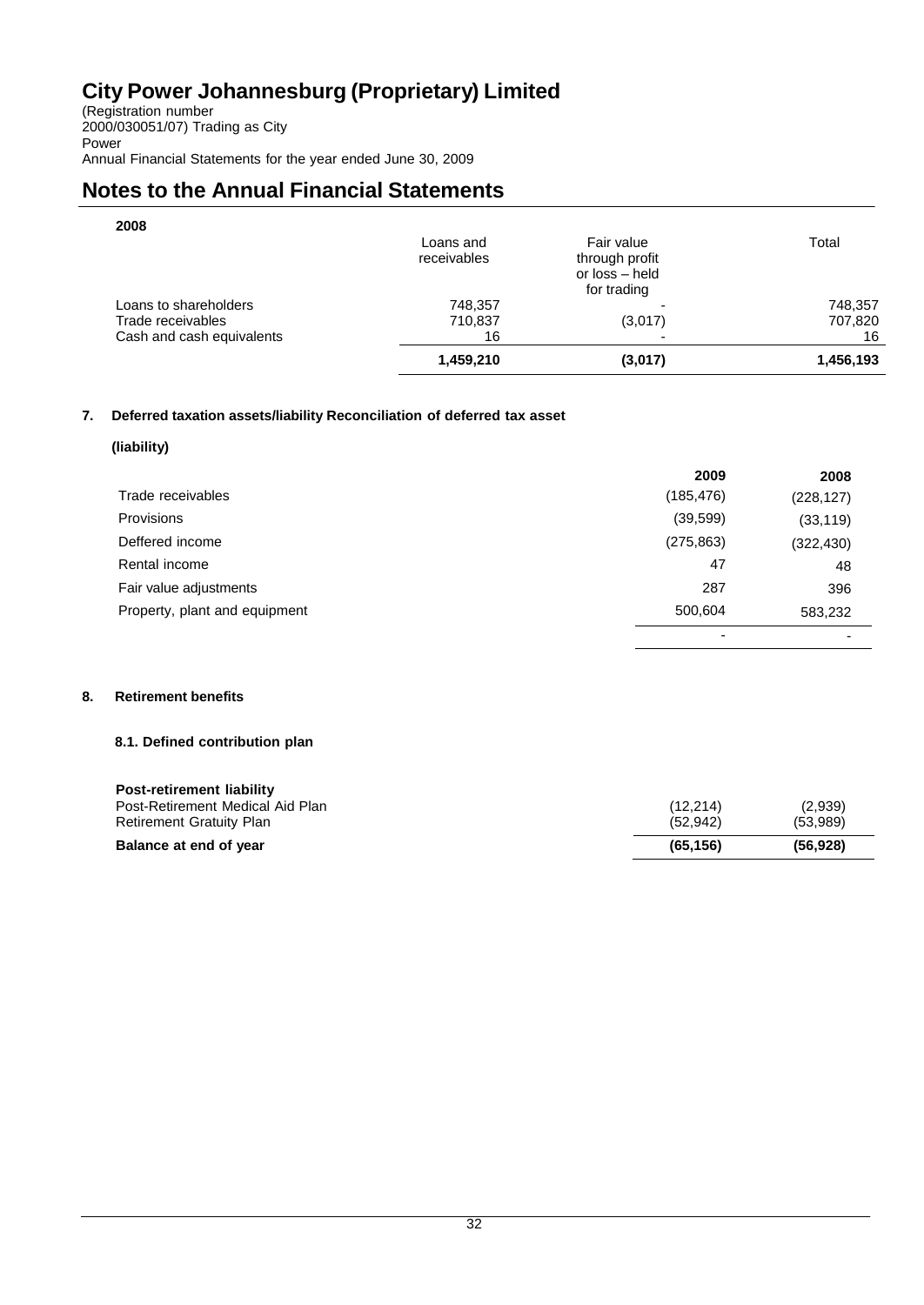(Registration number 2000/030051/07) Trading as City Power Annual Financial Statements for the year ended June 30, 2009

### **Notes to the Annual Financial Statements**

Figures in Rand thousand 2009 2008

### **8. RETIREMENT BENEFITS (continued)**

### **8.1.1. Post-Retirement Medical Aid Plan**

City Power Johannesburg (Proprietary) Limited has obligations to subsidise medical aid contributions in respect of certain qualifying staff and pensioners and their surviving spouses. Only pensioners and employees who were aged 50 or older and were members of LA Health and Munimed are included.

The above liability is unfunded. However, The City of Johannesburg Metropolitan Municipality has undertaken to cover such portion of the liability for the staff of City Power Johannesburg (Proprietary) Limited who are entitled to benefits that relates to their service with the City of Johannesburg Metropolitan Municipality since the company was established.

### **Carrying value**

| Liability at the beginning of the year<br>Interest cost<br>Net actuarial gains or (losses)<br>Past service cost<br>Benefits paid                  |    | (2,939)<br>(265)<br>(9,261)<br>(45)<br>296 | (7,207)<br>(573)<br>4,782<br>(23)<br>82 |
|---------------------------------------------------------------------------------------------------------------------------------------------------|----|--------------------------------------------|-----------------------------------------|
|                                                                                                                                                   |    | (12, 214)                                  | (2,939)                                 |
| Net expense recognised in the Statement of financial performance                                                                                  |    |                                            |                                         |
| Past service cost<br>Interest cost<br>Actuarial gains or (losses)                                                                                 |    | (45)<br>(265)<br>(9,261)                   | (23)<br>(573)<br>4,782                  |
| Total, included in employee benefits expense                                                                                                      | 23 | (9,571)                                    | 4,186                                   |
| Key assumptions used                                                                                                                              |    |                                            |                                         |
| The principal actuarial assumptions used were as follows:                                                                                         |    |                                            |                                         |
| Discount rates used<br>Expected rate of return on assets<br>Rate of increase in employer post-retirement medical contribution subsidy<br>payments |    | 8.40 %<br>8.40 %<br>6.80 %                 | 9.50%<br>9.50%<br>7.50 %                |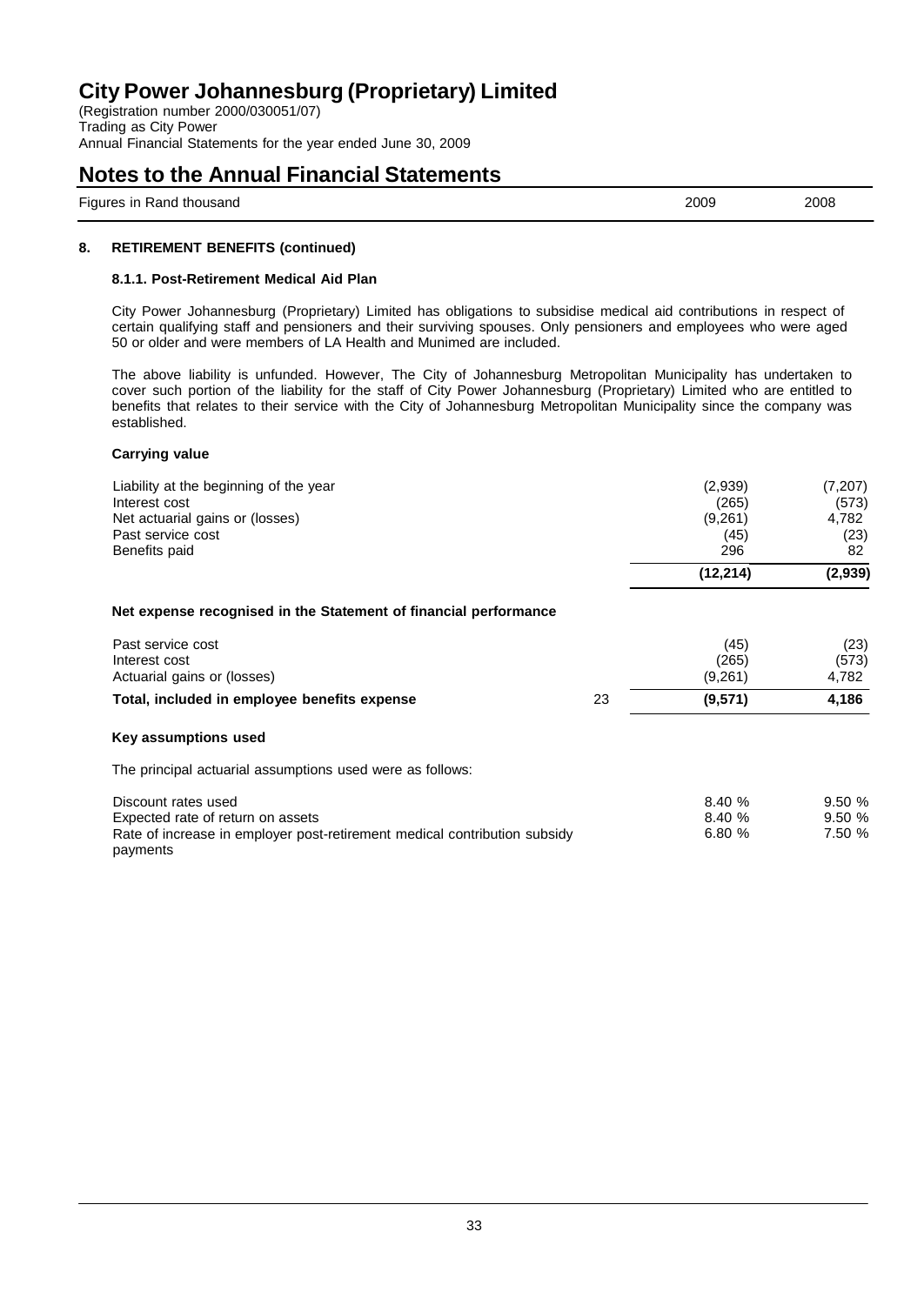(Registration number 2000/030051/07) Trading as City Power Annual Financial Statements for the year ended June 30, 2009

### **Notes to the Annual Financial Statements**

Figures in Rand thousand 2009 2008

### **8. RETIREMENT BENEFITS (continued)**

### **8.1.2. Pension benefits**

City Power Johannesburg (Proprietary) Limited provides gratuities on retirement or prior death in respect of certain qualifying employees who have service with the City of Johannesburg Metropolitan Municipality or City Power Johannesburg (Proprietary) Limited when they were not members of one of the retirement funds and who meet certain service requirements in terms of the City of Johannesburg Metropolitan Municipality's conditions of employment. The gratuity amount is based on 1 month's salary per year of non-retirement funding service.

The above liability is unfunded. However, the City of Johannesburg Metropolitan Municipality has undertaken to cover such portion of the liability for the staff of City Power Johannesburg (Proprietary) Limited who are entitled to benefits that relates to their service with the City of Johannesburg Metropolitan Municipality since the company was established.

The plan is a post-retirement gratuity benefit plan.

The amounts recognised in the Statement of Financial Position were determined as follows:

### **Carrying value**

| Liability at the beginning of the year<br>Interest cost<br>Net actuarial (gains) or losses |    | (53,989)<br>(5, 129)<br>6,176 | (47, 648)<br>(3,812)<br>(2,529) |
|--------------------------------------------------------------------------------------------|----|-------------------------------|---------------------------------|
| Liability (Surplus) in the Statement of Financial Position                                 |    | (52, 942)                     | (53,989)                        |
| Net expense recognised in the Statement of financial performance                           |    |                               |                                 |
| Interest cost<br>Actuarial (gains) or losses                                               |    | (5, 129)<br>6,176             | (3,812)<br>(2,529)              |
| Total, included in employee benefits expense                                               | 23 | 1,047                         | (6, 341)                        |
| Key assumptions used                                                                       |    |                               |                                 |
| The principal actuarial assumptions used were as follows:                                  |    |                               |                                 |
| Discount rates used<br>Expected rate of return on assets<br>Expected increase in salaries  |    | 8.40%<br>8.40%<br>6.80%       | 9.50 %<br>9.50%<br>7.00 %       |
| 9.<br><b>Inventories</b>                                                                   |    |                               |                                 |
| Consumable stores                                                                          |    | 85,960                        | 30,788                          |
| Subtotal<br>Inventories (write-downs)                                                      |    | 85,960<br>(4, 544)            | 30,788<br>(2, 564)              |
|                                                                                            |    | 81,416                        | 28,224                          |

Inventory consists of spares and consumables which will be utilised by the company in its daily business operations.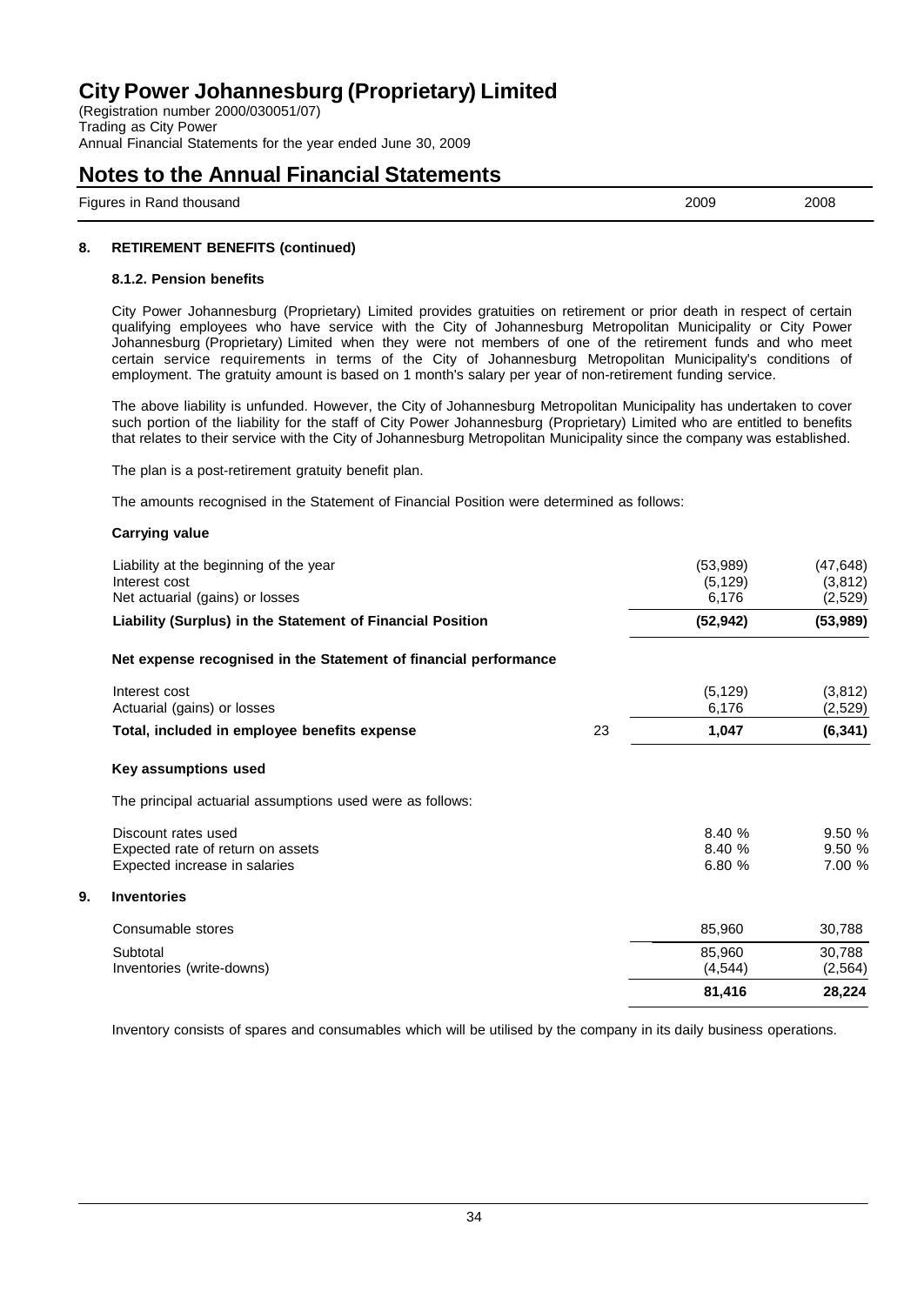(Registration number 2000/030051/07) Trading as City Power Annual Financial Statements for the year ended June 30, 2009

### **Notes to the Annual Financial Statements**

| Figures in Rand thousand | 2009<br>. | 2008 |
|--------------------------|-----------|------|
|                          |           |      |

### **10. Trade and other receivables**

|                                                             |      | 720.835  | 707.820 |
|-------------------------------------------------------------|------|----------|---------|
| Adjustment to fair value on initial recognition             |      | (6, 977) | (3,017) |
| Related party receivables                                   | 30   | 4.490    | 9,015   |
| Trade receivables administered by Company                   | 10.2 | 498.310  | 234,981 |
| Trade receivables administered by Metropolitan Municipality | 10.1 | 208.101  | 423.737 |
| Rent receivable as a result of straight lining of leases    |      | 167      | 167     |
| Insurance receivables                                       |      | 9.549    | 12,866  |
| Sundry receivables                                          |      | 6.573    | 24,327  |
| Other deposits                                              |      | 68       | 68      |
| Prepayments                                                 |      | 554      | 5,467   |
| Trade receivables                                           |      |          | 209     |

### **Trade and other receivables pledged as security**

No trade and other receivables were pledged as security.

### **10.1. Trade receivables administered by the City of Johannesburg Metropolitan Municipality**

| Gross trade receivables<br>Less: Impairments                                                                                                                   | 1,091,318<br>(883, 217)                        | 1,364,756<br>(941,019)                      |
|----------------------------------------------------------------------------------------------------------------------------------------------------------------|------------------------------------------------|---------------------------------------------|
|                                                                                                                                                                | 208,101                                        | 423,737                                     |
| 10.2.<br>Trade receivables administered by company                                                                                                             |                                                |                                             |
| Gross trade receivables<br>Less: Impairments<br>Less: Customer deposits<br>Reclassifying trade receivables with credit balances to trade and other<br>payables | 725,622<br>(181, 328)<br>(172, 121)<br>126.137 | 446,354<br>(145,994)<br>(154,648)<br>89,269 |
|                                                                                                                                                                | 498,310                                        | 234,981                                     |

### **Credit quality of trade and other receivables**

The company's management considers that all the above trade debtors and other receivables that are not impaired are of good quality. Management continuously monitors payment levels amongst other factors in arriving at this conclusion.

#### **Trade receivables**

### **Trade and other receivables past due but not impaired**

At June 30, 2009, R121,947 (2008: R267,223) were past due but not impaired.

The ageing of amounts past due but not impaired is as follows:

| Trade and other receivables not impaired | 121.947          | 267.223          |
|------------------------------------------|------------------|------------------|
| Greater than 3 months past due           | 8.482            | 140.437          |
| 3 months past due                        | 1.542            | 10.583           |
| 1 month past due<br>2 months past due    | 65.847<br>46.074 | 65.121<br>51,082 |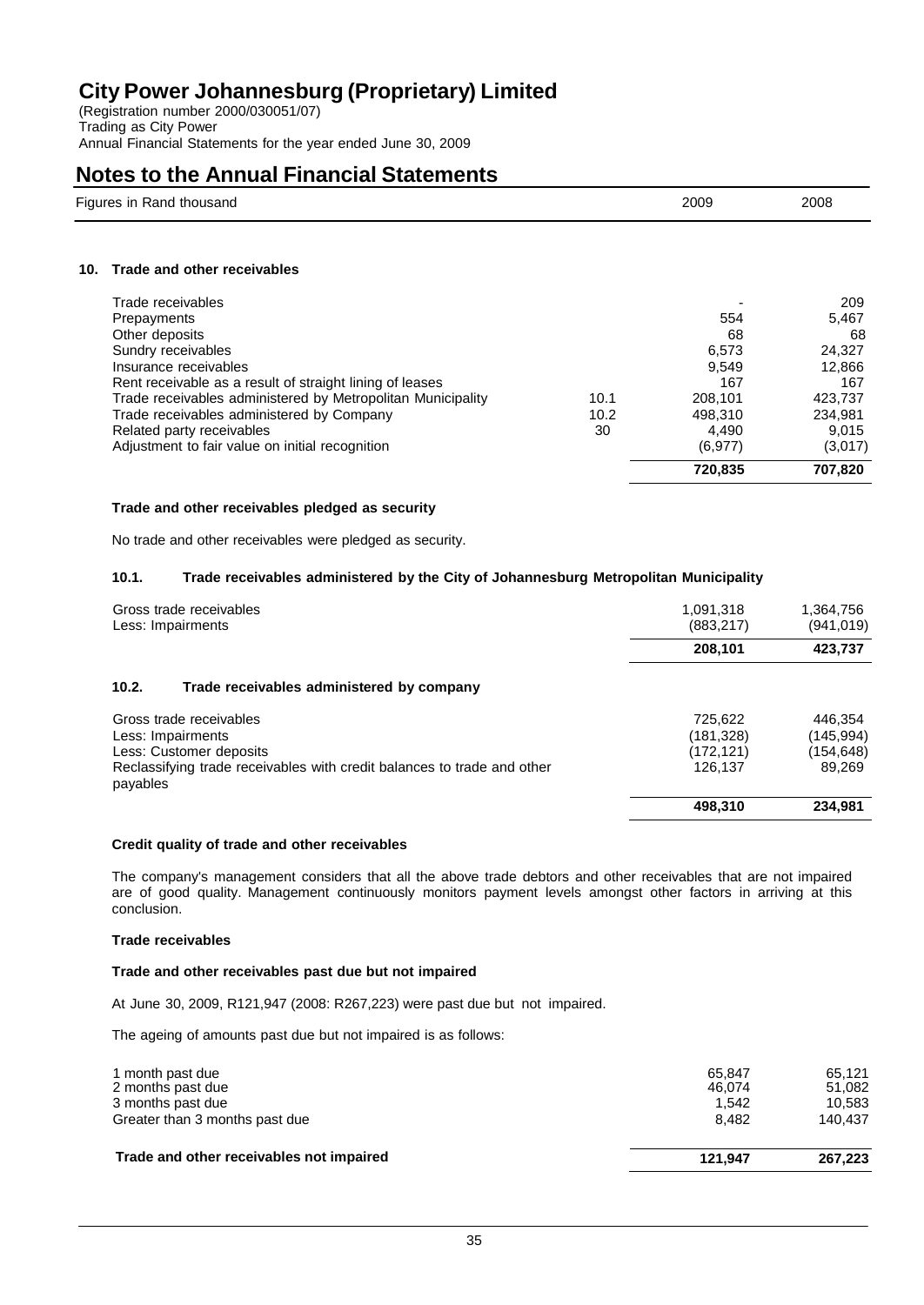(Registration number 2000/030051/07) Trading as City Power Annual Financial Statements for the year ended June 30, 2009

### **Notes to the Annual Financial Statements**

| $ -$<br>2009<br>2008<br>thousand<br>Rand<br>Figures in |  |
|--------------------------------------------------------|--|
|--------------------------------------------------------|--|

### **10. Trade and other receivables (continued)**

As of June 30, 2009, trade and other receivables of R883,217 (2008: R1,083,704) were impaired and provided for.

The carrying amount of trade and other receivables are denominated in South African Rand.

#### **Reconciliation of provision for impairment of trade and other receivables**

| 114.884<br>(9,384) |
|--------------------|
|                    |
|                    |
| 978.204            |
|                    |

The creation and release of provision for impaired receivables have been included in operating expenses in the Statement of Financial Performance. Unwinding of discount is included in bad debts in the Statement of Financial Performance. Amounts charged to the allowance account are generally written off when there is no expectation of recovering additional cash.

The maximum exposure to credit risk at the reporting date is the fair value of each class of loan and receivables mentioned above. The carrying amount of trade and other receivables is measured at fair value. The company holds cash deposits and demand guarantees as collateral.

The carrying amount of trade and other receivables is considered to approximate fair value.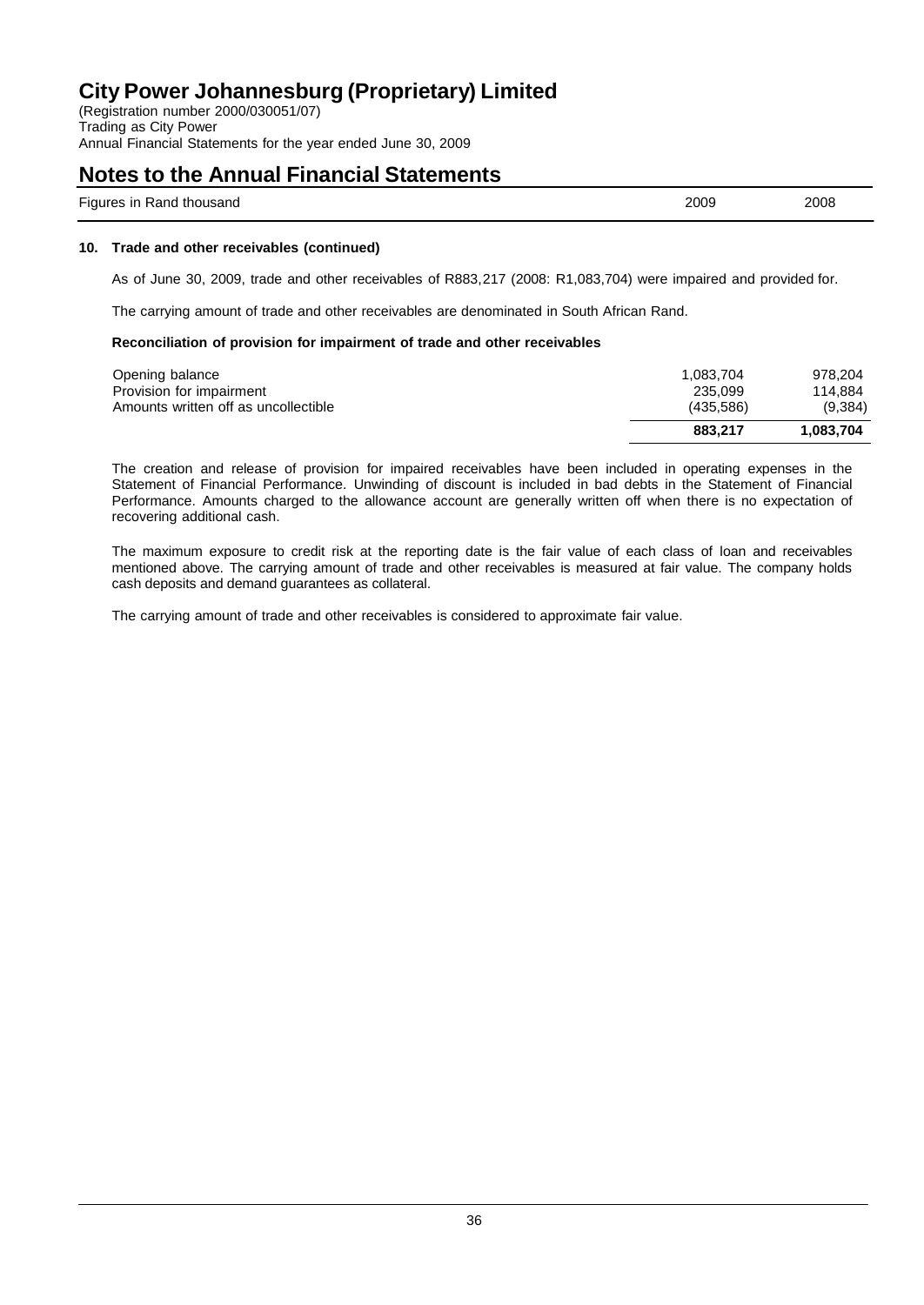(Registration number 2000/030051/07) Trading as City Power Annual Financial Statements for the year ended June 30, 2009

### **Notes to the Annual Financial Statements**

| <b>Figures</b><br>' thousano<br>ın<br>Rano k | ∠009<br>- - - | 2008 |
|----------------------------------------------|---------------|------|
|                                              |               |      |

#### **11. Cash and cash equivalents**

Cash and cash equivalents consist of:

Physical cash on hand 21 16

Cash is reflected at the carrying value which approximates fair value. There is no credit risk attached to the instrument.

The Company has a sweeping arrangement with the City of Johannesburg Metropolitan Municipality whereby all cash is swept on a daily basis to the City of Johannesburg Metropolitan Municipality's bank account. Petty cash is reflected as being on hand. The cash owed to the company by the City of Johannesburg Metropolitan Municipality is reflected as an amount due from the shareholder.

All bank accounts are reflected at zero balance as at 30 June 2009, due to the sweeping arrangement with the City of Johannesburg Metropolitan Municipality.

| <b>Bank</b> | <b>Account description</b> |
|-------------|----------------------------|
| ABSA        | Third party payments       |
| ABSA        | Electricity deposits       |
| <b>ABSA</b> | On site collections        |
| ABSA        | Unpaid collections         |
| ABSA        | Direct deposits            |
| ABSA        | Unpaid cheques             |
| ABSA        | Prepaid account            |
| ABSA        | Sundry revenue account     |
| ABSA        | Salaries account           |
| <b>ABSA</b> | <b>Bank charges</b>        |
| ABSA        | Main cheque account        |
|             |                            |

#### **12. CONTRIBUTION FROM OWNER**

#### **Authorised**

|     | <b>Total</b>                                                                                            | 772     | 1,922        |
|-----|---------------------------------------------------------------------------------------------------------|---------|--------------|
|     | Present value of minimum lease payments due<br>- within one year<br>- in second to fifth year inclusive | 772     | 1,307<br>615 |
|     |                                                                                                         | 772     | 1,922        |
|     | Present value of minimum lease payments                                                                 |         | (188)        |
|     | less: future finance charges                                                                            |         | 2,110        |
|     | Minimum lease payments due<br>- within one year<br>- in second to fifth year inclusive<br>Sub-total     | 772     | 1,474<br>636 |
| 13. | <b>FINANCE LEASE OBLIGATION</b>                                                                         |         |              |
|     | *Issued share capital consists of 1 issued share of R1 nominal value.                                   |         |              |
|     | Share premium                                                                                           | 112,466 | 112,466      |
|     | <b>Issued</b>                                                                                           |         |              |
|     |                                                                                                         | 10,000  | 10,000       |
|     | 10,000 Ordinary shares of R1 each                                                                       |         |              |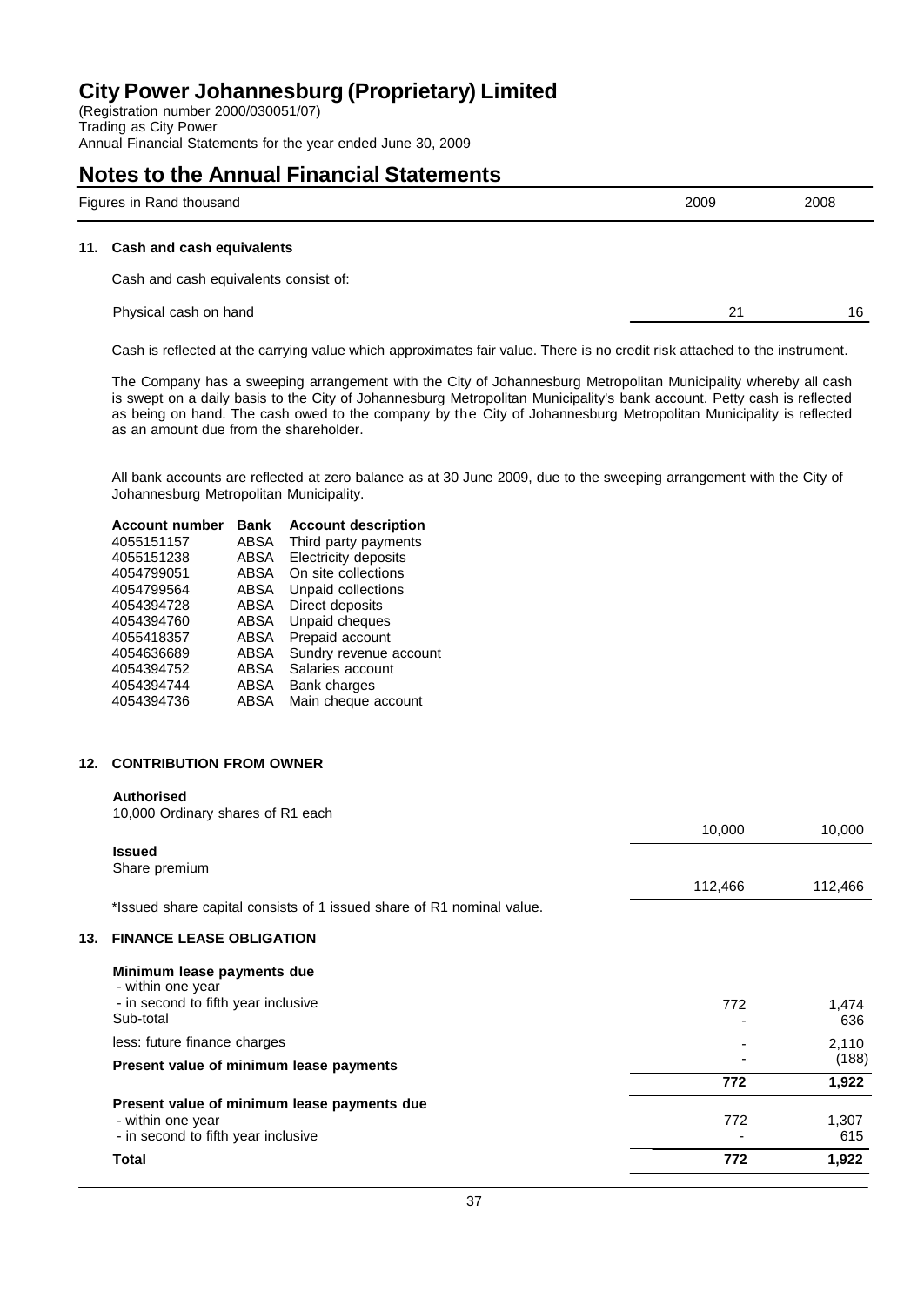(Registration number 2000/030051/07) Trading as City Power Annual Financial Statements for the year ended June 30, 2009

### **Notes to the Annual Financial Statements**

| $- \cdot$<br>isanc<br>kanc<br>. | 2009<br>$-00$ | 2008 |
|---------------------------------|---------------|------|
|                                 |               |      |

### **13. FINANCE LEASE OBLIGATION (continued)**

|                            | 772                      | 1.922 |
|----------------------------|--------------------------|-------|
| <b>Current liabilities</b> | 772                      | 1,307 |
| Non-current liabilities    | $\overline{\phantom{0}}$ | 615   |

It is company policy to lease certain equipment under finance leases with varying lease terms. The interest rate inherent in the leases is fixed at the contract date for the entire lease term. The company's obligations under finance leases are secured by the lessor's title to the leased assets.

The various finance leases have been contracted for 36 months the details of which are as follows:

54 photo copiers with a monthly lease payment of R138,561 per month. The lease period was from 1 December 2006 and expires 30 November 2009.

5 photo copiers with a monthly lease payment of R8,817 per month. The lease is from 1 July 2007 and expires on 30 June 2010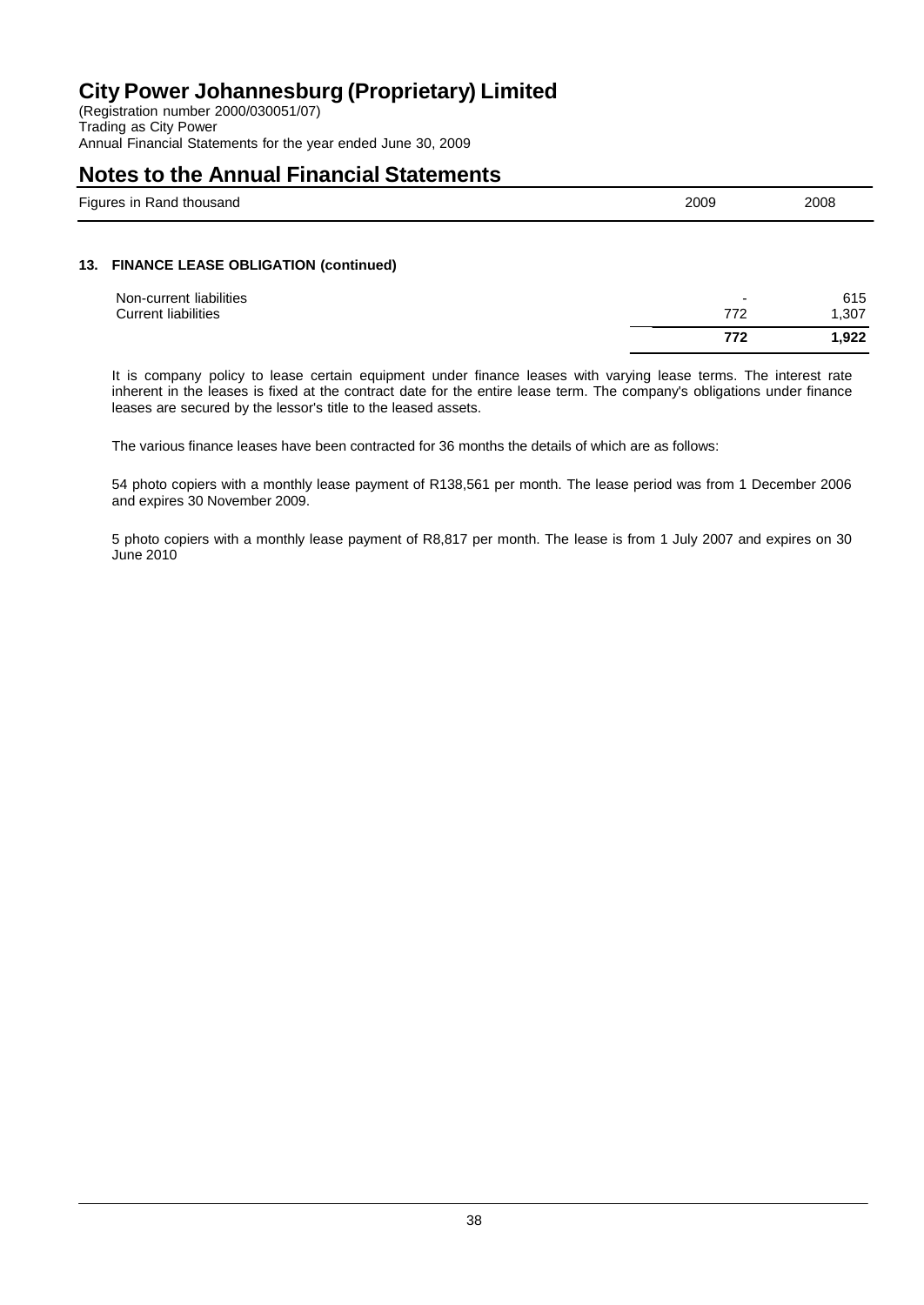(Registration number 2000/030051/07) Trading as City Power Annual Financial Statements for the year ended June 30, 2009

### **Notes to the Annual Financial Statements**

Figures in Rand thousand 2009 2008

### **14. DEFERRED INCOME**

Deferred income consists of the following:

- Engineering Services Contribution - When new buildings are erected in and around Johannesburg the infrastructure demands, in the area where the building is erected, increase. As a result of this the entity erecting the building is required to make a payment to fund the improvement in the infrastructure. The deferred income arising from the engineering services contribution relates to City Power (Proprietary) Limited's portion of the funding for the improvement of the infrastructure. The deferred income is released into income as the infrastructure, to which the engineering services contribution pertains, is improved.

- Deferred Income Grants, Alexandra Renewal Grants, CMIP Grants, Adopt-A-Light Liability and Deferred Income Grants from DME pertain to community upliftment projects undertaken by City Power (Proprietary) Limited. These projects include improving the infrastructure in disadvantaged communities and also job creation in disadvantaged communities. The deferred income relating to these grants are released into income over the estimated useful lives of the infrastructure assets erected in the disadvantaged communities.

- Service Connections Deferred pertain to new connection fees received. The deferred income is released over the estimated useful lives of the new service connections.

### **Conditional Grants from other spheres of Government:**

| <b>Engineering Services Contribution</b>     |           |         |
|----------------------------------------------|-----------|---------|
| Provincial grants: capital projects          | 272,958   | 228,053 |
| Municipal system improvement grant           | 261.183   | 202.280 |
| Public contributions                         | 377,476   | 303,177 |
| <b>Other Conditional Receipts</b>            |           |         |
| Public contributions                         | 239.919   | 219,851 |
| <b>Total Conditional Grants and Receipts</b> | 1,151,536 | 953,361 |
| Movement during the year:                    |           |         |
| Balance at the beginning of the year         | 953.361   | 755.627 |
| Additions during the year                    | 219,510   | 206.076 |
| Income recognition during the year           | (21,335)  | (8,342) |
| Balance at the end of the year               | 1,151,536 | 953.361 |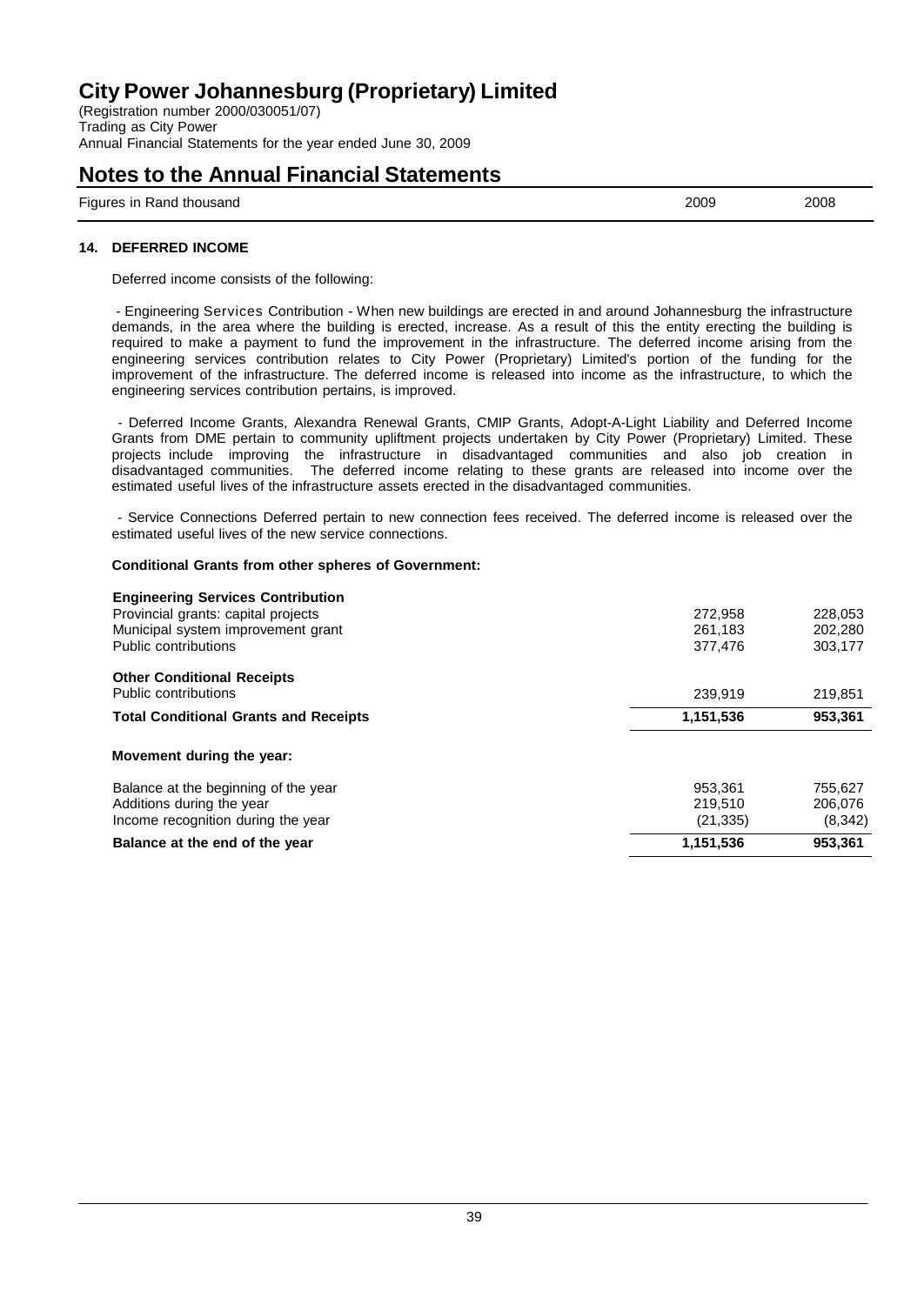(Registration number 2000/030051/07) Trading as City Power Annual Financial Statements for the year ended June 30, 2009

### **Notes to the Annual Financial Statements**

| Figures in Rand thousand | 2009 | 2008 |
|--------------------------|------|------|
|--------------------------|------|------|

### **15. Provisions**

### **Reconciliation of provisions - 2009**

| Incentive bonus                            | Opening<br><b>Balance</b><br>22,000 | Additions<br>50.676 | Utilised during<br>the year<br>(36.415) | Total<br>36,261 |
|--------------------------------------------|-------------------------------------|---------------------|-----------------------------------------|-----------------|
| <b>Reconciliation of provisions - 2008</b> |                                     |                     |                                         |                 |
|                                            | Opening<br><b>Balance</b>           | Additions           | Utilised during<br>the year             | Total           |
| Incentive bonus                            | 20,620                              | 24.199              | (22, 819)                               | 22,000          |

The provision is management's best estimate of the future performance bonus payout in respect of the past year based on past experience.

### **16. Trade and other payables**

| 16.1.<br>Trade payables                                                    |      |                      |                    |
|----------------------------------------------------------------------------|------|----------------------|--------------------|
|                                                                            |      | 1,393,139            | 963,207            |
| Related party creditor<br>Adjustment for fair value on initial recognition | 30   | 109,362<br>(5,952)   | 124,693<br>(1,582) |
| Retentions<br><b>Other Creditors</b>                                       |      | 1,968                | 1,203              |
| Trade payables<br><b>VAT</b>                                               | 16.1 | 1,055,650<br>232,109 | 632,823<br>206,070 |

| 89.269             |
|--------------------|
| 543.554            |
| 929.513<br>126.137 |

### **17. FINANCIAL LIABILITIES BY CATEGORY**

The accounting policies for financial instruments have been applied to the line items below:

#### **2009**

|                          | Financial<br>liabilities at<br>amortised cost<br>(loans and<br>payables) | Fair value<br>through profit<br>or loss - held<br>for trading | Total     |
|--------------------------|--------------------------------------------------------------------------|---------------------------------------------------------------|-----------|
| Loans from shareholders  | 3,169,377                                                                |                                                               | 3,169,377 |
| Finance lease obligation | 772                                                                      |                                                               | 772       |
| Trade and other payables | 1.399.091                                                                | (5.952)                                                       | 1,393,139 |
|                          | 4,569,240                                                                | (5,952)                                                       | 4,563,288 |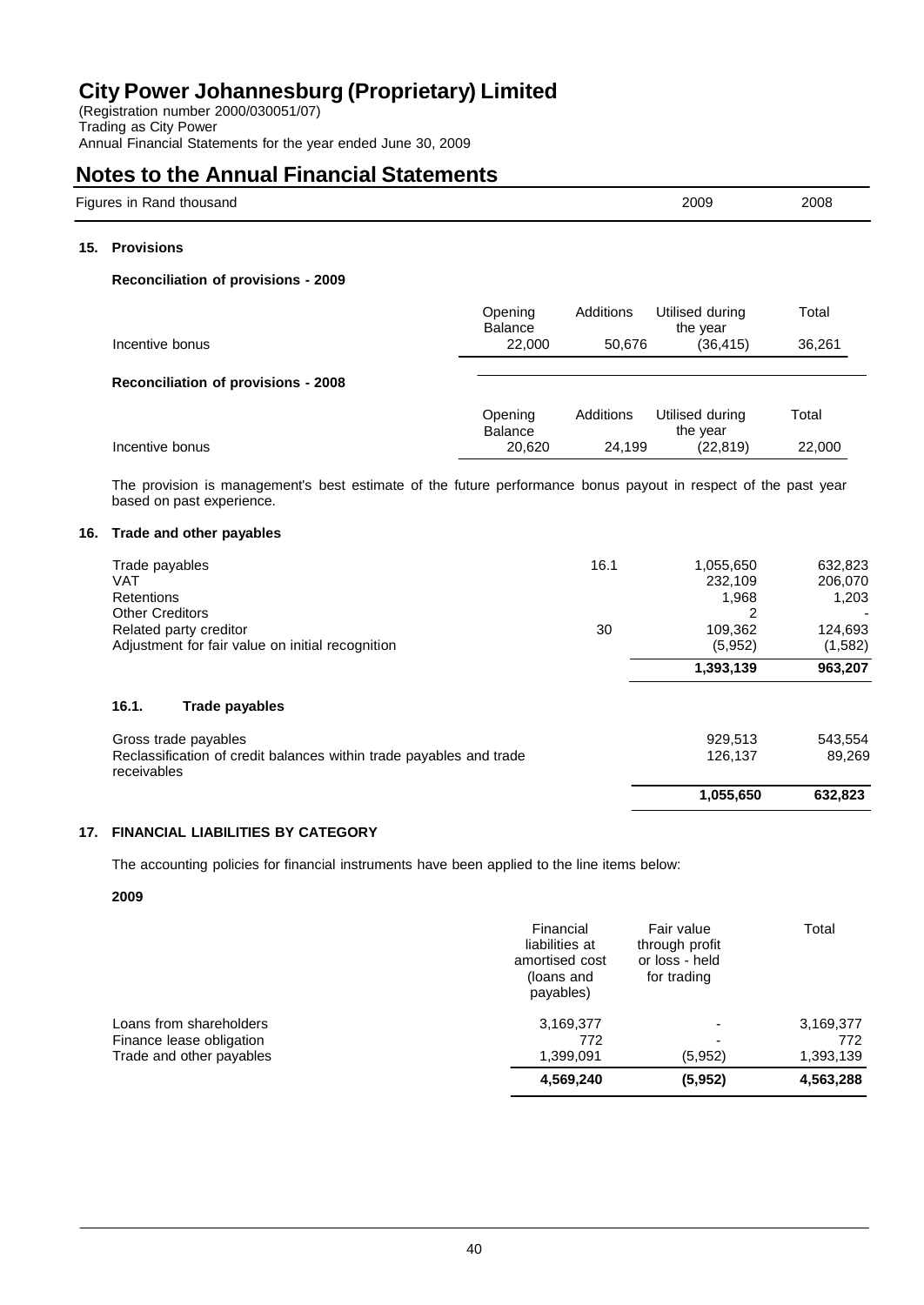(Registration number 2000/030051/07) Trading as City Power Annual Financial Statements for the year ended June 30, 2009

|      | Figures in Rand thousand                                               |                                                                          | 2009                                                          | 2008                   |
|------|------------------------------------------------------------------------|--------------------------------------------------------------------------|---------------------------------------------------------------|------------------------|
| 2008 |                                                                        |                                                                          |                                                               |                        |
|      |                                                                        | Financial<br>liabilities at<br>amortised cost<br>(loans and<br>payables) | Fair value<br>through profit<br>or loss - held<br>for trading | Total                  |
|      | Loans from shareholders                                                | 3,031,350                                                                |                                                               | 3,031,350              |
|      | Finance lease obligation                                               | 1,922                                                                    |                                                               | 1,922                  |
|      | Trade and other payables                                               | 964,789                                                                  | (1,582)                                                       | 963,207                |
|      |                                                                        | 3,998,061                                                                | (1, 582)                                                      | 3,996,479              |
| 18.  | <b>Revenue</b>                                                         |                                                                          |                                                               |                        |
|      | Rendering of services<br>Fair value adjustments on initial recognition |                                                                          | 5,604,650<br>(49, 363)                                        | 4,236,883<br>(36, 898) |
|      |                                                                        |                                                                          | 5,555,287                                                     | 4,199,985              |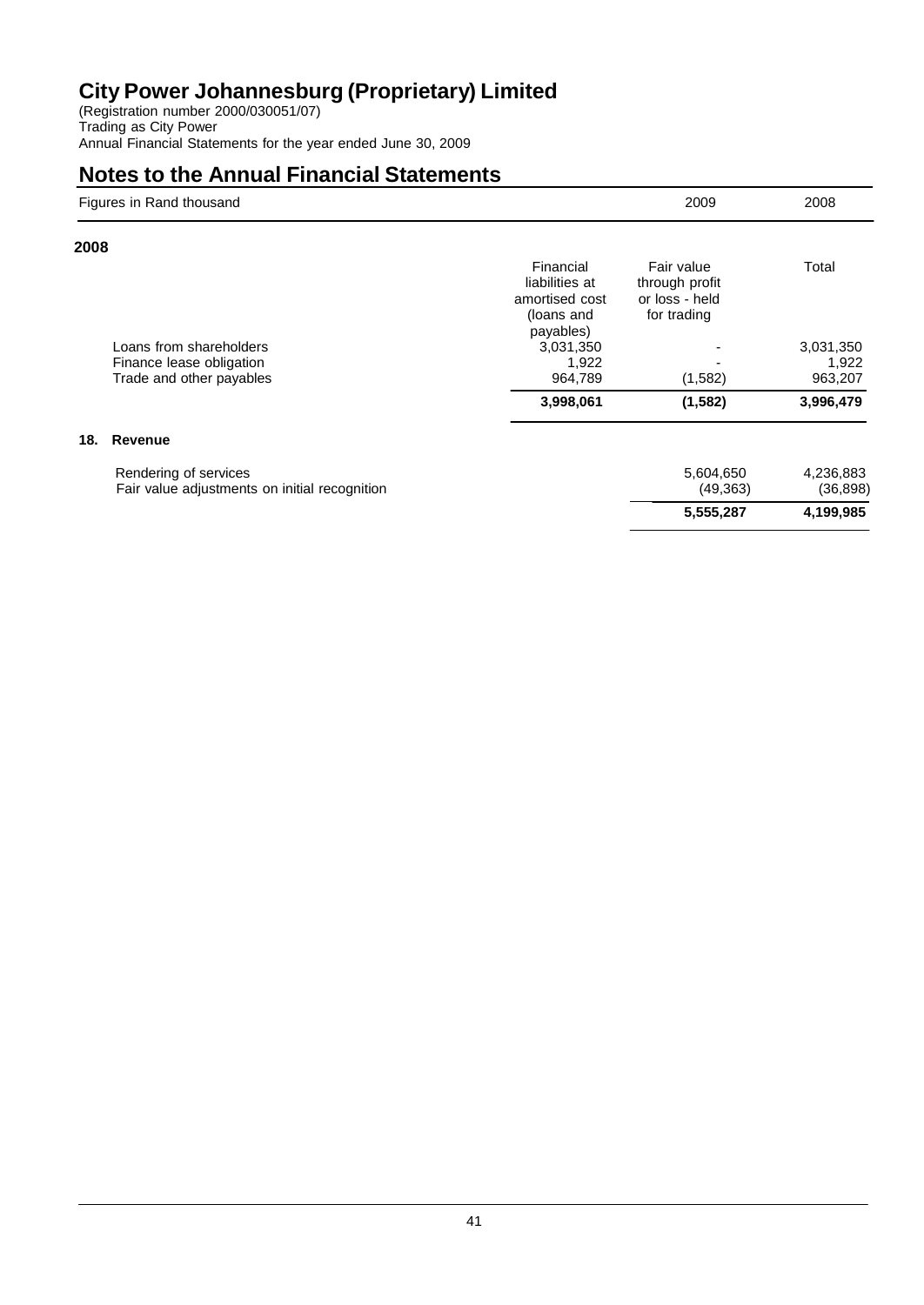(Registration number 2000/030051/07) Trading as City Power Annual Financial Statements for the year ended June 30, 2009

|     | Figures in Rand thousand                                                     |    | 2009         | 2008         |
|-----|------------------------------------------------------------------------------|----|--------------|--------------|
| 19. | Other income                                                                 |    |              |              |
|     |                                                                              |    |              |              |
|     | Fees earned                                                                  |    | 31,593       | 20,242       |
|     | Rental income                                                                |    | 1,438        | 1,799        |
|     | <b>Bulk rebates</b><br>Recoveries                                            |    | 2,207<br>641 | 1,358<br>383 |
|     | Sundry income                                                                |    | 4,177        | 3,090        |
|     | Other income                                                                 |    | 249,507      | 54,802       |
|     | Government grants released to Statement of Financial Performance             |    | 22,732       | 9,352        |
|     |                                                                              |    | 312,295      | 91,026       |
| 20. | <b>Cost of sales</b>                                                         |    |              |              |
|     |                                                                              |    |              |              |
|     | <b>Rendering of services</b>                                                 |    |              |              |
|     | Cost of services                                                             |    | 3,752,533    | 2,795,652    |
| 21. | <b>Operating surplus</b>                                                     |    |              |              |
|     | Operating surplus for the year is stated after accounting for the following: |    |              |              |
|     | <b>Operating lease charges</b>                                               |    |              |              |
|     | Motor vehicles                                                               |    |              |              |
|     | Contractual amounts                                                          |    | 59,415       | 40,631       |
|     | Plant and equipment                                                          |    |              |              |
|     | Contractual amounts                                                          |    | (1, 101)     | 349          |
|     | Lease rentals on operating lease - equipment<br>Contractual amounts          |    | 417          | 1,039        |
|     |                                                                              |    | 58,731       | 42,019       |
|     |                                                                              |    |              |              |
|     | Depreciation on property, plant and equipment                                |    | 111,629      | 127,105      |
|     | Employee costs                                                               | 23 | 536,789      | 447,050      |
|     | Bad debts                                                                    |    | 235,099      | 111,770      |
|     | Consulting and professional fees                                             |    | 24,853       | 35,979       |
|     | Insurance                                                                    |    | 40,038       | 24,081       |
|     | Legal expenses                                                               |    | 6,503        | 3,847        |
|     | Repairs and maintenance                                                      |    | 188,181      | 196,853      |
|     | Security (Guarding of municipal property)                                    |    | 58,313       | 56,185       |
|     | Billing and meter reading charges                                            |    | 8,369        | 11,749       |
|     | 22. Auditors remuneration                                                    |    |              |              |
|     | Audit Fee - current                                                          |    | 2,418        | 2,412        |
|     | Prior year audit                                                             |    | 307          | 203          |
|     |                                                                              |    | 2,725        | 2,615        |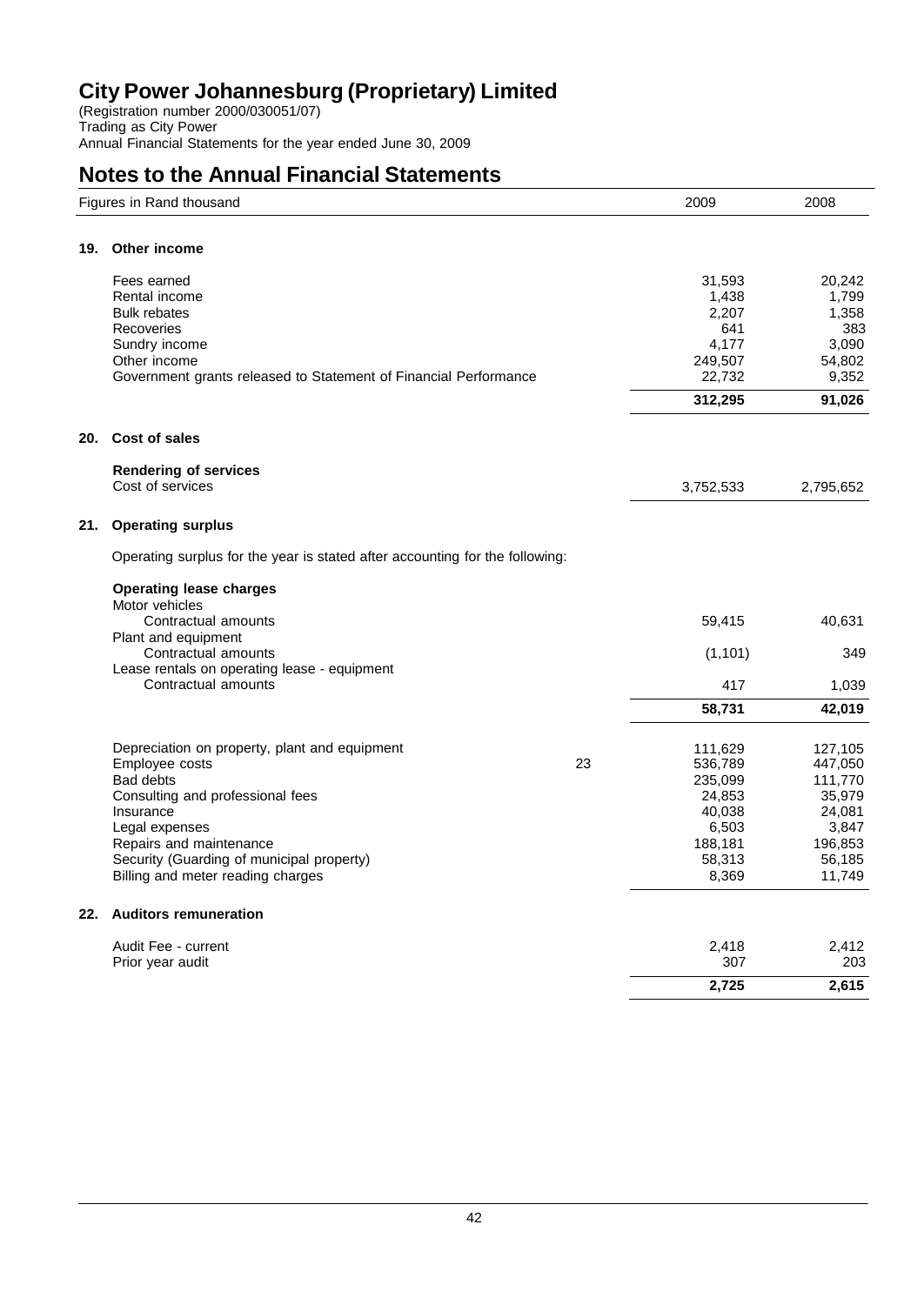(Registration number 2000/030051/07) Trading as City Power Annual Financial Statements for the year ended June 30, 2009

| <b>EMPLOYEE COSTS</b><br>23.<br>Basic<br>268,086<br>237,734<br>50,676<br>22,853<br>Bonus<br>32,724<br>29,241<br>Medical aid - company contributions<br>2,307<br>UIF<br>2,449<br><b>WCA</b><br>2,222<br>3<br>7,768<br>7,830<br>Leave pay provision charge<br>1,759<br>2,964<br>Leave pay<br>51,706<br>47,461<br>Post-employment benefits - Pension - Defined contribution plan<br>10<br>Travel, motor car, accommodation, subsistence and other allowances<br>18<br>47,890<br>Overtime payments<br>54,935<br>2,780<br>Long-service awards<br>3,238<br>10,081<br>13th Cheques<br>9,630<br>Acting allowances<br>17,703<br>4,642<br>Car allowance<br>26,221<br>25,915<br>Housing benefits and allowances<br>5<br>434<br>Membership fees<br>446<br>936<br>1,955<br><b>Bursaries</b><br>1,294<br>Employee related costs : salaries and wages<br>1,836<br>Employee related costs : social contributions<br>1,470<br>1,665<br><b>Termination benefits</b><br>1,334<br>1,776<br>Less: Employee costs capitalised to PPE<br>(7)<br>(151)<br>536,789<br>447,050<br>Investment revenue<br>24.<br>Interest revenue<br>Finance leases<br>(203)<br>40,524<br>56,306<br>Interest earned - external investments<br>Interest earned - outstanding debtors<br>45,001<br>42,503<br>Fair value adjustments<br>246<br>36,993<br>826<br>Fair value adjustments of receivables<br>85,568<br>136,628<br><b>Finance costs</b><br>25.<br>378,687<br>342,431<br>Group companies<br>Other interest paid<br>(38, 749)<br>22,170<br>1,733<br>Fair value adjustments on payables<br>95<br>341,671<br>364,700<br><b>CASH GENERATED FROM OPERATIONS</b><br>26.<br>Surplus (deficit) before taxation<br>286,952<br>(48, 510)<br><b>Adjustments for:</b><br>Depreciation - property, plant and equipment<br>112,497<br>127,105<br>Interest earned - other<br>(85, 771)<br>(136, 628)<br>Finance costs<br>364,700<br>341,671<br>Movements in retirement benefit assets and liabilities<br>2,073<br>8,228<br>14,261<br>1,379<br>Contributions to provisions - current<br>Changes in working capital:<br>Inventories<br>13,088<br>(53, 191)<br>(76, 526)<br>Trade and other receivables<br>(13,015)<br>Trade and other payables<br>429,935<br>(54, 425) | Figures in Rand thousand | 2009 | 2008 |
|------------------------------------------------------------------------------------------------------------------------------------------------------------------------------------------------------------------------------------------------------------------------------------------------------------------------------------------------------------------------------------------------------------------------------------------------------------------------------------------------------------------------------------------------------------------------------------------------------------------------------------------------------------------------------------------------------------------------------------------------------------------------------------------------------------------------------------------------------------------------------------------------------------------------------------------------------------------------------------------------------------------------------------------------------------------------------------------------------------------------------------------------------------------------------------------------------------------------------------------------------------------------------------------------------------------------------------------------------------------------------------------------------------------------------------------------------------------------------------------------------------------------------------------------------------------------------------------------------------------------------------------------------------------------------------------------------------------------------------------------------------------------------------------------------------------------------------------------------------------------------------------------------------------------------------------------------------------------------------------------------------------------------------------------------------------------------------------------------------------------------------------------------------------------------------------------------------------|--------------------------|------|------|
|                                                                                                                                                                                                                                                                                                                                                                                                                                                                                                                                                                                                                                                                                                                                                                                                                                                                                                                                                                                                                                                                                                                                                                                                                                                                                                                                                                                                                                                                                                                                                                                                                                                                                                                                                                                                                                                                                                                                                                                                                                                                                                                                                                                                                  |                          |      |      |
|                                                                                                                                                                                                                                                                                                                                                                                                                                                                                                                                                                                                                                                                                                                                                                                                                                                                                                                                                                                                                                                                                                                                                                                                                                                                                                                                                                                                                                                                                                                                                                                                                                                                                                                                                                                                                                                                                                                                                                                                                                                                                                                                                                                                                  |                          |      |      |
|                                                                                                                                                                                                                                                                                                                                                                                                                                                                                                                                                                                                                                                                                                                                                                                                                                                                                                                                                                                                                                                                                                                                                                                                                                                                                                                                                                                                                                                                                                                                                                                                                                                                                                                                                                                                                                                                                                                                                                                                                                                                                                                                                                                                                  |                          |      |      |
|                                                                                                                                                                                                                                                                                                                                                                                                                                                                                                                                                                                                                                                                                                                                                                                                                                                                                                                                                                                                                                                                                                                                                                                                                                                                                                                                                                                                                                                                                                                                                                                                                                                                                                                                                                                                                                                                                                                                                                                                                                                                                                                                                                                                                  |                          |      |      |
|                                                                                                                                                                                                                                                                                                                                                                                                                                                                                                                                                                                                                                                                                                                                                                                                                                                                                                                                                                                                                                                                                                                                                                                                                                                                                                                                                                                                                                                                                                                                                                                                                                                                                                                                                                                                                                                                                                                                                                                                                                                                                                                                                                                                                  |                          |      |      |
|                                                                                                                                                                                                                                                                                                                                                                                                                                                                                                                                                                                                                                                                                                                                                                                                                                                                                                                                                                                                                                                                                                                                                                                                                                                                                                                                                                                                                                                                                                                                                                                                                                                                                                                                                                                                                                                                                                                                                                                                                                                                                                                                                                                                                  |                          |      |      |
|                                                                                                                                                                                                                                                                                                                                                                                                                                                                                                                                                                                                                                                                                                                                                                                                                                                                                                                                                                                                                                                                                                                                                                                                                                                                                                                                                                                                                                                                                                                                                                                                                                                                                                                                                                                                                                                                                                                                                                                                                                                                                                                                                                                                                  |                          |      |      |
|                                                                                                                                                                                                                                                                                                                                                                                                                                                                                                                                                                                                                                                                                                                                                                                                                                                                                                                                                                                                                                                                                                                                                                                                                                                                                                                                                                                                                                                                                                                                                                                                                                                                                                                                                                                                                                                                                                                                                                                                                                                                                                                                                                                                                  |                          |      |      |
|                                                                                                                                                                                                                                                                                                                                                                                                                                                                                                                                                                                                                                                                                                                                                                                                                                                                                                                                                                                                                                                                                                                                                                                                                                                                                                                                                                                                                                                                                                                                                                                                                                                                                                                                                                                                                                                                                                                                                                                                                                                                                                                                                                                                                  |                          |      |      |
|                                                                                                                                                                                                                                                                                                                                                                                                                                                                                                                                                                                                                                                                                                                                                                                                                                                                                                                                                                                                                                                                                                                                                                                                                                                                                                                                                                                                                                                                                                                                                                                                                                                                                                                                                                                                                                                                                                                                                                                                                                                                                                                                                                                                                  |                          |      |      |
|                                                                                                                                                                                                                                                                                                                                                                                                                                                                                                                                                                                                                                                                                                                                                                                                                                                                                                                                                                                                                                                                                                                                                                                                                                                                                                                                                                                                                                                                                                                                                                                                                                                                                                                                                                                                                                                                                                                                                                                                                                                                                                                                                                                                                  |                          |      |      |
|                                                                                                                                                                                                                                                                                                                                                                                                                                                                                                                                                                                                                                                                                                                                                                                                                                                                                                                                                                                                                                                                                                                                                                                                                                                                                                                                                                                                                                                                                                                                                                                                                                                                                                                                                                                                                                                                                                                                                                                                                                                                                                                                                                                                                  |                          |      |      |
|                                                                                                                                                                                                                                                                                                                                                                                                                                                                                                                                                                                                                                                                                                                                                                                                                                                                                                                                                                                                                                                                                                                                                                                                                                                                                                                                                                                                                                                                                                                                                                                                                                                                                                                                                                                                                                                                                                                                                                                                                                                                                                                                                                                                                  |                          |      |      |
|                                                                                                                                                                                                                                                                                                                                                                                                                                                                                                                                                                                                                                                                                                                                                                                                                                                                                                                                                                                                                                                                                                                                                                                                                                                                                                                                                                                                                                                                                                                                                                                                                                                                                                                                                                                                                                                                                                                                                                                                                                                                                                                                                                                                                  |                          |      |      |
|                                                                                                                                                                                                                                                                                                                                                                                                                                                                                                                                                                                                                                                                                                                                                                                                                                                                                                                                                                                                                                                                                                                                                                                                                                                                                                                                                                                                                                                                                                                                                                                                                                                                                                                                                                                                                                                                                                                                                                                                                                                                                                                                                                                                                  |                          |      |      |
|                                                                                                                                                                                                                                                                                                                                                                                                                                                                                                                                                                                                                                                                                                                                                                                                                                                                                                                                                                                                                                                                                                                                                                                                                                                                                                                                                                                                                                                                                                                                                                                                                                                                                                                                                                                                                                                                                                                                                                                                                                                                                                                                                                                                                  |                          |      |      |
|                                                                                                                                                                                                                                                                                                                                                                                                                                                                                                                                                                                                                                                                                                                                                                                                                                                                                                                                                                                                                                                                                                                                                                                                                                                                                                                                                                                                                                                                                                                                                                                                                                                                                                                                                                                                                                                                                                                                                                                                                                                                                                                                                                                                                  |                          |      |      |
|                                                                                                                                                                                                                                                                                                                                                                                                                                                                                                                                                                                                                                                                                                                                                                                                                                                                                                                                                                                                                                                                                                                                                                                                                                                                                                                                                                                                                                                                                                                                                                                                                                                                                                                                                                                                                                                                                                                                                                                                                                                                                                                                                                                                                  |                          |      |      |
|                                                                                                                                                                                                                                                                                                                                                                                                                                                                                                                                                                                                                                                                                                                                                                                                                                                                                                                                                                                                                                                                                                                                                                                                                                                                                                                                                                                                                                                                                                                                                                                                                                                                                                                                                                                                                                                                                                                                                                                                                                                                                                                                                                                                                  |                          |      |      |
|                                                                                                                                                                                                                                                                                                                                                                                                                                                                                                                                                                                                                                                                                                                                                                                                                                                                                                                                                                                                                                                                                                                                                                                                                                                                                                                                                                                                                                                                                                                                                                                                                                                                                                                                                                                                                                                                                                                                                                                                                                                                                                                                                                                                                  |                          |      |      |
|                                                                                                                                                                                                                                                                                                                                                                                                                                                                                                                                                                                                                                                                                                                                                                                                                                                                                                                                                                                                                                                                                                                                                                                                                                                                                                                                                                                                                                                                                                                                                                                                                                                                                                                                                                                                                                                                                                                                                                                                                                                                                                                                                                                                                  |                          |      |      |
|                                                                                                                                                                                                                                                                                                                                                                                                                                                                                                                                                                                                                                                                                                                                                                                                                                                                                                                                                                                                                                                                                                                                                                                                                                                                                                                                                                                                                                                                                                                                                                                                                                                                                                                                                                                                                                                                                                                                                                                                                                                                                                                                                                                                                  |                          |      |      |
|                                                                                                                                                                                                                                                                                                                                                                                                                                                                                                                                                                                                                                                                                                                                                                                                                                                                                                                                                                                                                                                                                                                                                                                                                                                                                                                                                                                                                                                                                                                                                                                                                                                                                                                                                                                                                                                                                                                                                                                                                                                                                                                                                                                                                  |                          |      |      |
|                                                                                                                                                                                                                                                                                                                                                                                                                                                                                                                                                                                                                                                                                                                                                                                                                                                                                                                                                                                                                                                                                                                                                                                                                                                                                                                                                                                                                                                                                                                                                                                                                                                                                                                                                                                                                                                                                                                                                                                                                                                                                                                                                                                                                  |                          |      |      |
|                                                                                                                                                                                                                                                                                                                                                                                                                                                                                                                                                                                                                                                                                                                                                                                                                                                                                                                                                                                                                                                                                                                                                                                                                                                                                                                                                                                                                                                                                                                                                                                                                                                                                                                                                                                                                                                                                                                                                                                                                                                                                                                                                                                                                  |                          |      |      |
|                                                                                                                                                                                                                                                                                                                                                                                                                                                                                                                                                                                                                                                                                                                                                                                                                                                                                                                                                                                                                                                                                                                                                                                                                                                                                                                                                                                                                                                                                                                                                                                                                                                                                                                                                                                                                                                                                                                                                                                                                                                                                                                                                                                                                  |                          |      |      |
|                                                                                                                                                                                                                                                                                                                                                                                                                                                                                                                                                                                                                                                                                                                                                                                                                                                                                                                                                                                                                                                                                                                                                                                                                                                                                                                                                                                                                                                                                                                                                                                                                                                                                                                                                                                                                                                                                                                                                                                                                                                                                                                                                                                                                  |                          |      |      |
|                                                                                                                                                                                                                                                                                                                                                                                                                                                                                                                                                                                                                                                                                                                                                                                                                                                                                                                                                                                                                                                                                                                                                                                                                                                                                                                                                                                                                                                                                                                                                                                                                                                                                                                                                                                                                                                                                                                                                                                                                                                                                                                                                                                                                  |                          |      |      |
|                                                                                                                                                                                                                                                                                                                                                                                                                                                                                                                                                                                                                                                                                                                                                                                                                                                                                                                                                                                                                                                                                                                                                                                                                                                                                                                                                                                                                                                                                                                                                                                                                                                                                                                                                                                                                                                                                                                                                                                                                                                                                                                                                                                                                  |                          |      |      |
|                                                                                                                                                                                                                                                                                                                                                                                                                                                                                                                                                                                                                                                                                                                                                                                                                                                                                                                                                                                                                                                                                                                                                                                                                                                                                                                                                                                                                                                                                                                                                                                                                                                                                                                                                                                                                                                                                                                                                                                                                                                                                                                                                                                                                  |                          |      |      |
|                                                                                                                                                                                                                                                                                                                                                                                                                                                                                                                                                                                                                                                                                                                                                                                                                                                                                                                                                                                                                                                                                                                                                                                                                                                                                                                                                                                                                                                                                                                                                                                                                                                                                                                                                                                                                                                                                                                                                                                                                                                                                                                                                                                                                  |                          |      |      |
|                                                                                                                                                                                                                                                                                                                                                                                                                                                                                                                                                                                                                                                                                                                                                                                                                                                                                                                                                                                                                                                                                                                                                                                                                                                                                                                                                                                                                                                                                                                                                                                                                                                                                                                                                                                                                                                                                                                                                                                                                                                                                                                                                                                                                  |                          |      |      |
|                                                                                                                                                                                                                                                                                                                                                                                                                                                                                                                                                                                                                                                                                                                                                                                                                                                                                                                                                                                                                                                                                                                                                                                                                                                                                                                                                                                                                                                                                                                                                                                                                                                                                                                                                                                                                                                                                                                                                                                                                                                                                                                                                                                                                  |                          |      |      |
|                                                                                                                                                                                                                                                                                                                                                                                                                                                                                                                                                                                                                                                                                                                                                                                                                                                                                                                                                                                                                                                                                                                                                                                                                                                                                                                                                                                                                                                                                                                                                                                                                                                                                                                                                                                                                                                                                                                                                                                                                                                                                                                                                                                                                  |                          |      |      |
|                                                                                                                                                                                                                                                                                                                                                                                                                                                                                                                                                                                                                                                                                                                                                                                                                                                                                                                                                                                                                                                                                                                                                                                                                                                                                                                                                                                                                                                                                                                                                                                                                                                                                                                                                                                                                                                                                                                                                                                                                                                                                                                                                                                                                  |                          |      |      |
|                                                                                                                                                                                                                                                                                                                                                                                                                                                                                                                                                                                                                                                                                                                                                                                                                                                                                                                                                                                                                                                                                                                                                                                                                                                                                                                                                                                                                                                                                                                                                                                                                                                                                                                                                                                                                                                                                                                                                                                                                                                                                                                                                                                                                  |                          |      |      |
|                                                                                                                                                                                                                                                                                                                                                                                                                                                                                                                                                                                                                                                                                                                                                                                                                                                                                                                                                                                                                                                                                                                                                                                                                                                                                                                                                                                                                                                                                                                                                                                                                                                                                                                                                                                                                                                                                                                                                                                                                                                                                                                                                                                                                  |                          |      |      |
|                                                                                                                                                                                                                                                                                                                                                                                                                                                                                                                                                                                                                                                                                                                                                                                                                                                                                                                                                                                                                                                                                                                                                                                                                                                                                                                                                                                                                                                                                                                                                                                                                                                                                                                                                                                                                                                                                                                                                                                                                                                                                                                                                                                                                  |                          |      |      |
|                                                                                                                                                                                                                                                                                                                                                                                                                                                                                                                                                                                                                                                                                                                                                                                                                                                                                                                                                                                                                                                                                                                                                                                                                                                                                                                                                                                                                                                                                                                                                                                                                                                                                                                                                                                                                                                                                                                                                                                                                                                                                                                                                                                                                  |                          |      |      |
|                                                                                                                                                                                                                                                                                                                                                                                                                                                                                                                                                                                                                                                                                                                                                                                                                                                                                                                                                                                                                                                                                                                                                                                                                                                                                                                                                                                                                                                                                                                                                                                                                                                                                                                                                                                                                                                                                                                                                                                                                                                                                                                                                                                                                  |                          |      |      |
|                                                                                                                                                                                                                                                                                                                                                                                                                                                                                                                                                                                                                                                                                                                                                                                                                                                                                                                                                                                                                                                                                                                                                                                                                                                                                                                                                                                                                                                                                                                                                                                                                                                                                                                                                                                                                                                                                                                                                                                                                                                                                                                                                                                                                  |                          |      |      |
|                                                                                                                                                                                                                                                                                                                                                                                                                                                                                                                                                                                                                                                                                                                                                                                                                                                                                                                                                                                                                                                                                                                                                                                                                                                                                                                                                                                                                                                                                                                                                                                                                                                                                                                                                                                                                                                                                                                                                                                                                                                                                                                                                                                                                  |                          |      |      |
|                                                                                                                                                                                                                                                                                                                                                                                                                                                                                                                                                                                                                                                                                                                                                                                                                                                                                                                                                                                                                                                                                                                                                                                                                                                                                                                                                                                                                                                                                                                                                                                                                                                                                                                                                                                                                                                                                                                                                                                                                                                                                                                                                                                                                  |                          |      |      |
|                                                                                                                                                                                                                                                                                                                                                                                                                                                                                                                                                                                                                                                                                                                                                                                                                                                                                                                                                                                                                                                                                                                                                                                                                                                                                                                                                                                                                                                                                                                                                                                                                                                                                                                                                                                                                                                                                                                                                                                                                                                                                                                                                                                                                  |                          |      |      |
|                                                                                                                                                                                                                                                                                                                                                                                                                                                                                                                                                                                                                                                                                                                                                                                                                                                                                                                                                                                                                                                                                                                                                                                                                                                                                                                                                                                                                                                                                                                                                                                                                                                                                                                                                                                                                                                                                                                                                                                                                                                                                                                                                                                                                  |                          |      |      |
|                                                                                                                                                                                                                                                                                                                                                                                                                                                                                                                                                                                                                                                                                                                                                                                                                                                                                                                                                                                                                                                                                                                                                                                                                                                                                                                                                                                                                                                                                                                                                                                                                                                                                                                                                                                                                                                                                                                                                                                                                                                                                                                                                                                                                  |                          |      |      |
|                                                                                                                                                                                                                                                                                                                                                                                                                                                                                                                                                                                                                                                                                                                                                                                                                                                                                                                                                                                                                                                                                                                                                                                                                                                                                                                                                                                                                                                                                                                                                                                                                                                                                                                                                                                                                                                                                                                                                                                                                                                                                                                                                                                                                  |                          |      |      |
|                                                                                                                                                                                                                                                                                                                                                                                                                                                                                                                                                                                                                                                                                                                                                                                                                                                                                                                                                                                                                                                                                                                                                                                                                                                                                                                                                                                                                                                                                                                                                                                                                                                                                                                                                                                                                                                                                                                                                                                                                                                                                                                                                                                                                  |                          |      |      |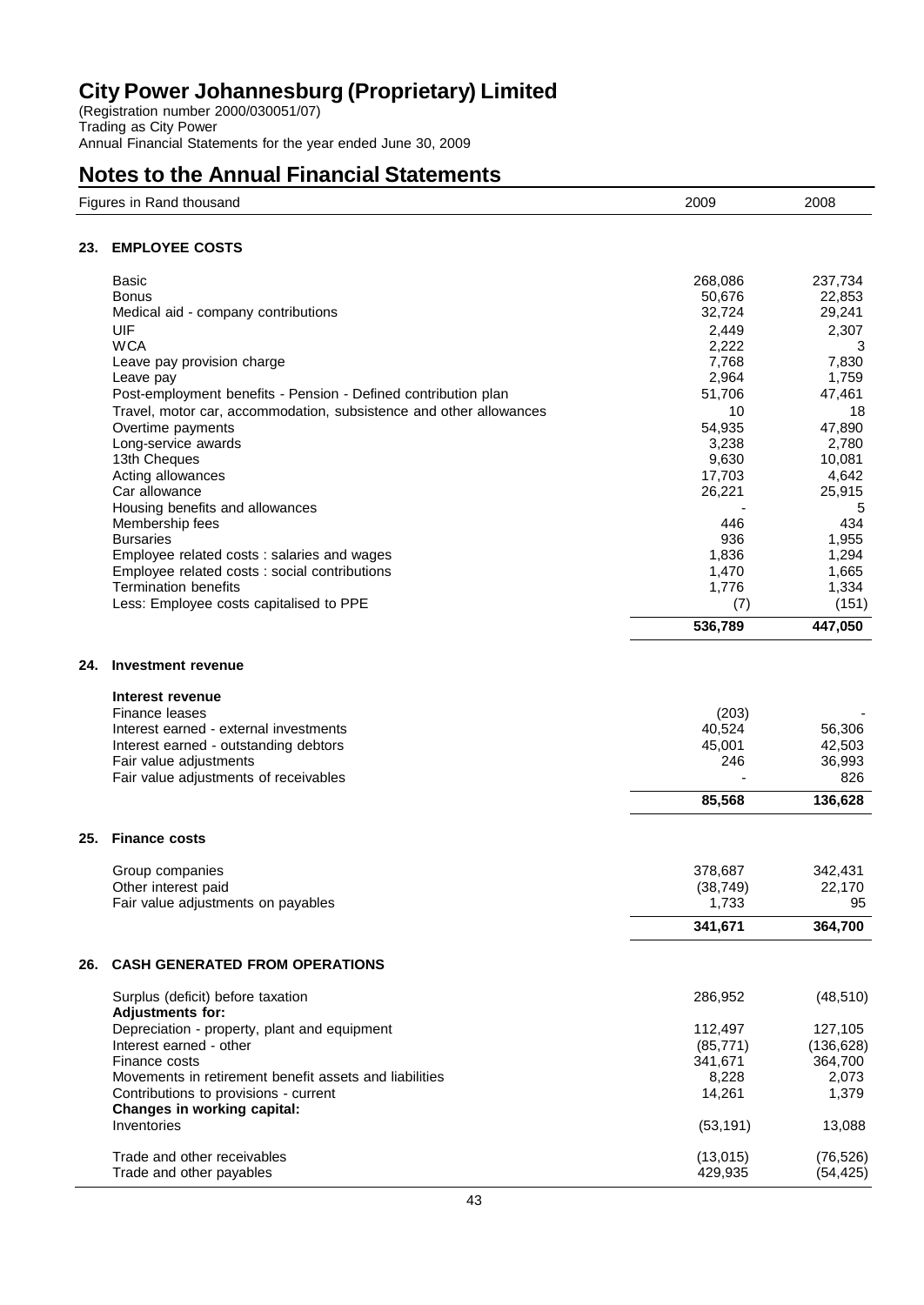(Registration number 2000/030051/07) Trading as City Power Annual Financial Statements for the year ended June 30, 2009

# **Notes to the Annual Financial Statements**

| Figures in Rand thousand |                                                               | 2009      | 2008    |
|--------------------------|---------------------------------------------------------------|-----------|---------|
| 26.                      | Cash generated from operations (continued)<br>Deferred income | 198,175   | 197,736 |
|                          |                                                               | 1,239,742 | 389,992 |

### **27. Tax (paid) / refunded - -**

The company has an assessed tax loss for the current year and for prior years.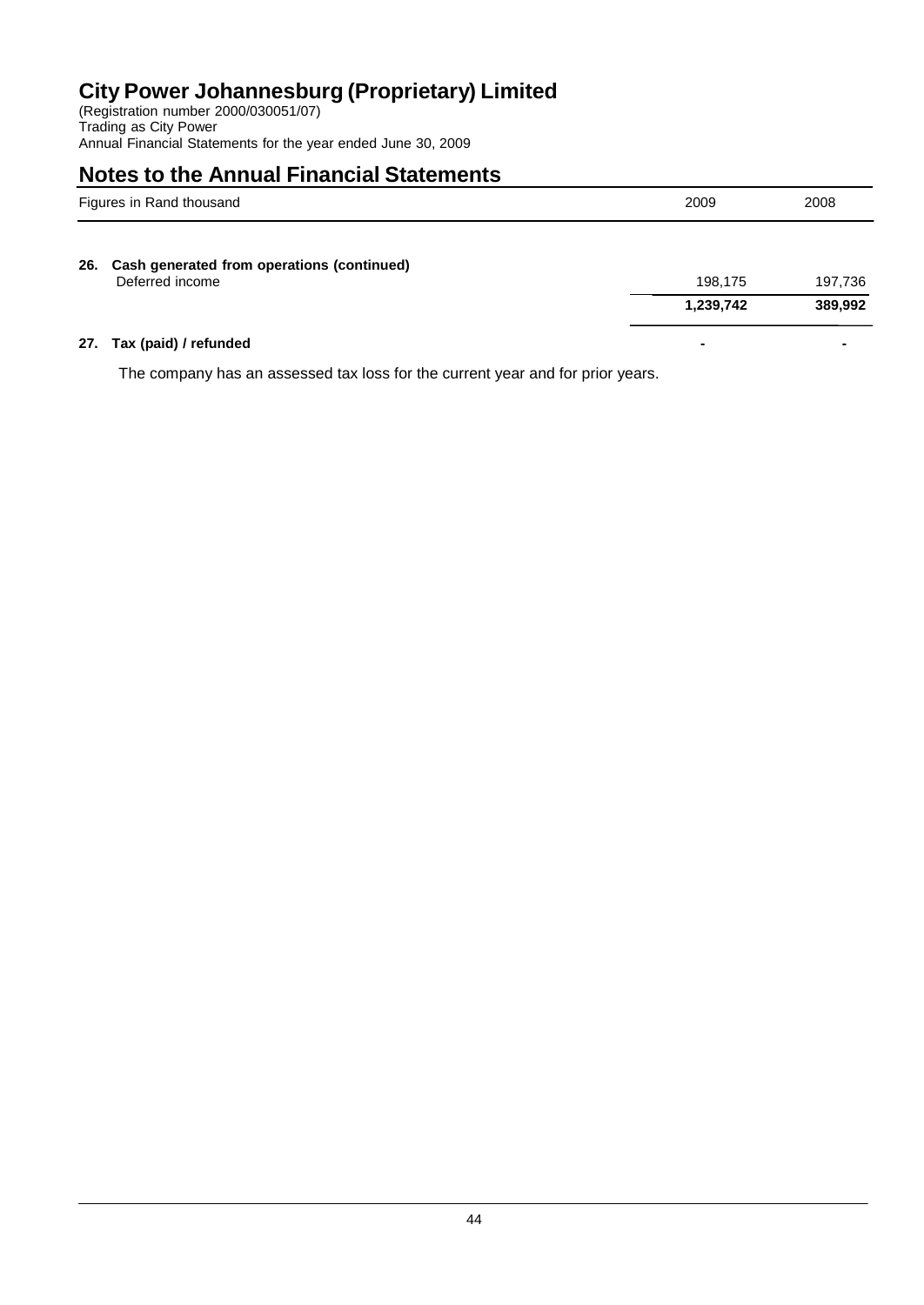(Registration number 2000/030051/07) Trading as City Power Annual Financial Statements for the year ended June 30, 2009

### **Notes to the Annual Financial Statements**

|     | Figures in Rand thousand                                                                                                                                                                                                       |                  | 2008             |
|-----|--------------------------------------------------------------------------------------------------------------------------------------------------------------------------------------------------------------------------------|------------------|------------------|
|     |                                                                                                                                                                                                                                |                  |                  |
| 28. | <b>COMMITMENTS</b>                                                                                                                                                                                                             |                  |                  |
|     | Authorised capital expenditure                                                                                                                                                                                                 |                  |                  |
|     | Already contracted for but not provided for<br>Property, plant and equipment<br>O<br>Guarantees issued to CDC Globeleq in terms of power purchasing<br>ᠿ<br>agreement by the City of Johannesburg Metropolitan Municipality on | 182,580          | 156,894          |
|     | behalf of the company                                                                                                                                                                                                          | 252,850          | 141,000          |
|     |                                                                                                                                                                                                                                | 435,430          | 297,894          |
|     | Authorised and contracted for                                                                                                                                                                                                  |                  |                  |
|     | Not yet contracted for and authorised by Directors                                                                                                                                                                             | 586,000          | 886,458          |
|     | This capital expenditure is to be financed from internally generated funds and from shareholder loans and grants.                                                                                                              |                  |                  |
|     | This expenditure will be financed from:<br><b>External Loans</b>                                                                                                                                                               | 435,430          | 297,894          |
|     | Operating leases - as lessee (expense)                                                                                                                                                                                         |                  |                  |
|     | Minimum lease payments due<br>- within one year<br>- in second to fifth year inclusive                                                                                                                                         | 44,542<br>49,575 | 39,717<br>94,118 |
|     |                                                                                                                                                                                                                                | 94,117           | 133,835          |
|     |                                                                                                                                                                                                                                |                  |                  |

Operating lease payments represent rentals payable by the company for certain of its office properties. Leases are negotiated for an average term of seven years and rentals are fixed for an average of three years. No contingent rent is payable.

### **Operating leases – as lessor (income)**

| Minimum lease payments due |     |     |
|----------------------------|-----|-----|
| - within one year          | 559 | 518 |
|                            |     |     |

### **29.** Contingent Liabilities

Litigation by HVC Drilling (Pty) Ltd; a supplier, is in process relating to damages for alleged breach of contract by the company for failure to pay for services rendered. The amount been claimed is R307. The matter is defended.

The company has an ongoing legal action instituted by the Municipal Employees Pension fund and the South African Municipal Workers Union for the company's unilateral withdrawal from their respective pension and provident funds. The claim amounts to R630.

An employee has launched legal action against the company, claiming damages amounting to R1,500 for defamation of character arising from alleged unlawful statements made by his superiors. The matter is being defended and awaiting trail. The plaintiff's success is regarded as very unlikely.

The company has a potential liability arising from a labour dispute regarding the dismissal of employees claiming to be unfairly dismissed. The action could result in a reinstatement or twelve months salary amounting to R397 if dismissal is found to be unfair.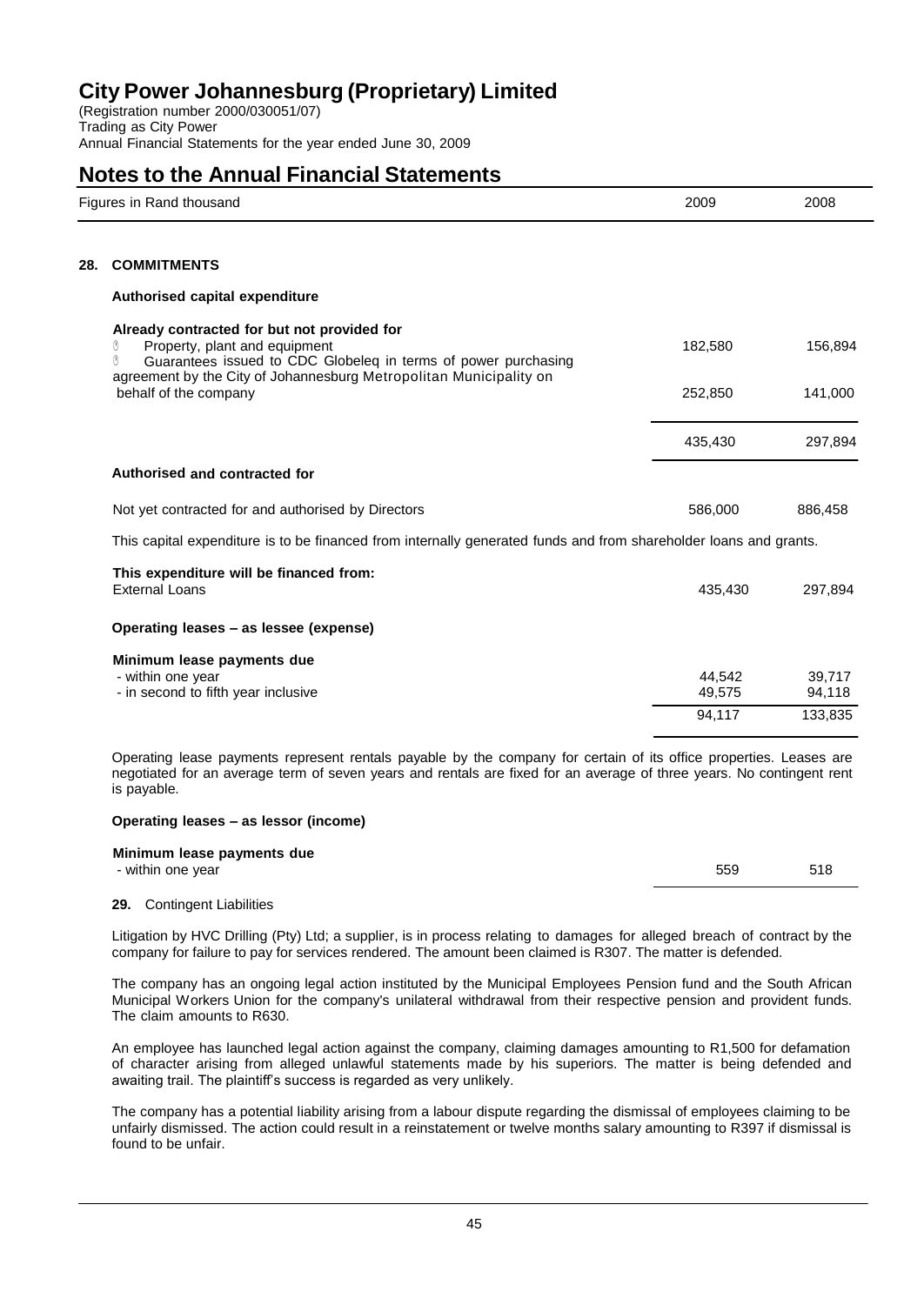(Registration number 2000/030051/07) Trading as City Power Annual Financial Statements for the year ended June 30, 2009

### **Notes to the Annual Financial Statements**

| Figures in Rand thousand<br>. | 2009<br>. | 2008 |
|-------------------------------|-----------|------|
|-------------------------------|-----------|------|

### **30. Related parties**

| Relationships<br>Parent entity<br>Other members of the group<br>Members of key management                                                                                                                                                                                                                                                                                                                                       | The City of Johannesburg Metropolitan Municipality<br>City Housing Company (Pty) Ltd<br>City of Johannesburg Property Company (Pty) Ltd<br>Johannesburg City Parks<br>Johannesburg Development Agency (Pty) Ltd<br>Johannesburg Metropolitan Bus Services (Pty) Ltd<br>Johannesburg Roads Agency (Pty) Ltd<br>Johannesburg Social Housing Company (Pty) Ltd<br>Johannesburg Tourism Company<br>Johannesburg Water (Pty) Ltd<br>Metropolitan Trading Company (Pty) Ltd<br>Pikitup Johannesburg (Pty) Ltd<br>Roodepoort City Theatre<br>The Johannesburg Civic Theatre (Pty) Ltd<br>The Johannesburg Fresh Produce Market (Pty) Ltd<br>The Johannesburg Zoo<br>Directors remuneration-Annexure A |                                                             |                                                         |
|---------------------------------------------------------------------------------------------------------------------------------------------------------------------------------------------------------------------------------------------------------------------------------------------------------------------------------------------------------------------------------------------------------------------------------|------------------------------------------------------------------------------------------------------------------------------------------------------------------------------------------------------------------------------------------------------------------------------------------------------------------------------------------------------------------------------------------------------------------------------------------------------------------------------------------------------------------------------------------------------------------------------------------------------------------------------------------------------------------------------------------------|-------------------------------------------------------------|---------------------------------------------------------|
| <b>Related party balances</b>                                                                                                                                                                                                                                                                                                                                                                                                   |                                                                                                                                                                                                                                                                                                                                                                                                                                                                                                                                                                                                                                                                                                |                                                             |                                                         |
| Loan accounts - Owing by related parties<br>City of Johannesburg Metropolitan Municipality                                                                                                                                                                                                                                                                                                                                      |                                                                                                                                                                                                                                                                                                                                                                                                                                                                                                                                                                                                                                                                                                | 781,437                                                     | 754,459                                                 |
| Loan accounts - Owing to related parties<br>City of Johanneburg Metropolitan Municipality                                                                                                                                                                                                                                                                                                                                       |                                                                                                                                                                                                                                                                                                                                                                                                                                                                                                                                                                                                                                                                                                | 3,169,378                                                   | 3,031,350                                               |
| Amounts included in Trade receivable regarding related parties<br>City of Johannesburg Property Company (Pty) Ltd<br>City of Johanneburg Metropolitan Municipality<br>Johannesburg City Parks<br>Johannesburg Development Agency (Pty) Ltd<br>Johannesburg Metropolitan Bus Services (Pty) Ltd<br>Johannesburg Roads Agency (Pty) Ltd<br>Johannesburg Water (Pty) Ltd<br>Pikitup Johannesburg (Pty) Ltd<br>The Johannesburg Zoo |                                                                                                                                                                                                                                                                                                                                                                                                                                                                                                                                                                                                                                                                                                | 32<br>291<br>671<br>72<br>10<br>3,259<br>55<br>100<br>4,490 | 84<br>772<br>54<br>1,988<br>5,850<br>172<br>95<br>9,015 |
| Amounts included in Trade Payable regarding related parties<br>City of Johanneburg Metropolitan Municipality<br>Johannesburg City Parks<br>Johannesburg Roads Agency (Pty) Ltd<br>Johannesburg Water (Pty) Ltd<br>Pikitup Johannesburg (Pty) Ltd<br>Kelvin Power (Proprietary) Ltd                                                                                                                                              |                                                                                                                                                                                                                                                                                                                                                                                                                                                                                                                                                                                                                                                                                                | 12,602<br>8,965<br>3,683<br>132<br>36<br>83,944             | 5,130<br>3,510<br>5,632<br>76<br>33<br>110,312          |

#### **Related party transactions**

| Sales to related parties                         |       |        |
|--------------------------------------------------|-------|--------|
| City of Johanneburg Metropolitan Municipality    | 5.057 | $\sim$ |
| Johannesburg City Parks                          | 976   | 848    |
| Johannesburg Development Agency (Pty) Ltd        | 294   | 244    |
| Johannesburg Metropolitan Bus Services (Pty) Ltd | 1.014 | 1.159  |

**109,362 124,693**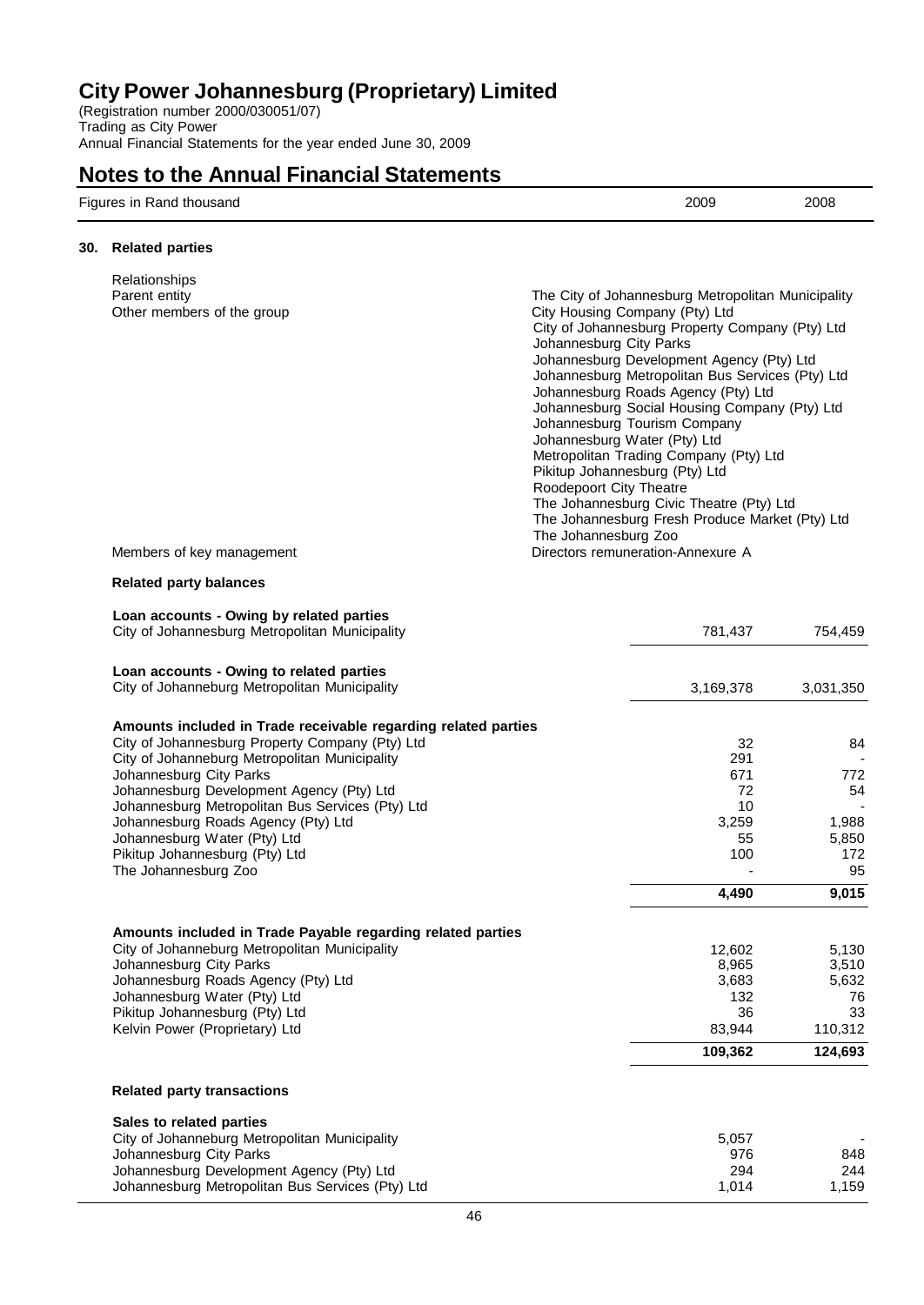(Registration number 2000/030051/07) Trading as City Power Annual Financial Statements for the year ended June 30, 2009

|     | Figures in Rand thousand                                                                                                                                                                                                                                                                                     | 2009                                                | 2008                                                      |
|-----|--------------------------------------------------------------------------------------------------------------------------------------------------------------------------------------------------------------------------------------------------------------------------------------------------------------|-----------------------------------------------------|-----------------------------------------------------------|
| 30. | <b>Related parties (continued)</b><br>Johannesburg Roads Agency (Pty) Ltd<br>Johannesburg Water (Pty) Ltd<br>Metropolitan Trading Company (Pty) Ltd<br>Pikitup Johannesburg (Pty) Ltd<br>The Johannesburg Civic Theatre (Pty) Ltd<br>The Johannesburg Fresh Produce Market (Pty) Ltd<br>The Johannesburg Zoo | 49,799<br>1,399<br>2,501<br>9,501<br>1,095          | 14,769<br>37,422<br>2,403<br>1,060<br>1,904<br>991<br>846 |
|     |                                                                                                                                                                                                                                                                                                              | 81,636                                              | 61,646                                                    |
|     | <b>Purchases from related parties</b><br>City of Johanneburg Metropolitan Municipality<br>Johannesburg City Parks<br>Johannesburg Roads Agency (Pty) Ltd<br>Johannesburg Water (Pty) Ltd<br>Pikitup Johannesburg (Pty) Ltd                                                                                   | 57,032<br>22,560<br>5,686<br>1,071<br>113<br>86,462 | 49,350<br>12,625<br>7,056<br>513<br>485<br>70,029         |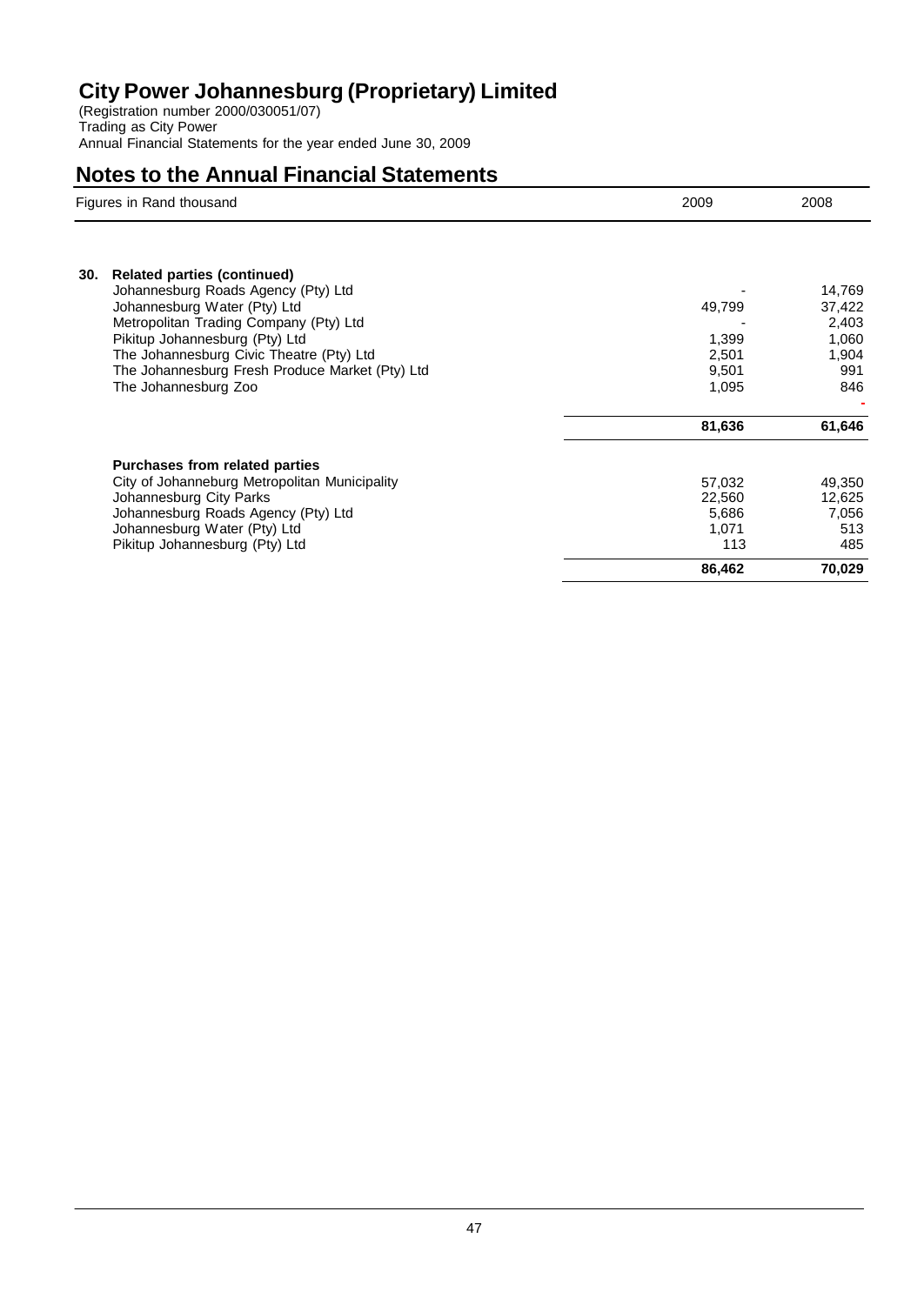(Registration number 2000/030051/07) Trading as City Power Annual Financial Statements for the year ended June 30, 2009

### **Notes to the Annual Financial Statements**

Figures in Rand thousand 2008 2009 2008

### **31. Directors' Remuneration**

Refer to Annexure A.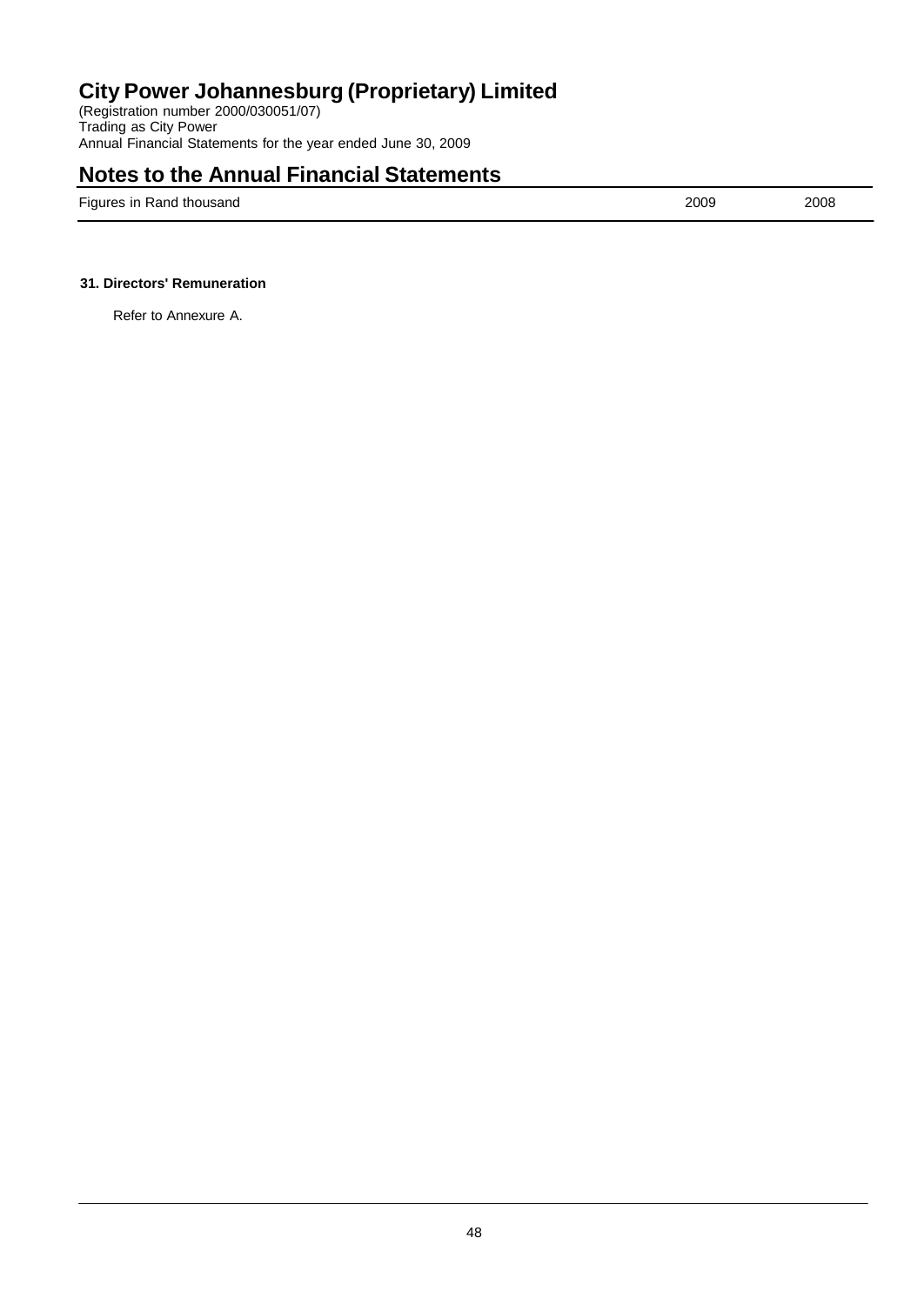(Registration number 2000/030051/07) Trading as City Power Annual Financial Statements for the year ended June 30, 2009

### **Notes to the Annual Financial Statements**

Figures in Rand thousand 2009 2008

**32. Risk management**

The company has an integrated risk management framework. The company's approach to risk management is based on risk governance structures, risk management policies, risk identification, measurement and reporting. Three types of risks are reported as part of the risk profile, namely operational, strategic and business continuity risks. Operational risks are events, hazards, variances or opportunities which could influence the achievement of City Power's compliance and operational objectives. For City Power a strategic risk is a significant unexpected or unpredictable change or outcome beyond what was factored into the organisation's strategy and business model which could have an impact on the group's performance. Business continuity risks are those events, hazards, variances and opportunities which could influence the continuity of City Power. One of the key risks for City Power, identified both under the operational and strategic risk categories, is the financial sustainability of City Power. The financial risks, as defined by IFRS 7, and the management thereof, form part of this key risk area. The types of financial risks which are considered to form the major part of the risk profile of City Power are liquidity risk, Interest rate risk , credit risk , and price risk.

The board of directors (the board) has delegated the management of enterprise-wide risk to the Audit Committee which operates through various subcommittees. One of the committee's objectives is to ensure that City Power is not unduly exposed to financial and market risks. The company's overall risk management program focuses on the unpredictability of financial markets and seeks to minimize potential adverse effects on the company's financial performance. Treasury Risk management is carried out by a central treasury department under policies managed by the City of Johannesburg Metropolitan Municipality. The City treasury identifies, evaluates and hedges financial risks in close co-operation with the company's operating units.

### **Liquidity risk**

Liquidity risk is the risk that City Power will not have sufficient financial resources to meet its obligations when they fall due, or will have to do so at excessive cost. This risk can arise from mismatches in the timing of cash flows from revenue and capital and operational outflows. Funding risk arises when the necessary liquidity to fund illiquid asset positions, such as building new electricity capacity, cannot be obtained at the expected terms and when required. The company's risk to liquidity is a result of the funds available to cover future commitments. The company manages liquidity risk through an ongoing review of future commitments and credit facilities.

Cash flow forecasts are prepared and adequate utilised borrowing facilities are monitored. The company's funding is managed by the City of Johannesburg Metropolitan Municipality. The City borrows money in the open market through the issue of bonds as and when required.

Prudent liquidity risk management implies maintaining sufficient cash and marketable securities, the availability of funding through an adequate amount of committed credit facilities and the ability to close out market positions. Due to the dynamic nature of the underlying businesses, company treasury maintains flexibility in funding by maintaining availability under committed credit lines.

The table below analyses the company's financial liabilities and net-settled derivative financial liabilities into relevant maturity groupings based on the remaining period at the Statement of Financial Position balance sheet to the contractual maturity date. The amounts disclosed in the table are the contractual undiscounted cash flows. Balances due within 12 months equal their carrying balances as the impact of discounting is not significant.

| At June 30, 2009         | Less than 1     | Between 1 and      | Between 2 and      | Over 5 years |
|--------------------------|-----------------|--------------------|--------------------|--------------|
| <b>Borrowings</b>        | vear<br>385.873 | 2 years<br>437.610 | 5 years<br>939.904 | 1.405.991    |
| Trade and other payables | 1.392139        |                    |                    |              |
| At June 30, 2008         | Less than 1     | Between 1 and      | Between 2 and      | Over 5 years |
|                          | vear            | 2 years            | 5 years            |              |
| <b>Borrowings</b>        | 295.214         | 335,270            | 891.612            | 628,026      |
| Trade and other payables | 957,105         |                    | $\overline{a}$     | ۰            |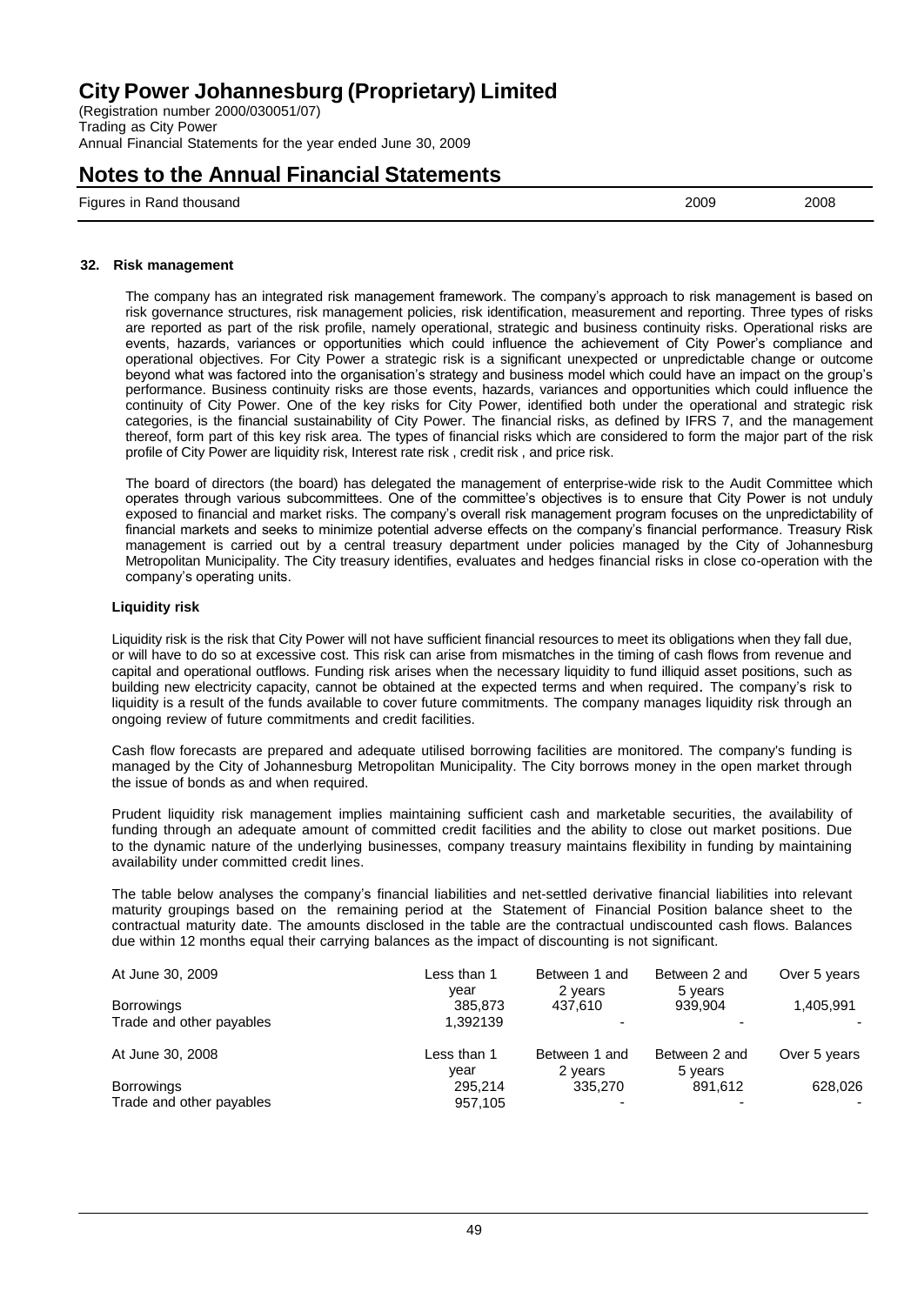(Registration number 2000/030051/07) Trading as City Power Annual Financial Statements for the year ended June 30, 2009

### **Notes to the Annual Financial Statements**

Figures in Rand thousand 2009 2008

#### **32. Risk management (continued)**

#### **Interest rate risk**

The company has no significant interest-bearing assets, apart from the sweeping balance with the City of Johannesburg Metropolitan Municipality.

The company's interest rate risk arises from long-term borrowings. There are no borrowings issued at variable rates of interest. Borrowings issued at fixed rates are subject to fair value interest rate risk.

The company analyses its interest rate exposure on a dynamic basis. Various scenarios are simulated taking into consideration refinancing, renewal of existing positions, alternative financing and hedging. Based on these scenarios, the company calculates the impact on profit and loss of a defined interest rate shift. For each simulation, the same interest rate shift is used for all currencies.

At June 30, 2009, if interest rates on Rand-denominated receivables had been 1% higher/lower with all other variables held constant, post-tax profit for the year would have been (R000's) (2008: R - ) lower/higher, mainly as a result of higher/lower interest income.

#### **Credit Risk**

Credit risk consists mainly of trade receivables. The company's investments are managed by the City of Johannesburg through various instruments.

Trade receivables comprise a widespread customer base. City Power's exposure to credit risk is influenced by the individual characteristics of each customer. In monitoring credit risk, customers are grouped according to their credit characteristics, including whether they are large or small power users, geographic location, ageing profile, security (deposits and guarantees) held and payment history.

Management evaluates credit risks relating to customers on an ongoing basis. If customers are independently rated, these ratings are used. Otherwise, if there is no independent rating, risk control assesses the credit quality of the customer, taking into account its financial position, past experience and other factors. Individual risk limits are set based on internal or external ratings in accordance with limits set by the Board. The utilisation of credit limits is regularly monitored. Sales to retail customers are settled in cash or using major credit cards. Collateral security is obtained from all customers either in the form of cash or demand guarantee.

Financial assets exposed to credit risk at year end were as follows:

|                                                            | > 30    | >60    | > 90   | >180   | > 365   | > 366   | <b>Total</b> |
|------------------------------------------------------------|---------|--------|--------|--------|---------|---------|--------------|
| <b>City Power</b>                                          | 499.116 | 25,907 | 20.832 | 27.813 | 38.728  | 76.445  | 688,841      |
| Coj                                                        | 184,784 | 62,399 | 41,903 | 39,800 | 270.456 | 492,565 | 1,091,907    |
| <b>Total</b>                                               | 683.899 | 88,306 | 62.735 | 67,613 | 309,184 | 569,010 | 1,780,749    |
| The above have been impaired with a provision of R883,217. |         |        |        |        |         |         |              |
|                                                            |         |        |        |        |         | 2009    | 2008         |
| Trade and other receivables                                |         |        |        |        |         | 890,538 | 717,010      |
| Loans to shareholders                                      |         |        |        |        |         | 781,437 | 748,347      |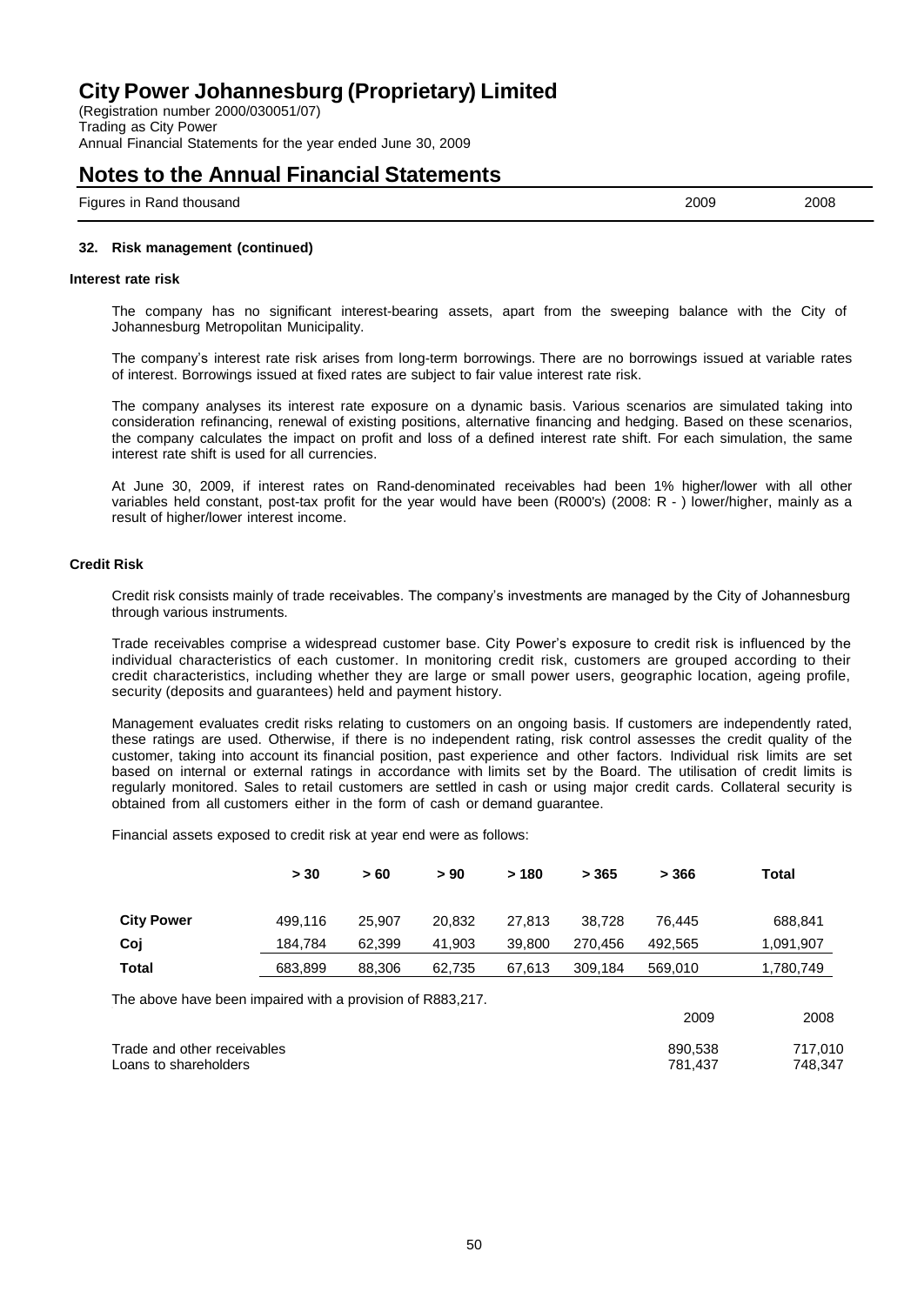(Registration number 2000/030051/07) Trading as City Power Annual Financial Statements for the year ended June 30, 2009

### **Notes to the Annual Financial Statements**

Figures in Rand thousand 2009 2008

#### **Price risk**

Price risk is the risk that fair value of future cash-flows of financial instruments will fluctuate because of changes in market prices. Those changes are caused by factors specific to the individual financial instrument s for its users, by factors affecting all similar financial instruments in the market. The company's financial instruments are affected by the wholesale price of electricity from Eskom and Kelvin. Kelvin's costs include coal, diesel, and oil pass-through costs.

Annual and multi-year tariffs are set and approved by the City, through the Mayoral Committee and Council as mandated by the Constitution and the Municipal Systems Act. Council approves these tariffs subject to NERSA approval. The risk is that NERSA approves City Power tariffs prior to approving Eskom's tariffs, resulting in a financial shortfall to the company. The effect of the price increases will only affect future transactions. The current financial instrument balances are not sensitive to future price fluctuations.

### **33. Going concern**

The annual financial statements have been prepared on the basis of accounting policies applicable to a going concern. This basis presumes that funds will be available to finance future operations and that the realisation of assets and settlement of liabilities, contingent obligations and commitments will occur in the ordinary course of business.

The ability of the company to continue as a going concern is dependent on a number of factors. The most significant of these is that the Directors continue to procure funding for the ongoing operations for the company and that the subordination agreement referred to in these annual financial statements will remain in force for so long as it takes to restore the liquidity of the company. Further, the company is largely dependent on the Shareholder's ability to raise funds for investment in assets to replace the ageing infrastructure. Any decrease in this investment will impact negatively both on the performance and the liquidity of the company.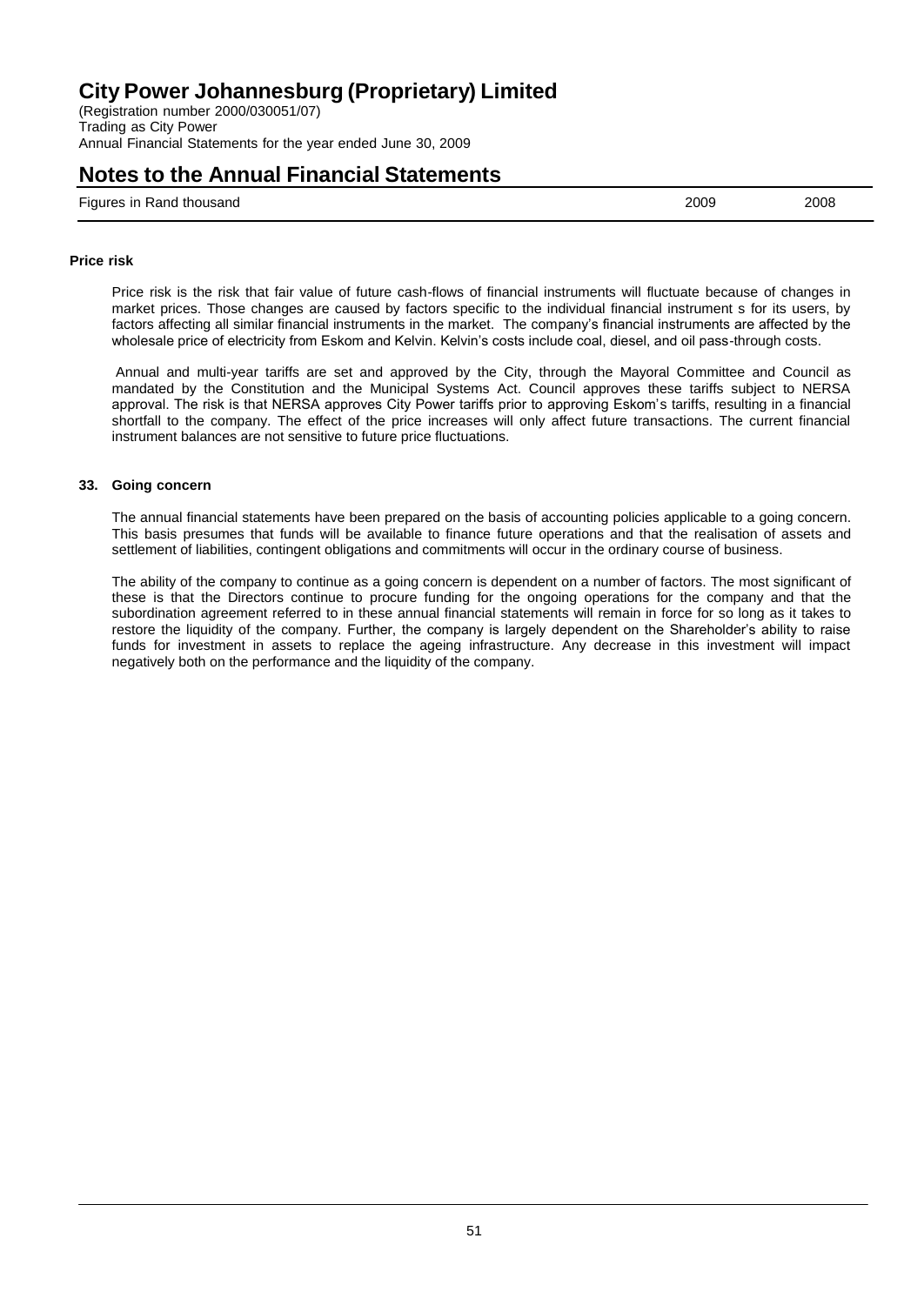(Registration number 2000/030051/07) Trading as City Power Annual Financial Statements for the year ended June 30, 2009

# **Annexure A - Directors remuneration**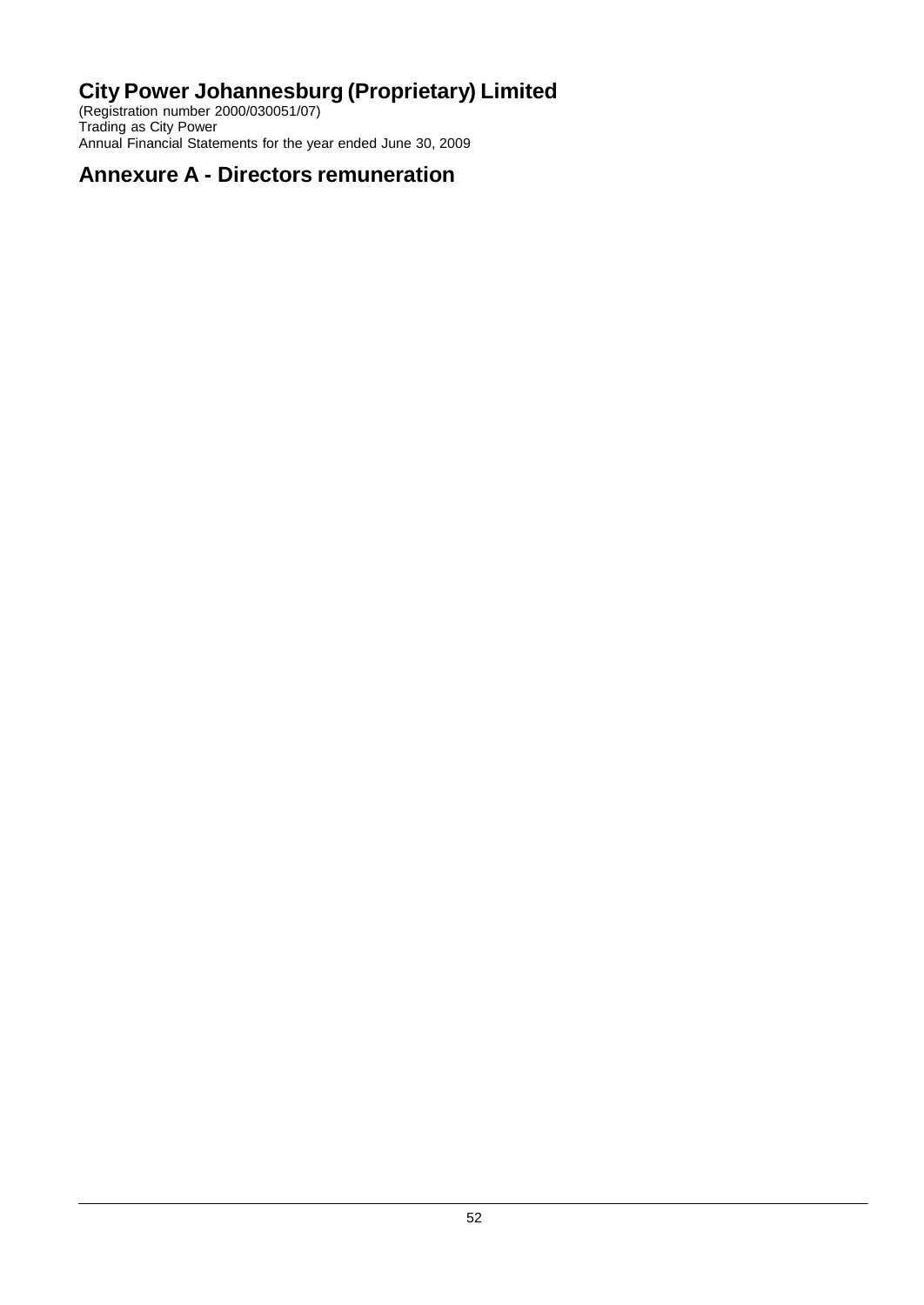(Registration number 2000/030051/07) Trading as City Power Annual Financial Statements for the year ended June 30, 2009

### **Detailed Income statement**

| Figures in Rand thousand                       | Note(s) | 2009        | 2008        |
|------------------------------------------------|---------|-------------|-------------|
| Revenue                                        |         |             |             |
| Service charges                                |         | 5,604,650   | 4,236,883   |
| Fair value adjustments                         |         | (49, 363)   | (36, 898)   |
|                                                | 18      |             |             |
|                                                |         | 5,555,287   | 4,199,985   |
| Cost of sales                                  | 20      | (3,752,533) | (2,795,652) |
| <b>Gross surplus</b>                           |         | 1,802,754   | 1,404,333   |
| Other income                                   |         |             |             |
| Fees earned                                    |         | 31,593      | 20,242      |
| Rental income                                  |         | 1,438       | 1,799       |
| <b>Bulk rebates</b>                            |         | 2,207       | 1,358       |
| Recoveries                                     |         | 641         | 383         |
| Canteen revenue & vehicle cleaning             |         | 4,177       | 3,090       |
| Other income                                   |         | 249,507     | 54,802      |
| Interest received                              | 24      | 85,771      | 136,628     |
| Government grants                              |         | 22,732      | 9,352       |
|                                                |         | 398,066     | 227,654     |
| <b>Operating expenses</b>                      |         |             |             |
| Administration and management fees             |         | (28, 410)   | (24, 617)   |
| Advertising                                    |         | (9, 156)    | (14,092)    |
| Assessment rates & municipal charges           |         | (7, 383)    | (8,911)     |
| Auditors remuneration                          | 22      | (2, 725)    | (2,615)     |
| <b>Bad debts</b>                               |         | (235,099)   | (111, 770)  |
| Bank charges                                   |         | (634)       | (431)       |
| Basic free electricity                         |         | (25, 817)   | (19,601)    |
| Cleaning                                       |         | (276)       | (1,886)     |
| Commission paid                                |         | (22, 519)   | (18, 552)   |
| Conferences and seminars                       |         | (3,932)     | (3,987)     |
| Consulting and professional fees               |         | (18, 342)   | (32, 132)   |
| Cut off fees & final readings                  |         | (46, 826)   | (40, 199)   |
| Depreciation, on property, plant and equipment |         | (112, 497)  | (127, 105)  |
| Donations                                      |         | (1,088)     | (385)       |
| Employee costs                                 | 23      | (536, 789)  | (447,050)   |
| Entertainment                                  |         | (4, 126)    | (3, 139)    |
| Hostel charges                                 |         | (45)        | (2, 441)    |
| Insurance                                      |         | (40, 038)   | (24,081)    |
| Lease rentals on operating lease               |         | (58, 731)   | (42, 019)   |
| Legal expenses                                 |         | (6, 503)    | (3, 847)    |
| Levies                                         |         | (4,231)     | (3,619)     |
| Licenses                                       |         | (8)         |             |
| Loss on disposal of fixed assets               |         | (22, 416)   | (1, 169)    |
| Magazines, books and periodicals               |         | (84)        | (166)       |
| <b>Materials</b>                               |         | (30)        | (13, 812)   |
| Meter audits & illegal connections             |         | (8,369)     | (11, 749)   |
| Motor vehicle expenses                         |         | (16, 184)   | (24, 909)   |
| Other                                          |         | (18, 530)   | (8,268)     |
| Other expenses                                 |         | (87)        |             |
| Petrol and oil                                 |         | 226         | (525)       |
| Postage                                        |         | (518)       | (402)       |
| Printing and stationery                        |         | (3,259)     | (2, 974)    |
|                                                |         |             |             |